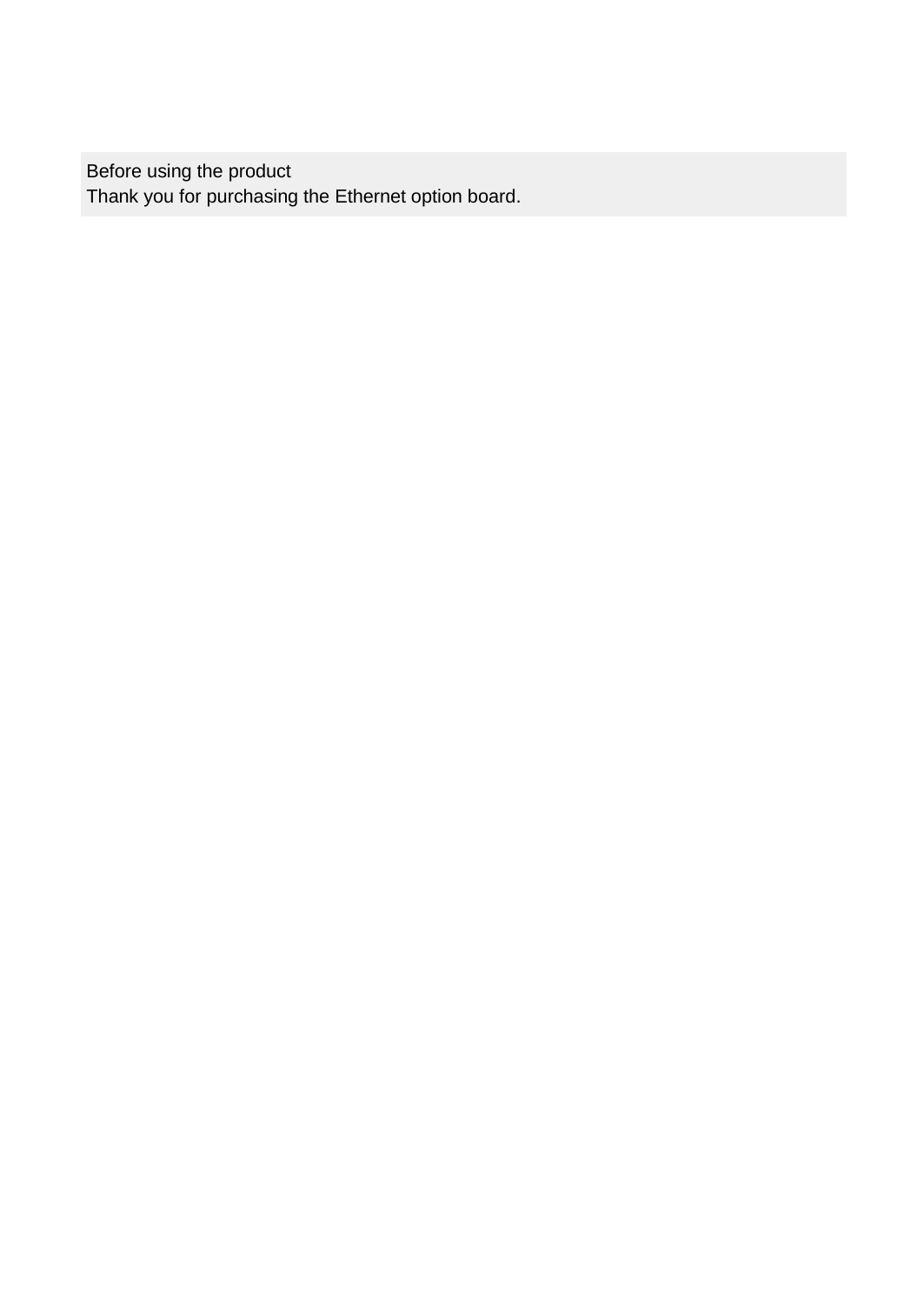# **Safety Information**

- Carefully read and follow the safety guidelines below. They are provided to prevent potential accidents and hazardous situations and ensure that you can operate this product safely and correctly.
- Safety information is classified in two categories: 'WARNING' and 'CAUTION.' Refer to the following for the meaning of the safety information.

#### ∆ Warning

Indicates a potentially hazardous situation which, if not avoided, may cause death or serious injury.

### **1** Caution

Indicates a potentially hazardous situation which, if not avoided, may cause minor injury or damage to the product.

• Symbols used in this document and on the product indicate the following.

 $\Delta$  Read and follow instructions carefully to avoid dangerous situations.

 $\langle 4 \rangle$  Presence of "dangerous voltage" inside the product that may cause harm or electric shock.

- After reading this user manual, keep it in an easily accessible place for future reference whenever operators need it.
- Carefully ready this use manual to safely operate the LSLV- G100 series inverter products. Ensure that this user manual is handed over to the next person who operates and maintains the product.

### **1** Caution

- **Be careful not to damage the CMOS elements on the PCB.**  Static charge may damage the electronic components.
- **Turn off the inverter before connecting or disconnecting network cables.**  Communication errors or device failure may otherwise result.
- **Install the network board correctly and ensure that it is firmly connected to the inverter.**

Communication errors or device failure may otherwise result.

• **Check the parameter units when configuring the parameter values.** Communication errors may result if incorrect units are used.

LS'is ii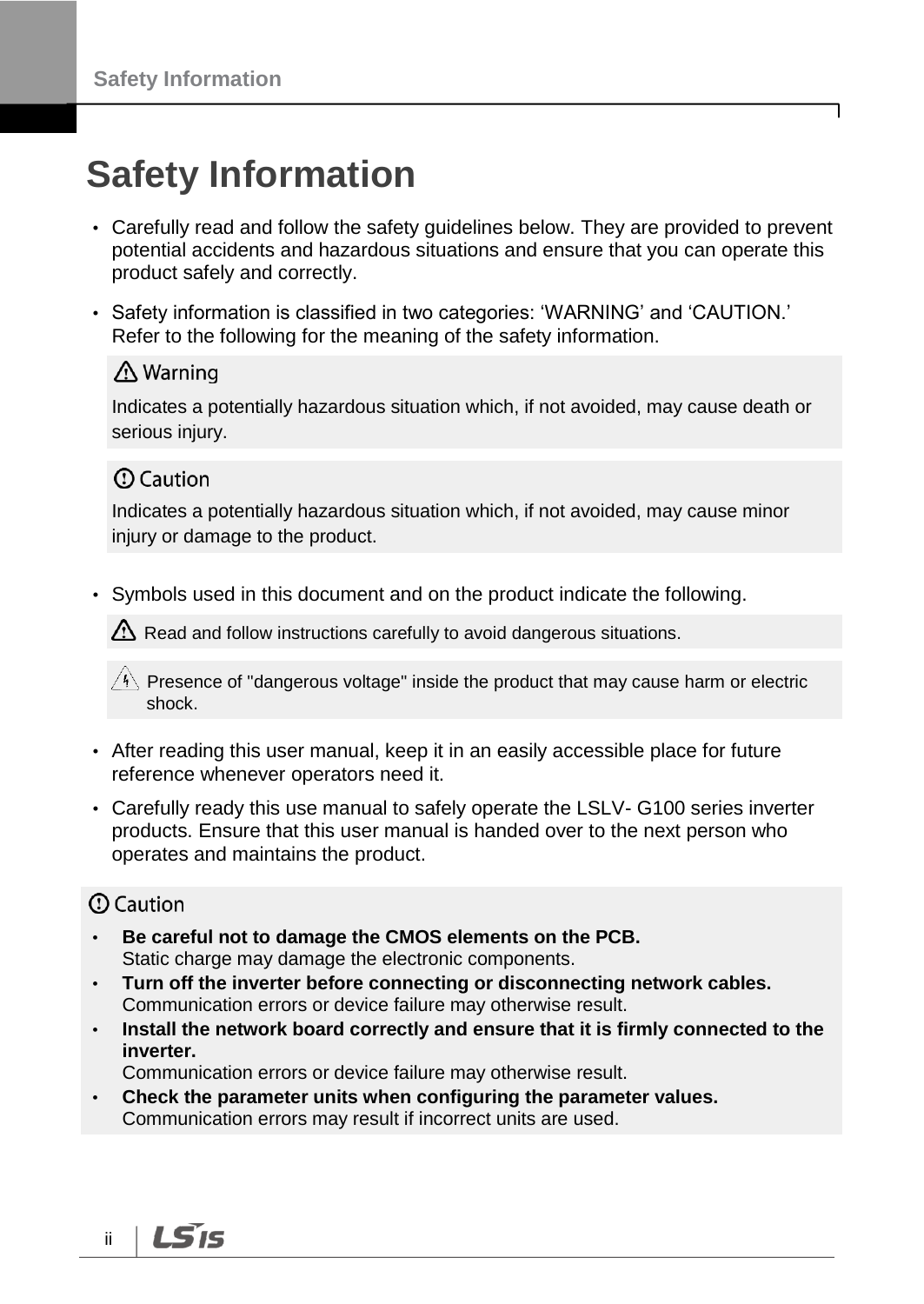# **Table of Contents**

 $\Gamma$ 

| 1            |     |                |                                                                              |  |  |
|--------------|-----|----------------|------------------------------------------------------------------------------|--|--|
|              |     |                |                                                                              |  |  |
| 3            |     |                |                                                                              |  |  |
|              |     |                |                                                                              |  |  |
|              | 4.1 |                |                                                                              |  |  |
|              | 4.2 |                |                                                                              |  |  |
|              | 4.3 |                |                                                                              |  |  |
| 5            |     |                |                                                                              |  |  |
| 6            |     |                |                                                                              |  |  |
|              | 6.1 |                |                                                                              |  |  |
|              | 6.2 |                |                                                                              |  |  |
| $\mathbf{7}$ |     |                |                                                                              |  |  |
|              | 7.1 |                | Communication option board version (Option version information, CM-06) 10    |  |  |
|              | 7.2 |                | Communication option board LED status (FBus Led, CM-09)  10                  |  |  |
|              | 7.3 |                | Configuring the IP, subnet mask, and gateway addresses for the communication |  |  |
|              | 7.4 |                |                                                                              |  |  |
|              | 7.5 |                |                                                                              |  |  |
|              | 7.6 |                |                                                                              |  |  |
|              | 7.7 |                |                                                                              |  |  |
|              | 7.8 |                |                                                                              |  |  |
|              | 7.9 |                |                                                                              |  |  |
| 8            |     |                |                                                                              |  |  |
| 9            |     |                |                                                                              |  |  |
|              | 9.1 |                |                                                                              |  |  |
|              | 9.2 |                |                                                                              |  |  |
|              |     | 9.2.1<br>9.2.2 |                                                                              |  |  |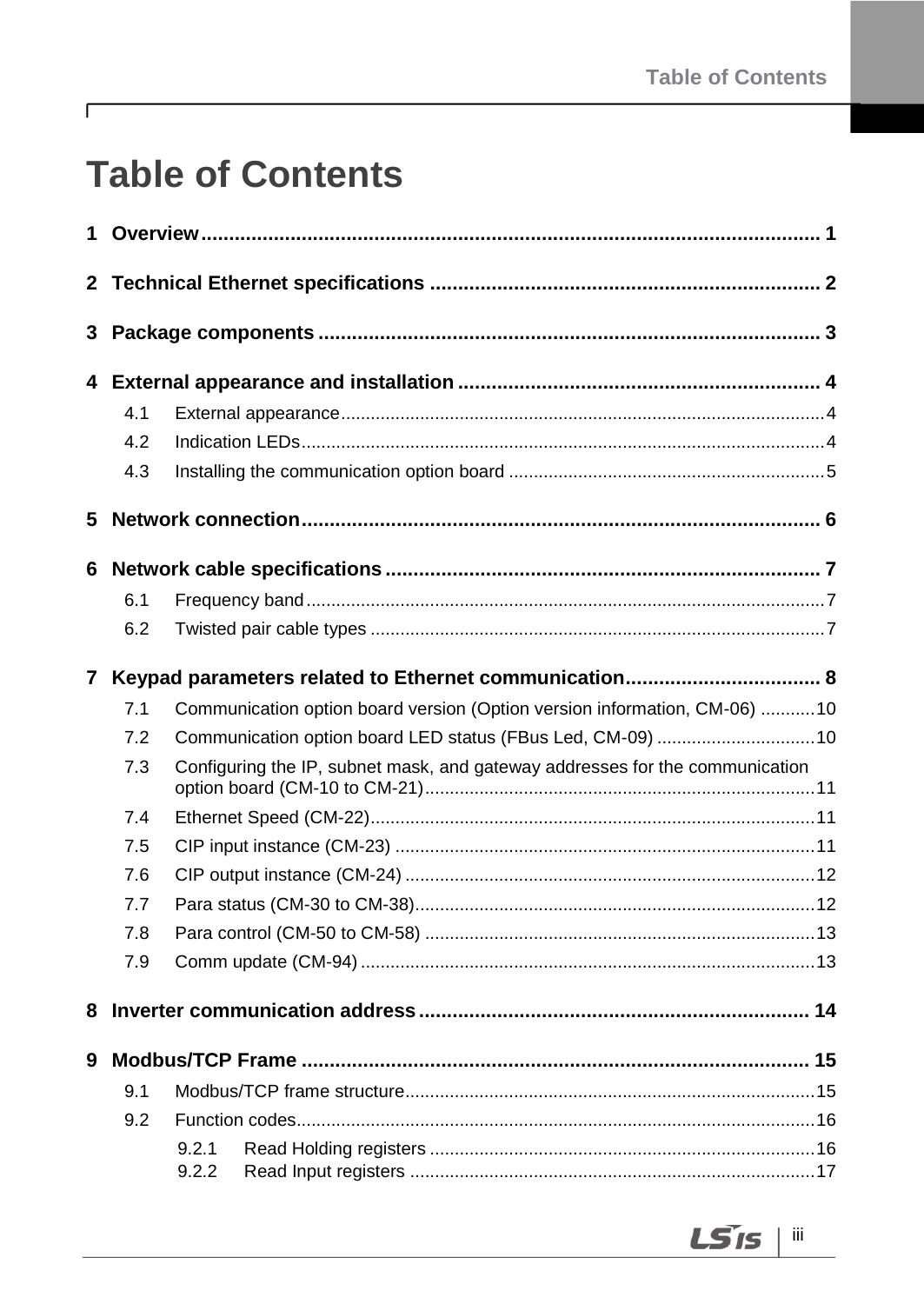|      | 9.2.4  |                                                       |  |
|------|--------|-------------------------------------------------------|--|
| 9.3  |        |                                                       |  |
|      |        |                                                       |  |
| 10.1 |        |                                                       |  |
| 10.2 |        |                                                       |  |
|      | 10.2.1 |                                                       |  |
|      | 10.2.2 |                                                       |  |
|      |        |                                                       |  |
| 10.3 |        |                                                       |  |
| 10.4 |        |                                                       |  |
|      | 10.4.1 |                                                       |  |
|      | 10.4.2 |                                                       |  |
|      | 10.4.3 | Control Supervisor Objects (Class 0x29, Instance 1)30 |  |
|      | 10.4.4 |                                                       |  |
|      | 10.4.5 | Class 0x64 (Inverter Object) - Manufacture Profile34  |  |
|      |        |                                                       |  |
|      |        |                                                       |  |
| 11.1 |        |                                                       |  |
| 11.2 |        |                                                       |  |
| 11.3 |        |                                                       |  |
|      |        |                                                       |  |
|      |        |                                                       |  |

٦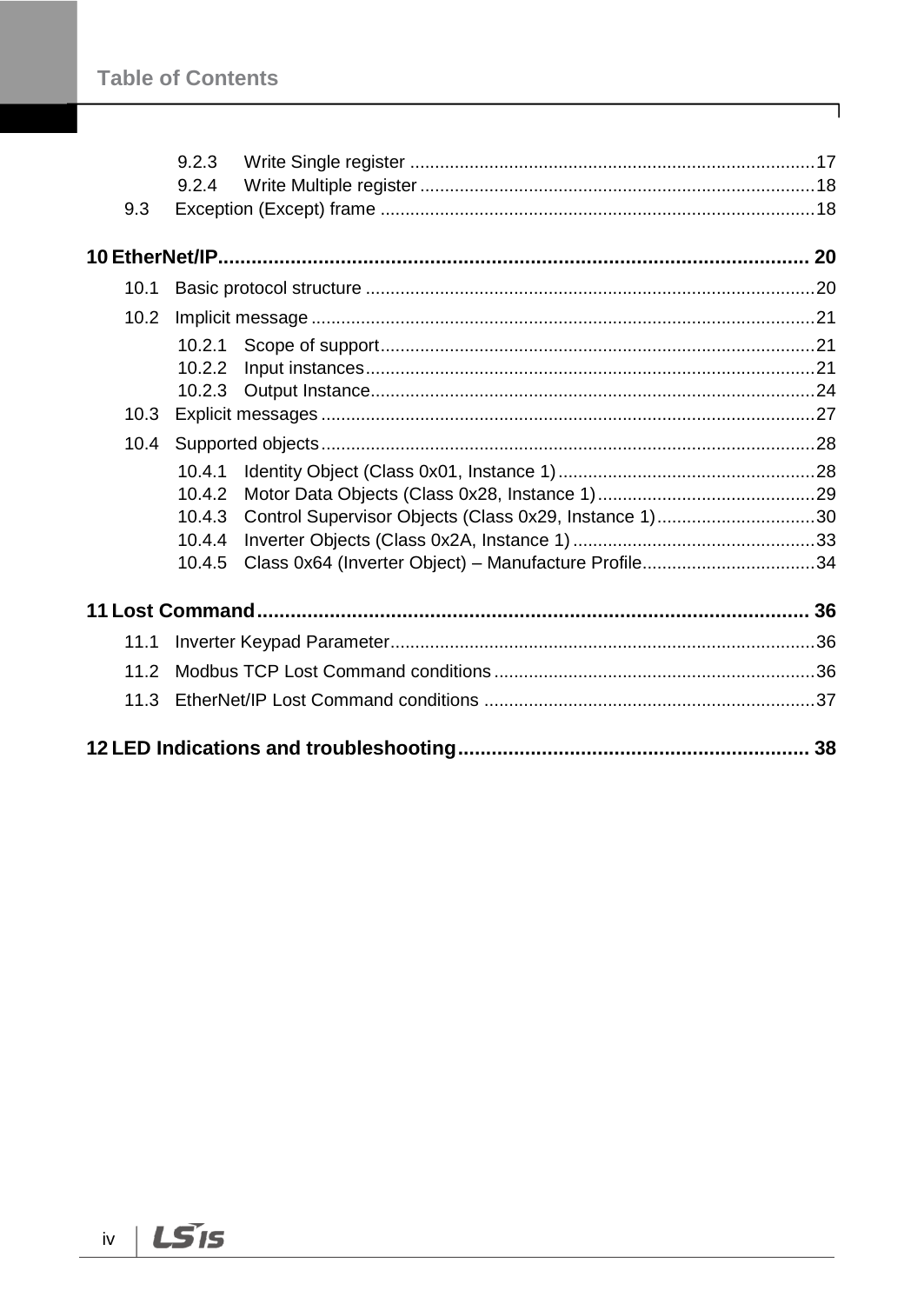$\vert$  1

LS is

# <span id="page-4-0"></span>**1 Overview**

г

The Ethernet option board enables the LSLV-G100 inverter to connect to an Ethernet network.

The Ethernet option boards supports two Ethernet network protocols: Modbus TCP and EtherNet/IP.

Using the network features, controlling and monitoring of the inverter can be performed via a PLC sequence program or a master module. Because the Ethernet option board supports Ethernet connection and the IPV4 protocol, remote control and monitoring of the device is available from any place where Internet access is available, as long as the inverter is connected to a network that is connected to the Internet via a gateway.

With simple network cable wiring, installation times can be reduced and maintenance becomes easier.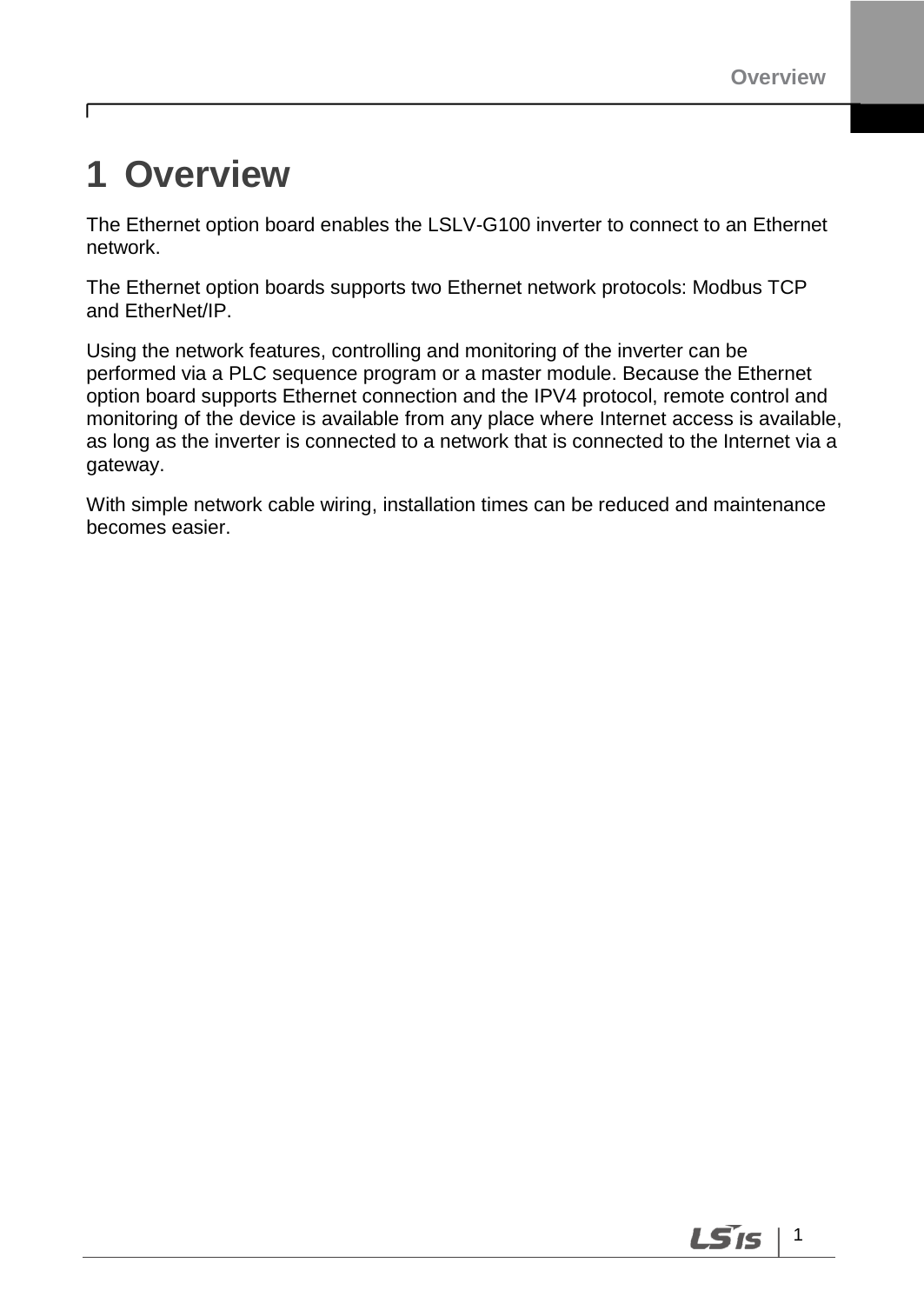# <span id="page-5-0"></span>**2 Technical Ethernet specifications**

| <b>Items</b>                   | <b>Description</b>                                                                    |
|--------------------------------|---------------------------------------------------------------------------------------|
| Network speed                  | 100 Mbps                                                                              |
| <b>Transmission type</b>       | Baseband (half, full duplex)                                                          |
| Max. distance between nodes    | 100 m (between node and hub)                                                          |
| Max. number of nodes           | Depends on the hub specification (Maximum<br>connected stations in a daisy chain: 64) |
| Auto negotiation               | Supported                                                                             |
| Max, frame size                | 1500 bytes                                                                            |
| Communication zone access type | <b>CSMA/CD</b>                                                                        |
| Frame error detection          | CRC32                                                                                 |
| Recommended TCP socket         | 3 sockets                                                                             |
| Recommended cable              | UTP, FTP, STP (Refer to page 6)                                                       |

٦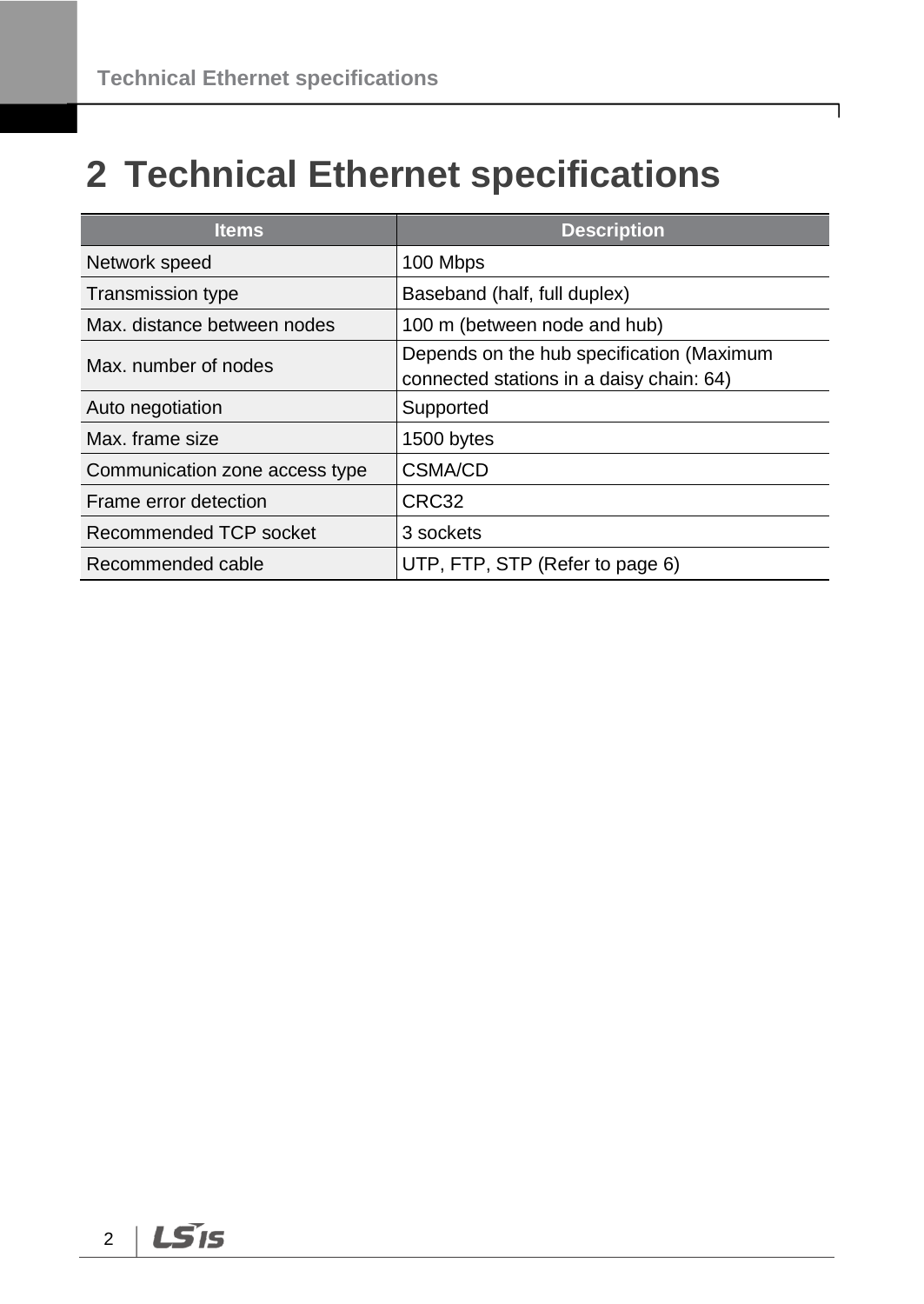# <span id="page-6-0"></span>**3 Package components**

 $\Gamma$ 

Ethernet communication card (1 ea) / fixing bolt (1 ea) / user manual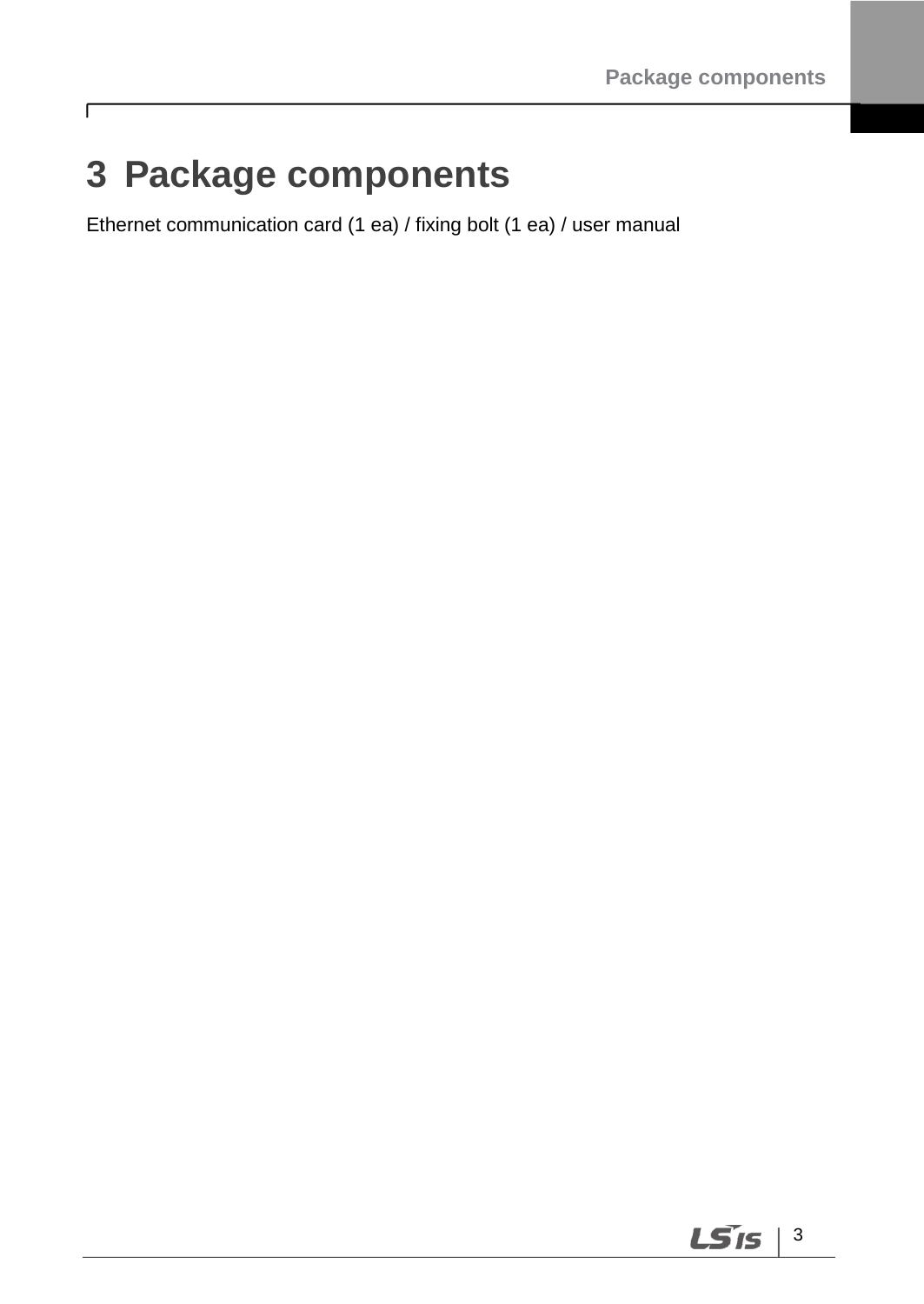# <span id="page-7-0"></span>**4 External appearance and installation**

## <span id="page-7-1"></span>**4.1 External appearance**



### <span id="page-7-2"></span>**4.2 Indication LEDs**



LS<sub>IS</sub> 4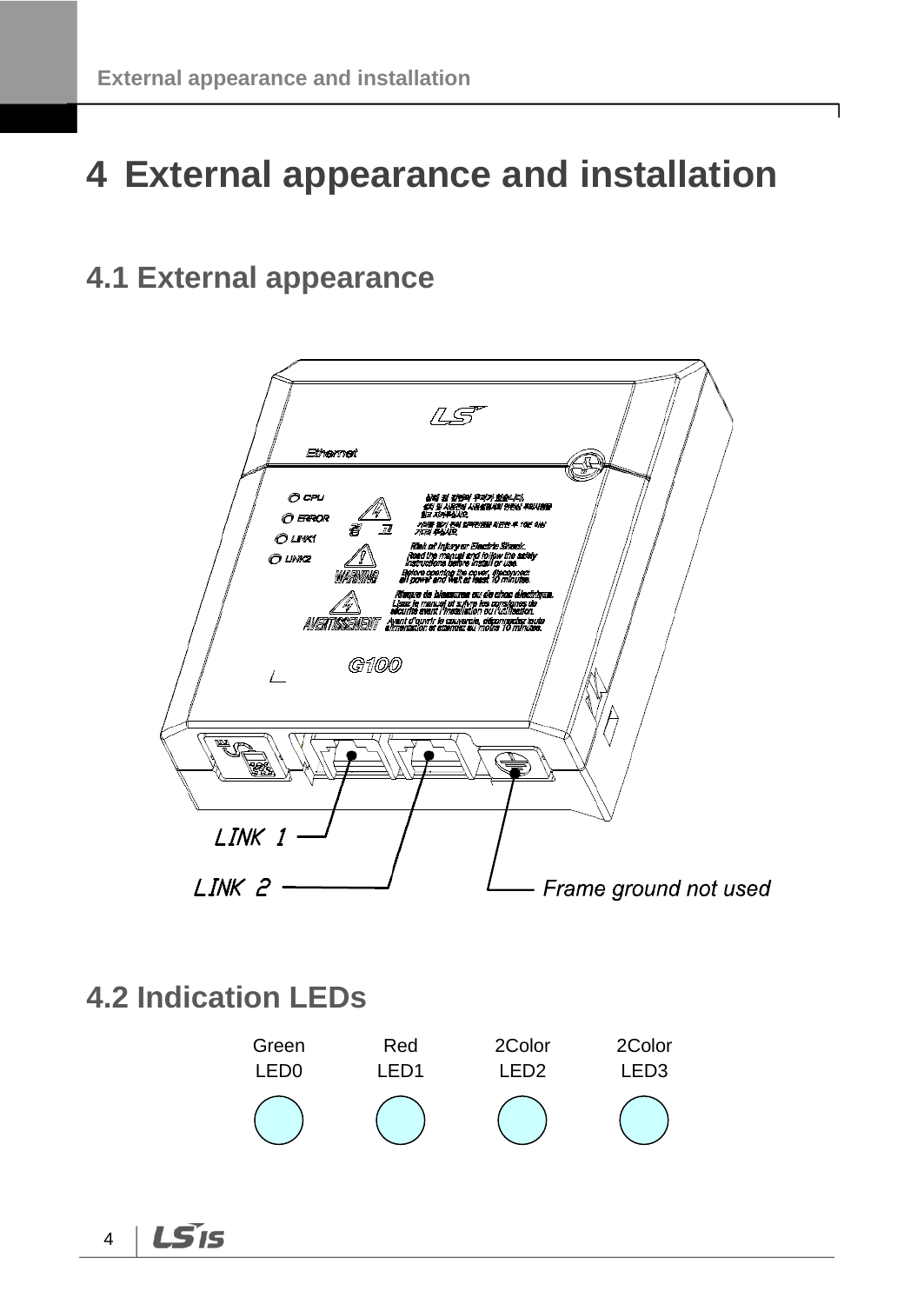## <span id="page-8-0"></span>**4.3 Installing the communication option board**



- **1** Remove the front cover from the G100 inverter.
- **2** Connect the G100 inverter and the communication option board using an RJ-45 network cable.
- **3** Hook up the communication option board to the installation slot.
- **4** Install the fixing bolt provided with the communication option board using an appropriate tool.
- **5** The installation is complete.

### ∆ Warning

ſ

- Ensure that the G100 inverter is turned off before installing or uninstalling the Ethernet communication option board.
- Ensure that the electric charge in the capacitors inside the G100 inverter is completely discharged before installing or uninstalling the Ethernet communication option board.
- Ensure that the RJ-45 cable is firmly fixed to the inverter and the option board.
- Frame ground (FG) should not be used on the Ethernet communication option boards.

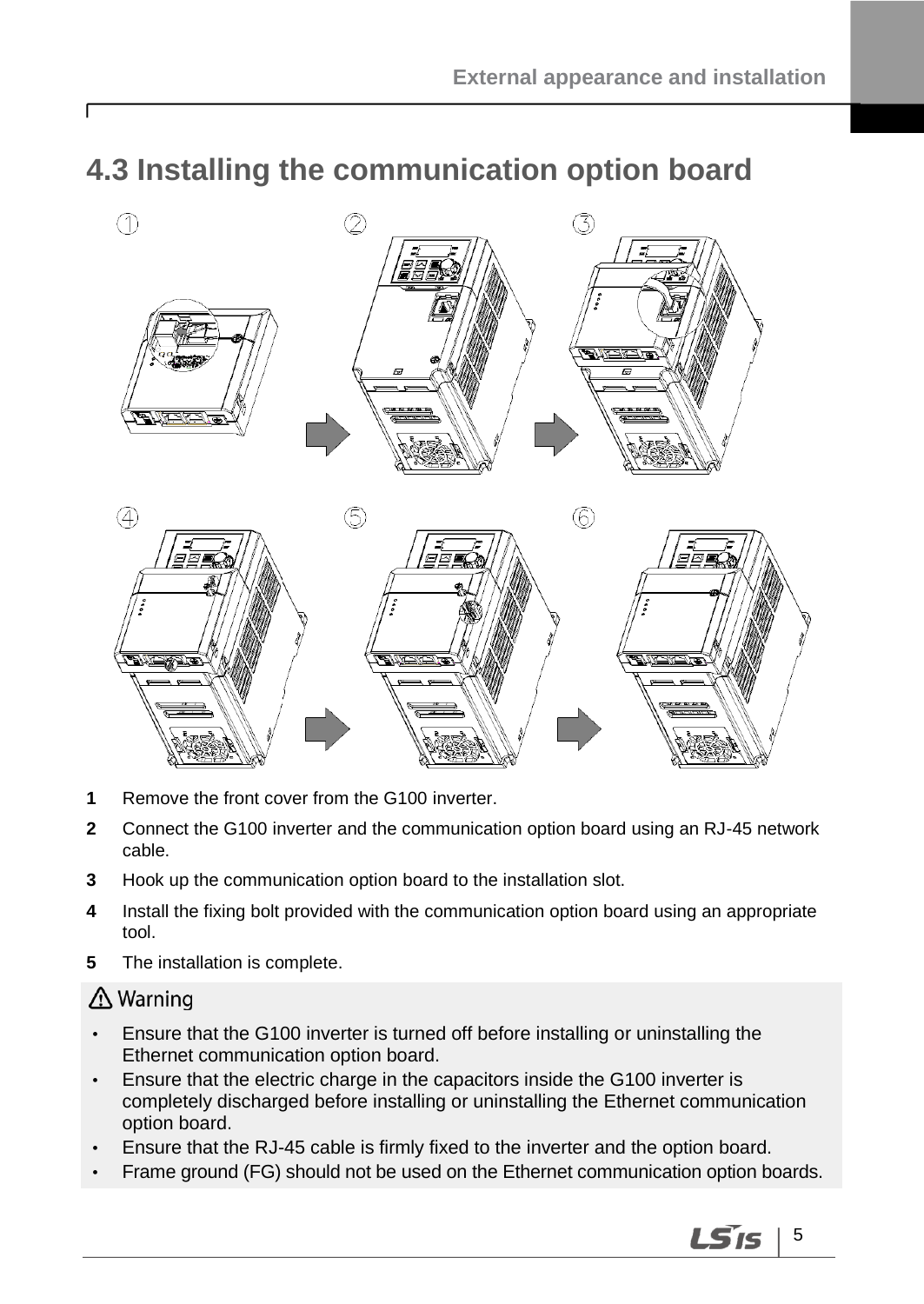# <span id="page-9-0"></span>**Network connection**

| Pin no. | <b>Signal</b> | <b>Description</b>    | <b>Cable color</b> |
|---------|---------------|-----------------------|--------------------|
|         | TX+           | Data transmission (+) | White/Yellow       |
| 2       | TX-           | Data transmission (-) | Yellow             |
| 3       | $RX+$         | Data reception $(+)$  | White/Green        |
| 4       | <b>NONE</b>   | Not used              | <b>Blue</b>        |
| 5       | <b>NONE</b>   | Not used              | White/Blue         |
| 6       | RX-           | Data reception (-)    | Green              |
|         | <b>NONE</b>   | Not used              | White/Brown        |
| 8       | <b>NONE</b>   | Not used              | <b>Brown</b>       |

#### **Communication network terminals**



- ※ The cables connected to pin 1 and pin 2 must be twisted in a pair.
- ※ The cables connected to pin 3 and pin 6 must be twisted in a pair.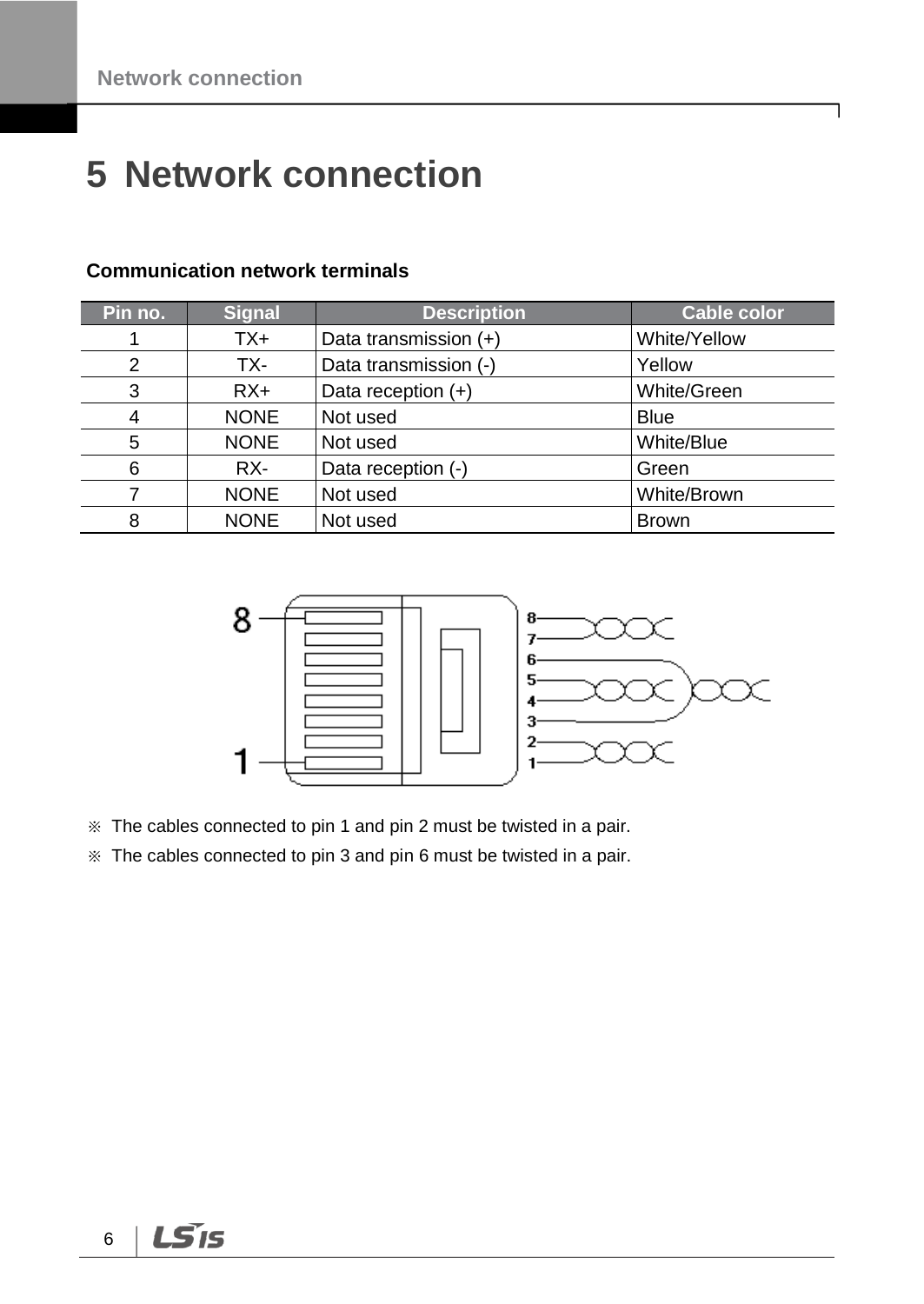# <span id="page-10-0"></span>**6 Network cable specifications**

## <span id="page-10-1"></span>**6.1 Frequency band**

 $\Gamma$ 

Use Category 5 network cables. Category 5 network cables support a frequency band up to 100 MHz, with up to 60 MHz channel performance and up to 100 Mbps data transmission speed.

## <span id="page-10-2"></span>**6.2 Twisted pair cable types**

| <b>Category</b> | <b>Description</b>            | <b>Specifications/Usage</b>                 |
|-----------------|-------------------------------|---------------------------------------------|
| <b>UTP</b>      | Unshielded Twisted Pair cable | $200$ MHz max.                              |
| (U.UTP)         | for high speed signals        | Voice + Data + Low quality video signals    |
| <b>FTP</b>      | Foil screened Twisted Pair    | 100 MHz max.                                |
| (S.UTP)         | cable                         | Protection against EMI, electrically stable |
|                 |                               | Voice + Data + Low quality video signals    |
|                 |                               | 500 MHz max.                                |
| <b>STP</b>      | Shielded Twisted Pair cable   | Voice + Data +                              |
| (S.STP)         |                               | Video signals                               |
|                 |                               | Replaces $75\Omega$ coaxial cable           |



**LS**IS 7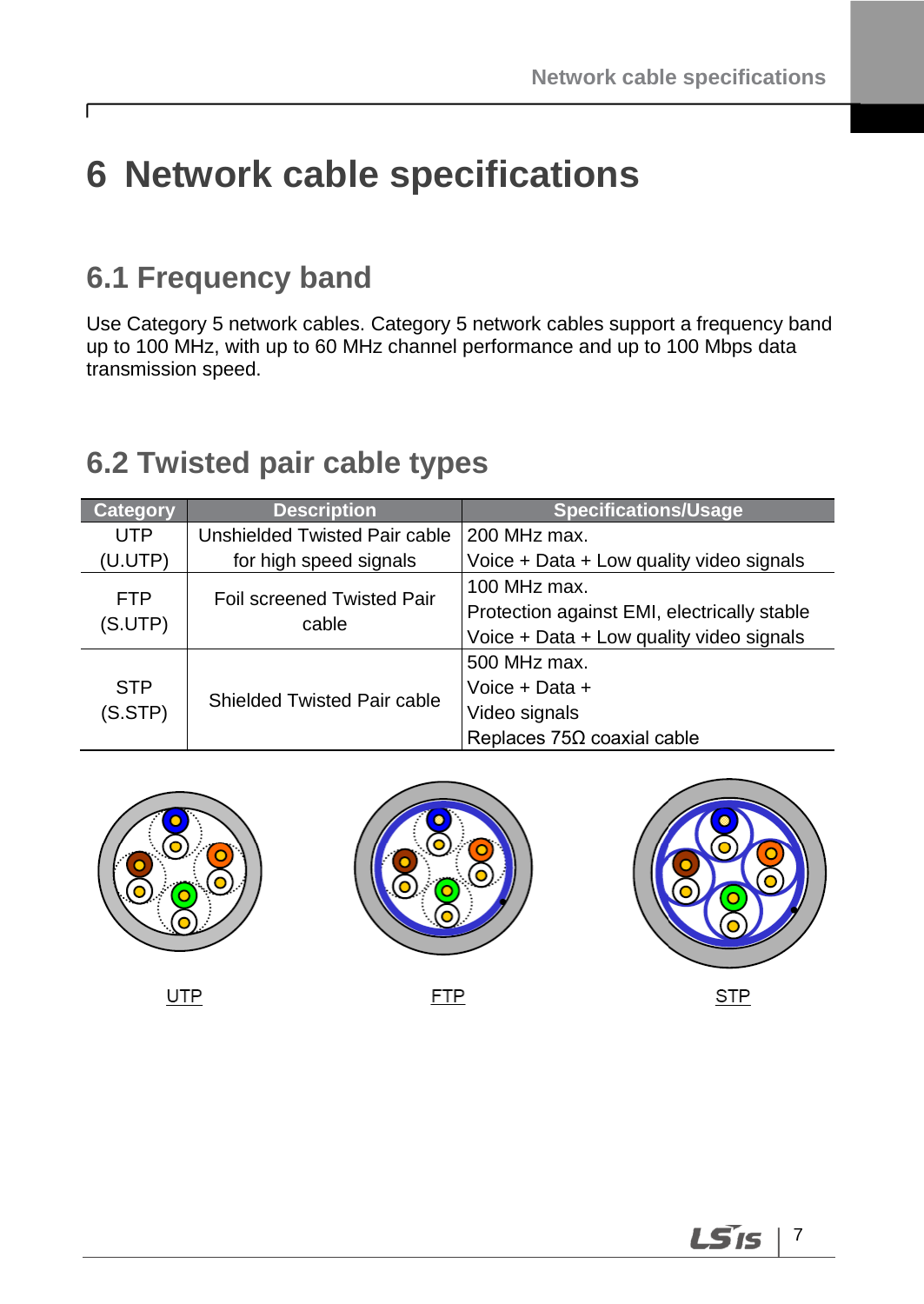# <span id="page-11-0"></span>**7 Keypad parameters related to Ethernet communication**

The following table lists the inverter parameters related to Modbus TCP and EtherNet/IP communication features. In the "Protocol" column, M stand for Modbus TCP and E stands for EtherNet/IP.

| Ethernet related keypad parameters in the G100 inverter |                       |                |                     |                                                                                    |                 |  |
|---------------------------------------------------------|-----------------------|----------------|---------------------|------------------------------------------------------------------------------------|-----------------|--|
| <b>Code</b><br><b>Number</b>                            | <b>Parameter name</b> | <b>Default</b> | <b>Set</b><br>value | <b>Description</b>                                                                 | <b>Protocol</b> |  |
| <b>CM-06</b>                                            | FBus S/W Ver          |                |                     | Indicates the version of the<br>communication board<br>installed.                  | M/E             |  |
| <b>CM-09</b>                                            | <b>FBus Led</b>       |                |                     | Displays the on/off status<br>of the LED indicators on<br>the communication board. | M/E             |  |
| <b>CM-10</b>                                            | Opt Parameter1        | 192            | $0 - 255$           |                                                                                    |                 |  |
| <b>CM-11</b>                                            | Opt Parameter2        | 168            | $0 - 255$           | Sets the IP address.                                                               | M/E             |  |
| <b>CM-12</b>                                            | Opt Parameter3        | $\mathbf 0$    | $0 - 255$           |                                                                                    |                 |  |
| <b>CM-13</b>                                            | Opt Parameter4        | 101            | $0 - 255$           |                                                                                    |                 |  |
| <b>CM-14</b>                                            | Opt Parameter5        | 255            | $0 - 255$           |                                                                                    |                 |  |
| <b>CM-15</b>                                            | Opt Parameter6        | 255            | $0 - 255$           |                                                                                    |                 |  |
| <b>CM-16</b>                                            | Opt Parameter7        | 255            | $0 - 255$           | Sets the subnet mask.                                                              | M/E             |  |
| <b>CM-17</b>                                            | Opt Parameter8        | $\overline{0}$ | $0 - 255$           |                                                                                    |                 |  |
| <b>CM-18</b>                                            | Opt Parameter9        | 192            | $0 - 255$           |                                                                                    |                 |  |
| <b>CM-19</b>                                            | Opt Parameter 10      | 168            | $0 - 255$           | Sets the Gateway                                                                   | M/E             |  |
| <b>CM-20</b>                                            | Opt Parameter 11      | 0              | $0 - 255$           | address.                                                                           |                 |  |
| <b>CM-21</b>                                            | Opt Parameter 12      | 10             | $0 - 255$           |                                                                                    |                 |  |
| <b>CM-22</b>                                            | Opt Parameter 13      | 0              | 0                   | Sets the Ethernet<br>communication speed.                                          | M/E             |  |
| <b>CM-23</b>                                            | Opt Parameter 14      | $\mathbf 1$    | $0 - 11$            | CIP Input Instance                                                                 | E               |  |
| <b>CM-24</b>                                            | Opt Parameter 15      | 1              | $0 - 11$            | <b>CIP Output Instance</b>                                                         | E               |  |
| CM-30                                                   | Para Status Num       |                | $0 - 8$             | Automatically set according<br>to the CIP Input Instance.                          | E               |  |
| <b>CM-31</b>                                            | Para Status-1         |                | 0x0000<br>-0xFFFF   | Sets up the inverter data<br>address to be read by the<br>client.                  | E               |  |
| <b>CM-32</b>                                            | Para Status-2         |                | 0x0000<br>-0xFFFF   | Sets up the inverter data<br>address to be read by the<br>client.                  | E               |  |

LS<sub>IS</sub> 8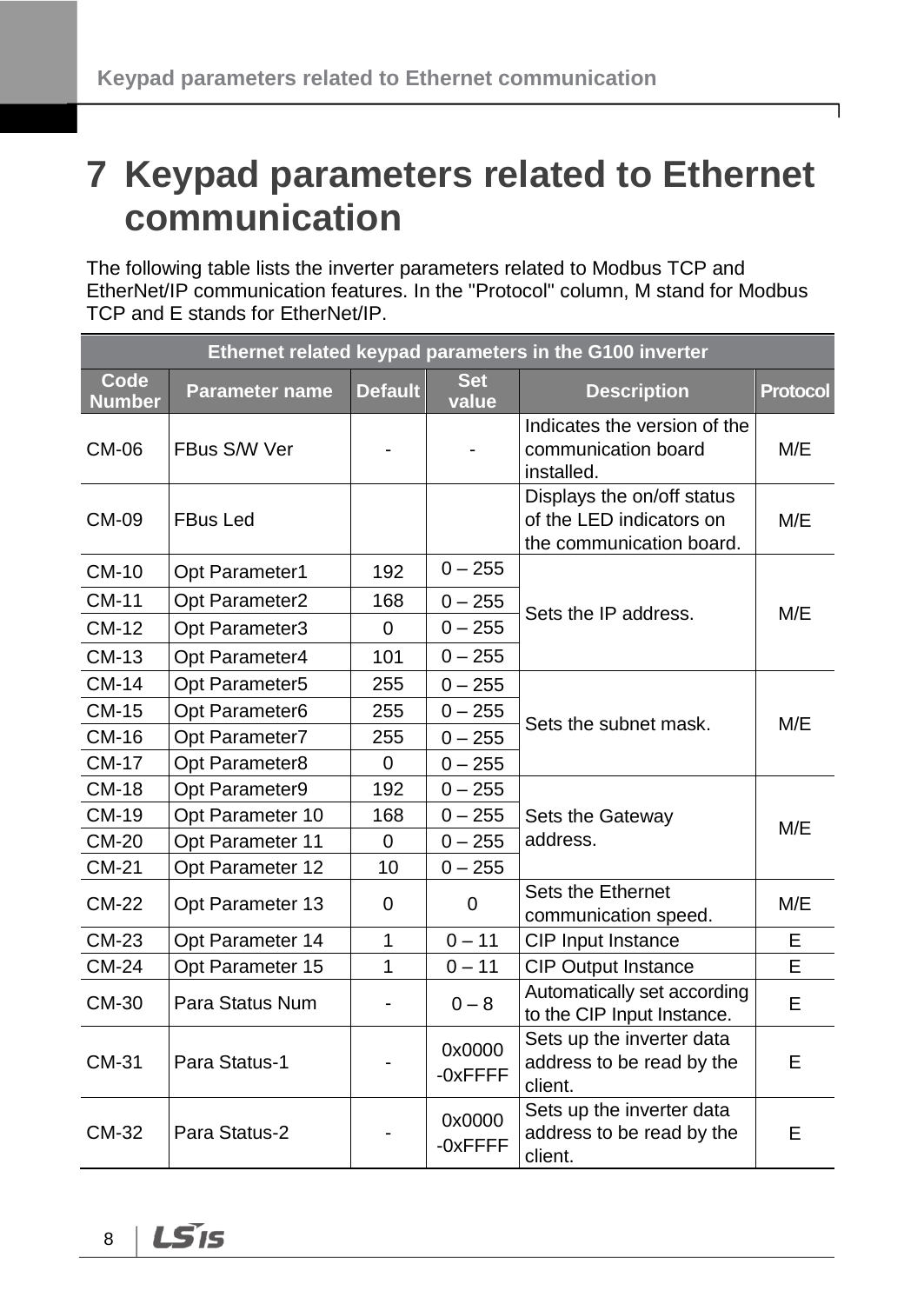### **Keypad parameters related to Ethernet communication**

 $\Gamma$ 

| Ethernet related keypad parameters in the G100 inverter |                       |                                |                      |                                                                   |                 |
|---------------------------------------------------------|-----------------------|--------------------------------|----------------------|-------------------------------------------------------------------|-----------------|
| Code<br><b>Number</b>                                   | <b>Parameter name</b> | <b>Initial</b><br><b>Value</b> | <b>Set</b><br>value  | <b>Description</b>                                                | <b>Protocol</b> |
| CM-33                                                   | Para Status-3         |                                | 0x0000<br>$-0x$ FFFF | Sets up the inverter data<br>address to be read by the<br>client. | Е               |
| CM-34                                                   | Para Status-4         |                                | 0x0000<br>$-0x$ FFFF | Sets up the inverter data<br>address to be read by the<br>client. | E               |
| CM-35                                                   | Para Status-5         |                                | 0x0000<br>$-0x$ FFFF | Sets up the inverter data<br>address to be read by the<br>client. | E               |
| CM-36                                                   | Para Status-6         |                                | 0x0000<br>$-0x$ FFFF | Sets up the inverter data<br>address to be read by the<br>client. | E               |
| <b>CM-37</b>                                            | Para Status-7         |                                | 0x0000<br>$-0x$ FFFF | Sets up the inverter data<br>address to be read by the<br>client. | Е               |
| <b>CM-38</b>                                            | Para Status-8         |                                | 0x0000<br>$-0x$ FFFF | Sets up the inverter data<br>address to be read by the<br>client. | E               |
| CM-50                                                   | Para Ctrl Num         |                                | $0 - 8$              | Automatically set according<br>to the CIP Output Instance.        | E               |
| CM-51                                                   | Para Control-1        |                                | 0x0000<br>-0xFFFF    | Sets up the client's<br>command address.                          | E               |
| CM-52                                                   | Para Control-2        |                                | 0x0000<br>-0xFFFF    | Sets up the client's<br>command address.                          | Е               |
| CM-53                                                   | Para Control-3        |                                | 0x0000<br>-0xFFFF    | Sets up the client's<br>command address.                          | E               |
| <b>CM-54</b>                                            | Para Control-4        |                                | 0x0000<br>-0xFFFF    | Sets up the client's<br>command address.                          | Е               |
| CM-55                                                   | Para Control-5        |                                | 0x0000<br>$-0x$ FFFF | Sets up the client's<br>command address.                          | E               |
| CM-56                                                   | Para Control-6        |                                | 0x0000<br>-0xFFFF    | Sets up the client's<br>command address.                          | Е               |
| CM-57                                                   | Para Control-7        |                                | 0x0000<br>-0xFFFF    | Sets up the client's<br>command address.                          | E               |
| CM-58                                                   | Para Control-8        |                                | 0x0000<br>-0xFFFF    | Sets up the client's<br>command address.                          | E               |
| CM-94                                                   | Comm Update           | 0                              | 0:NO<br>1: YES       | Updates the communication<br>related keypad parameters.           | M/E             |

 $LS$  is  $|9$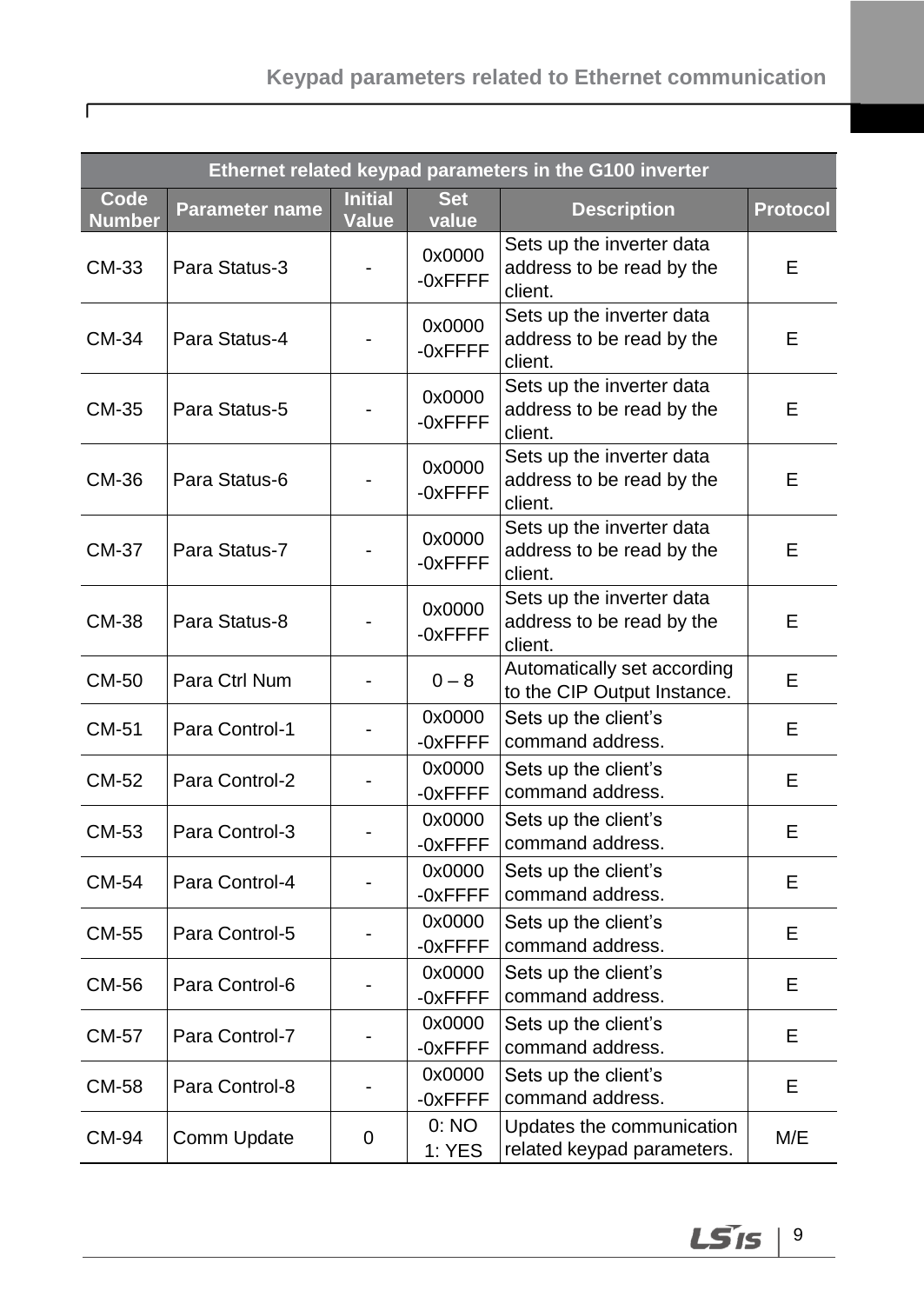## <span id="page-13-0"></span>**7.1 Communication option board version (Option version information, CM-06)**

<span id="page-13-1"></span>Automatically indicates the version of the installed communication option board.

### **7.2 Communication option board LED status (FBus Led, CM-09)**

Keypad parameter CM-09 displays the on/off status of the 4 LED indicators on the communication option board.

On the keypad, access CM-9 FBus LED. Four bits are displayed on the screen. From right to left, the four bits at CM-09 indicate the CPU, ERR, LINK2, and LINK1 LED status respectively.

The bits display 1 when the LED is turned on, and 0 when the LED is turned off.

| Bit    | <b>Details</b>        |
|--------|-----------------------|
|        | <b>CPU LED</b>        |
|        | <b>ERROR LED</b>      |
| Ω      | LINK <sub>2</sub> LED |
| ົ<br>w | LINK1 LED             |

An example of LED status displayed at CM-09

| LINK1 LED' | <b>LINK2 LED</b> | <b>ERR LED</b> | <b>CPU LED</b> |
|------------|------------------|----------------|----------------|
| OFF        | ЮC               | ЭN             | ON             |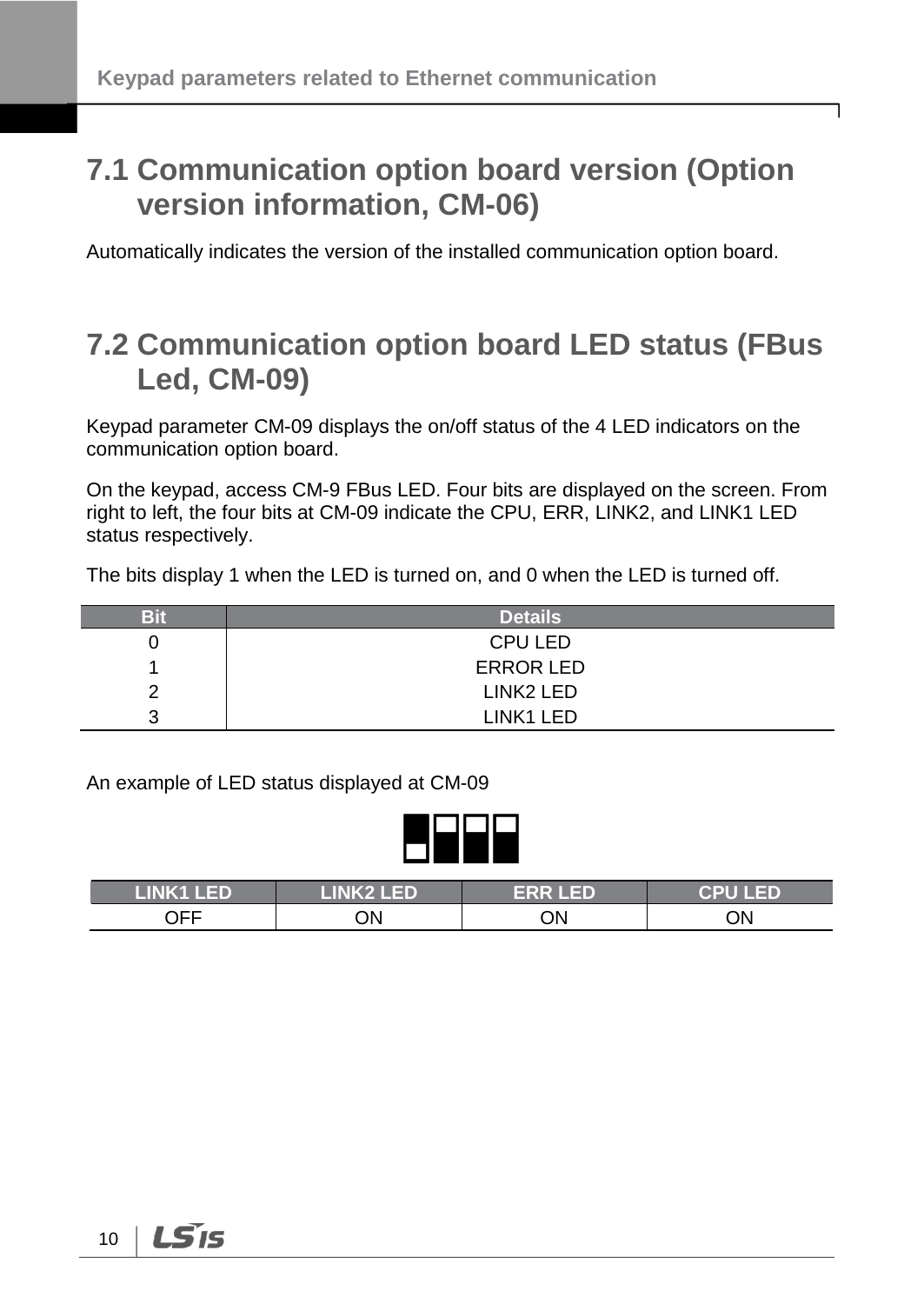## <span id="page-14-0"></span>**7.3 Configuring the IP, subnet mask, and gateway addresses for the communication option board (CM-10 to CM-21)**

The communication option board supports IP version 4.

All network and mask addresses are expressed in four decimal numbers between 0 and 255 (i.e. 255.255.255.255).

## <span id="page-14-1"></span>**7.4 Ethernet Speed (CM-22)**

 $\Gamma$ 

The Ethernet speed parameter is fixed to 0 by default for 100 Mbps communication speed.

# <span id="page-14-2"></span>**7.5 CIP input instance (CM-23)**

This parameter is required for EtherNet/IP protocol service. It configures the format of the inverterr status data transmitted to the client (originator) during the I/O communication via the CIP (Common Industrial Protocol). Refer to the Assembly Object section of the EtherNet/IP.

| <b>Set value</b> | <b>Input instance</b> | Data size | <b>Number of</b><br>parameters |
|------------------|-----------------------|-----------|--------------------------------|
|                  | 70                    | 4         | X                              |
|                  | 71                    | 4         | X                              |
| $\overline{2}$   | 110                   | 4         | X                              |
| 3                | 111                   | 4         | X                              |
| 4                | 141                   | 2         |                                |
| 5                | 142                   | 4         | 2                              |
| 6                | 143                   | 6         | 3                              |
|                  | 144                   | 8         | 4                              |
| 8                | 145                   | 10        | 5                              |
| 9                | 146                   | 12        | 6                              |
| 10               | 147                   | 14        |                                |
| 11               | 148                   | 16        | 8                              |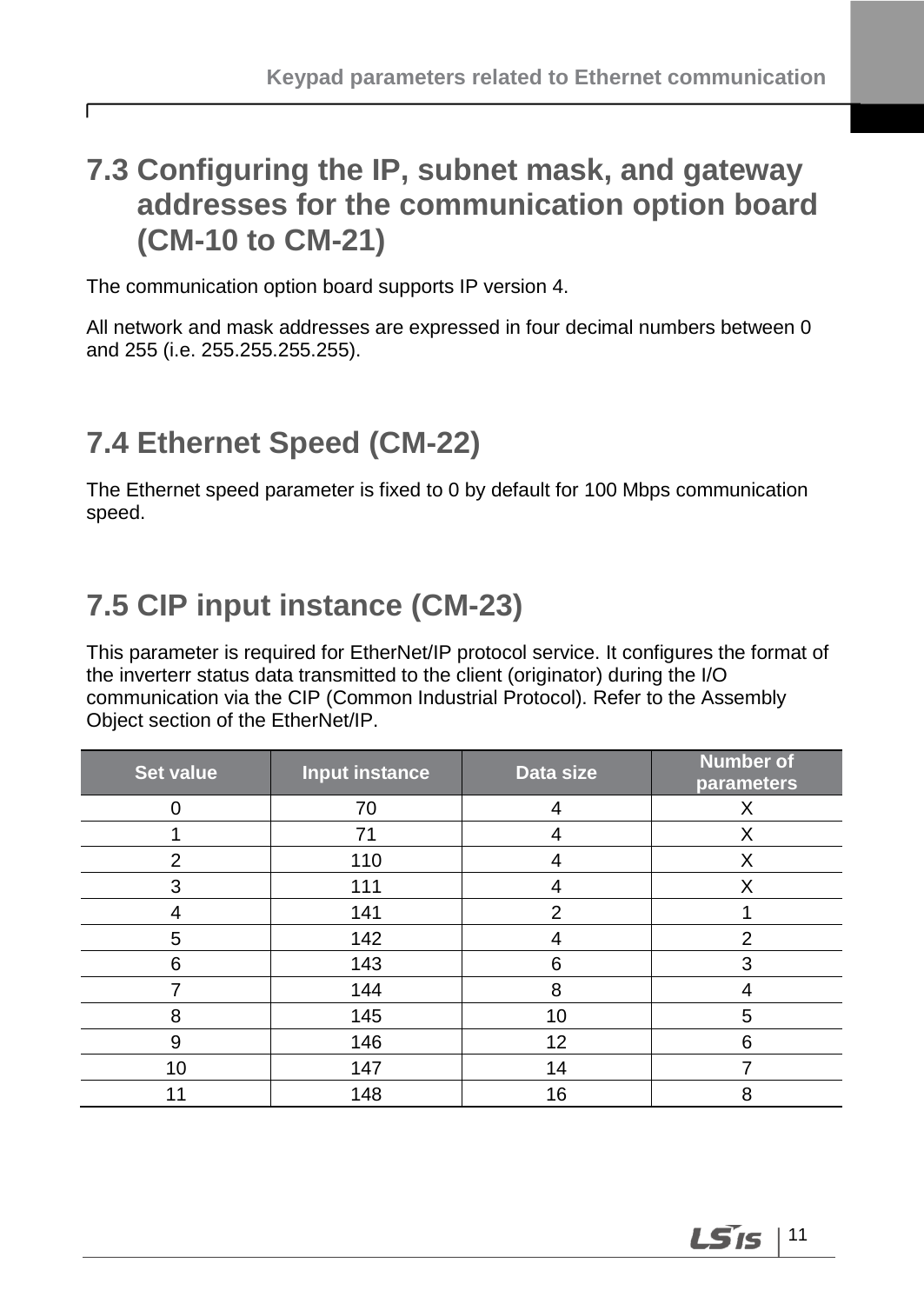## <span id="page-15-0"></span>**7.6 CIP output instance (CM-24)**

This parameter is required for EtherNet/IP protocol service. It configures the format of the command data transmitted to the inverter by the client (originator) during the I/O communication via the CIP (Common Industrial Protocol). Refer to the Assembly Object section of the EtherNet/IP.

| <b>Set value</b> | <b>Output instance</b> | Data size      | <b>Number of</b><br>parameters |
|------------------|------------------------|----------------|--------------------------------|
|                  | 20                     | 4              | X                              |
|                  | 21                     | 4              | X                              |
| $\overline{2}$   | 100                    | 4              | Х                              |
| 3                | 101                    | 4              | X                              |
| 4                | 121                    | $\overline{2}$ |                                |
| 5                | 122                    | 4              | $\overline{2}$                 |
| 6                | 123                    | 6              | 3                              |
|                  | 124                    | 8              | 4                              |
| 8                | 125                    | 10             | 5                              |
| 9                | 126                    | 12             | 6                              |
| 10               | 127                    | 14             |                                |
| 11               | 128                    | 16             | 8                              |

## <span id="page-15-1"></span>**7.7 Para status (CM-30 to CM-38)**

This parameter is not available for Modbus TCP communication.

It is displayed only when the Input instance (CM-23) is set to 4 or more for EtherNet/IP, and when the Comm UpDate (CM-94) parameter is set to YES. The Para Status Num (CM-30) displays the number of the configured parameters of the instance, therefore it is not configurable. Enter the matching number of the inverter data address at parameters CM-31 to CM-38.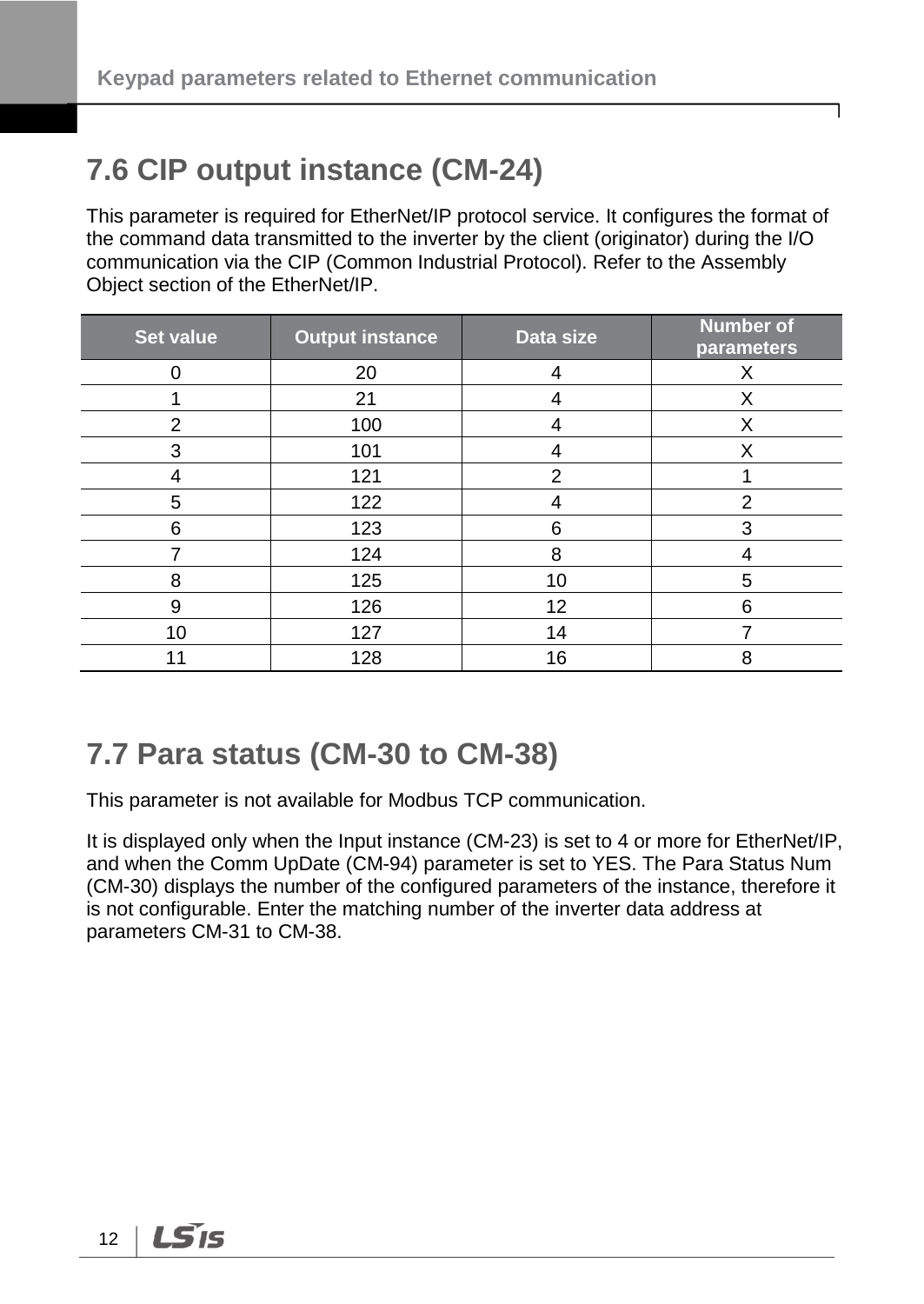## <span id="page-16-0"></span>**7.8 Para control (CM-50 to CM-58)**

٢

This parameter is not available for Modbus TCP communication.

It is displayed only when the Input instance (CM-24) is set to 4 or more for EtherNet/IP, and when the Comm UpDate (CM-94) parameter is set to YES. The Para Status Num (CM-50) displays the number of the configured parameters of the instance, therefore it is not configurable. Enter the matching number of the inverter data address in parameters CM-51 to CM-58.

## <span id="page-16-1"></span>**7.9 Comm update (CM-94)**

When the inverter is turned on, the communication option board parameters display the set values. However, such set values will not take effect immediately,

but they are reflected only after Comm update (CM-94) is set to Yes, after which the communication option board is automatically rebooted.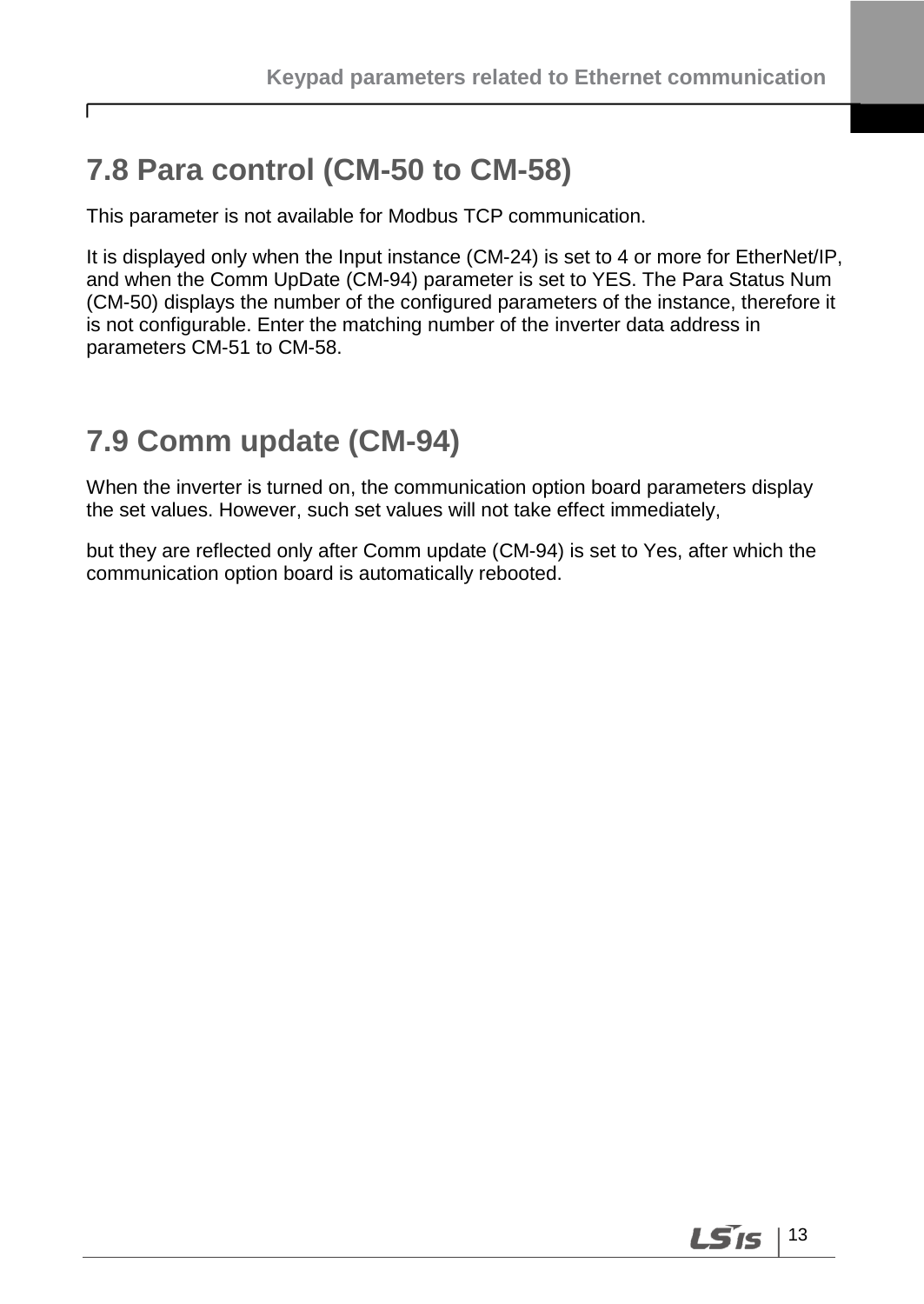# <span id="page-17-0"></span>**8 Inverter communication address**

Refer to Chapter 7, Communication Features, in the user manual provided with the G100 inverter.

٦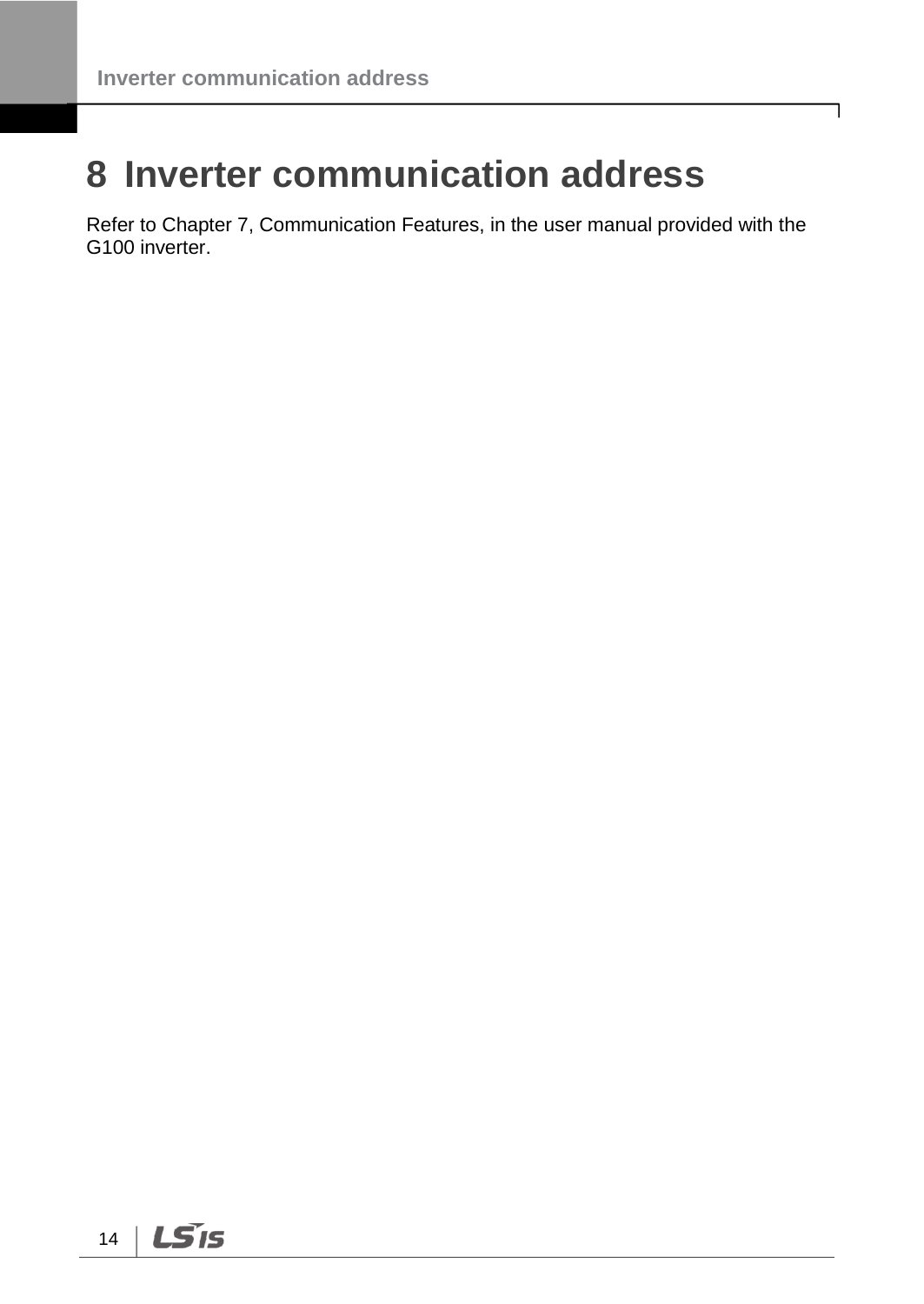# <span id="page-18-0"></span>**9 Modbus/TCP Frame**

## <span id="page-18-1"></span>**9.1 Modbus/TCP frame structure**

• MBAP Header (7 bytes)

Г

• PDU (5 bytes or greater)

In general, Ethernet communication uses Ethernet II frames.

#### **MODBUS Application Protocol header (MBAP header)**

The following table explains the components of a MBAP header.

| <b>Section</b>      | Length  | <b>Description</b>                                       |  |  |  |
|---------------------|---------|----------------------------------------------------------|--|--|--|
| Transaction         |         | Unique transmission number, which increases by 1 each    |  |  |  |
| identifier          | 2 bytes | time the client sends data frame to the server.          |  |  |  |
| Protocol identifier | 2 bytes | Fixed at 0.                                              |  |  |  |
|                     |         | Data frame length of the Modbus communication, which     |  |  |  |
| Length              | 2 bytes | represents the length (in byte unit) from the MBAP       |  |  |  |
|                     |         | header to the unit identifier.                           |  |  |  |
|                     |         | When communications using Modbus TCP and Modbus          |  |  |  |
| Unit identifier     | 1 byte  | RTU are connected via a gateway, the unit identifier     |  |  |  |
|                     |         | indicates the slave number. The address is fixed to 0xFF |  |  |  |
|                     |         | when Modbus TCP communication is used alone.             |  |  |  |

#### **Protocol Data Unit (PDU)**

PDU is the actual data in the Modbus TCP communication, which is composed of a function code and data.

Refer to "(2) Function codes" below for detailed information.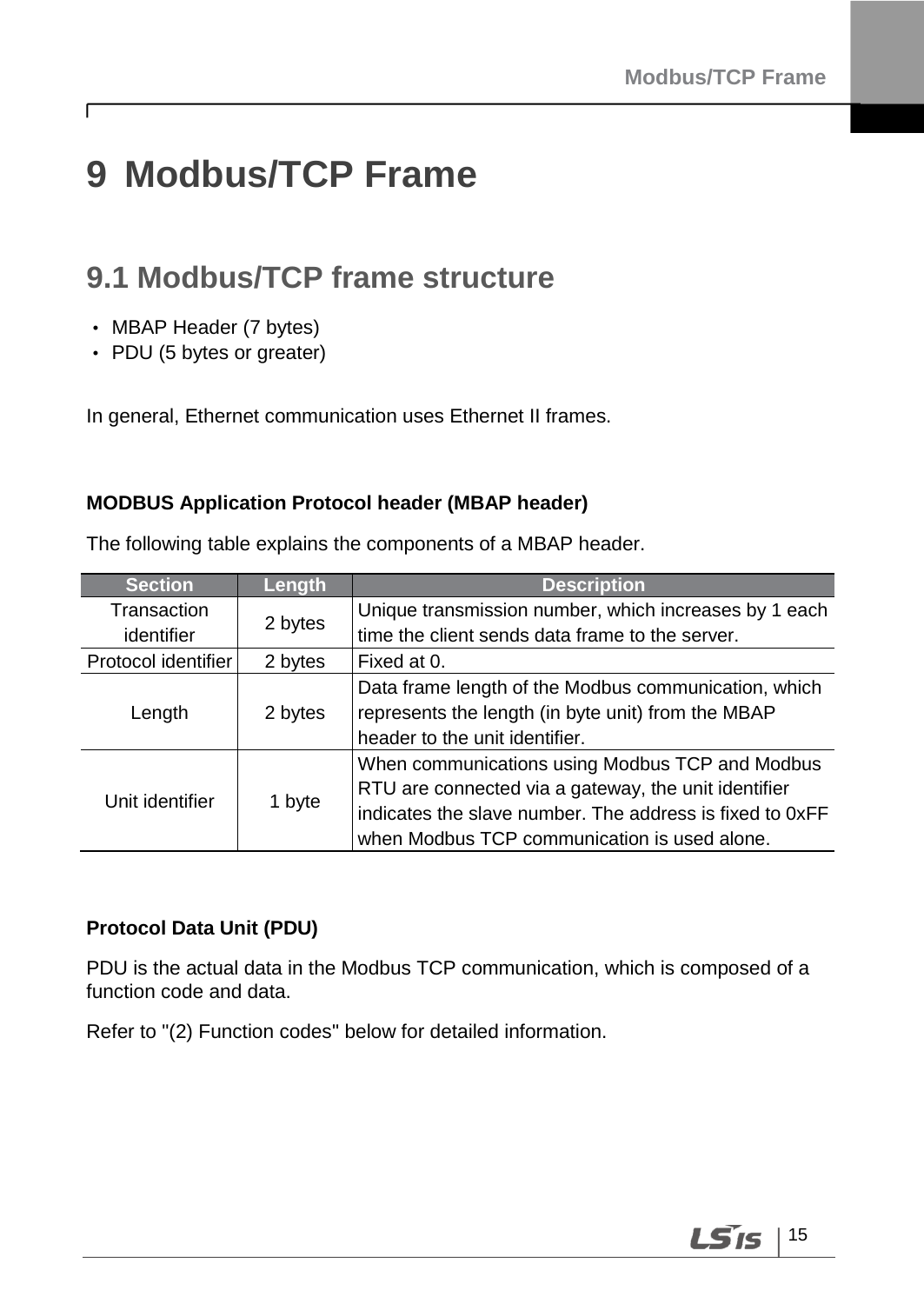## <span id="page-19-0"></span>**9.2 Function codes**

The Modbus TCP communication involves clients and a server. During communication, clients send commands to the server, and the server responds to the commands. In general, devices such as a PLC, HMI, and PC are used as the client, and the inverter works as a server.

### <span id="page-19-1"></span>**9.2.1 Read Holding registers**

Read Holding registers are functions used to read the server (inverter) data.

The following table explains the components of a request data frame from a client to a server.

| Request frame           | Length  | <b>Value</b>          |
|-------------------------|---------|-----------------------|
| Function code           | 1 byte  | 0x03                  |
| Comm. address           | 2 bytes | 0x0000-0xFFFF         |
| Number of data requests | 2 bytes | 1-16 (LSIS inverters) |

The following table explains the components of a response data frame from a server to a master.

| <b>Request frame</b>    | Length                                | <b>Value</b>                            |  |  |
|-------------------------|---------------------------------------|-----------------------------------------|--|--|
| Function code           | 1 byte                                | 0x03                                    |  |  |
| Comm. address           | 1 byte                                | $ 2 \times$ the number of data requests |  |  |
|                         | Number of data                        | Data value of the given number from the |  |  |
| Number of data requests | requests $x$ 2 bytes $ comm.$ address |                                         |  |  |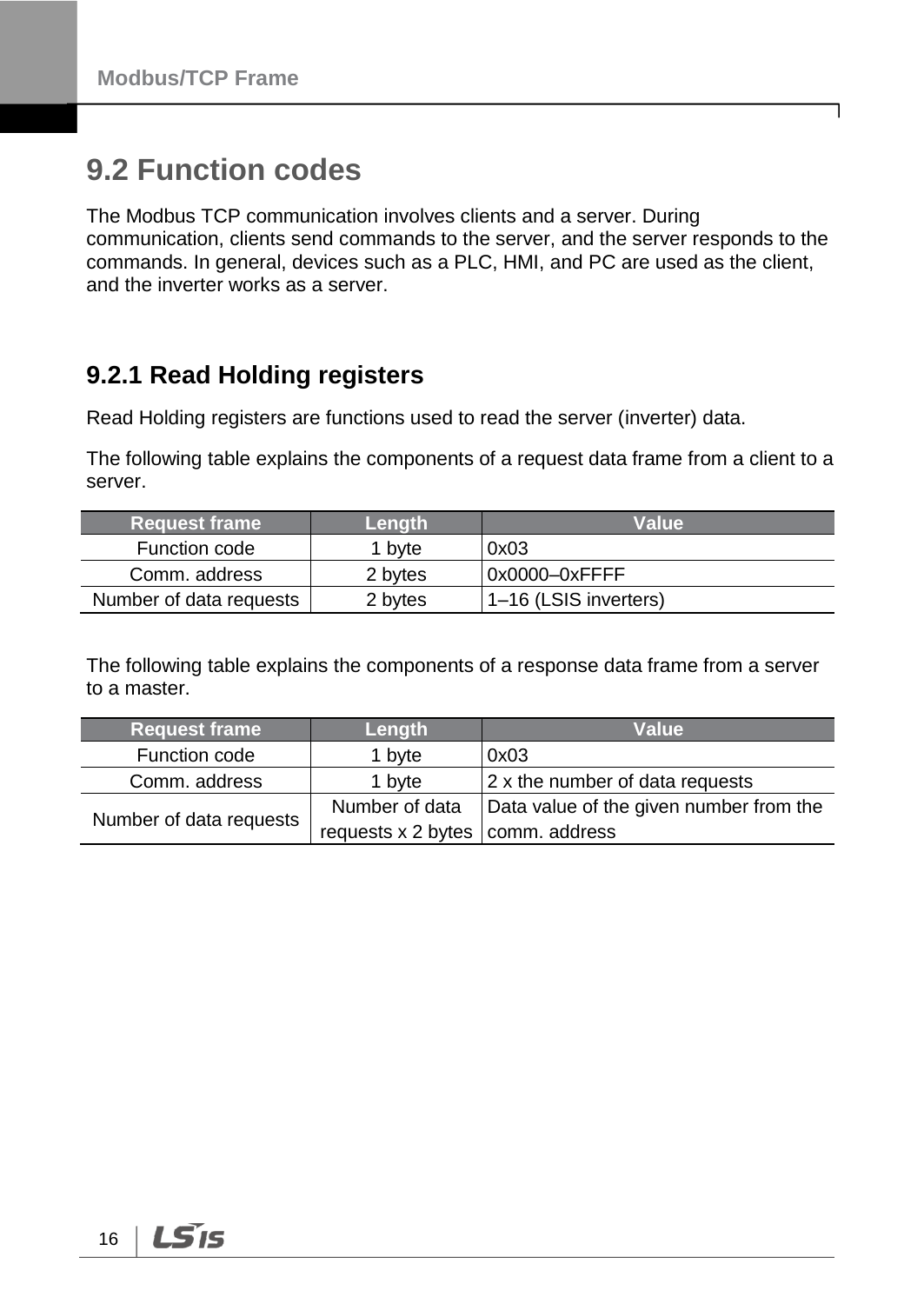### <span id="page-20-0"></span>**9.2.2 Read Input registers**

ſ

Read Input registers are functions used to read the server (inverter) data.

The following table explains the components of a request data frame from a client to a server.

| <b>Request frame</b>    | Lenath  | Value                 |
|-------------------------|---------|-----------------------|
| Function code           | 1 bvte  | 0x04                  |
| Comm. address           | 2 bytes | 0x0000-0xFFFF         |
| Number of data requests | 2 bytes | 1-16 (LSIS inverters) |

The following table explains the components of a response data frame from a server to a master.

| <b>Request frame</b>    | Length                                | Value                                   |  |  |
|-------------------------|---------------------------------------|-----------------------------------------|--|--|
| Function code           | 1 byte                                | 0x03                                    |  |  |
| Comm. address           | 1 byte                                | $ 2 \times$ the number of data requests |  |  |
|                         | Number of data                        | Data value of the given number from the |  |  |
| Number of data requests | requests $x$ 2 bytes $ comm.$ address |                                         |  |  |

### <span id="page-20-1"></span>**9.2.3 Write Single register**

Write Single registers are functions used to write a single server (inverter) data.

The following table explains the components of a request data frame from a client to a server.

| ∣Request frame <sup>∣</sup> | Length  | Value            |  |  |
|-----------------------------|---------|------------------|--|--|
| Function code               | 1 bvte  | 0x06             |  |  |
| Comm. address               | 2 bytes | 10x0000 - 0xFFFF |  |  |
| Data value                  | 2 bytes | I0x0000 – 0xFFFF |  |  |

The following table explains the components of a response data frame from a server to a master.

| <b>Request frame</b> | <b>Lenath</b> ' | Value              |  |  |
|----------------------|-----------------|--------------------|--|--|
| Function code        | 1 byte          | 0x06               |  |  |
| Comm. address        | 2 bytes         | $0x0000 - 0x$ FFFF |  |  |
| Data value           | 2 bytes         | $0x0000 - 0x$ FFFF |  |  |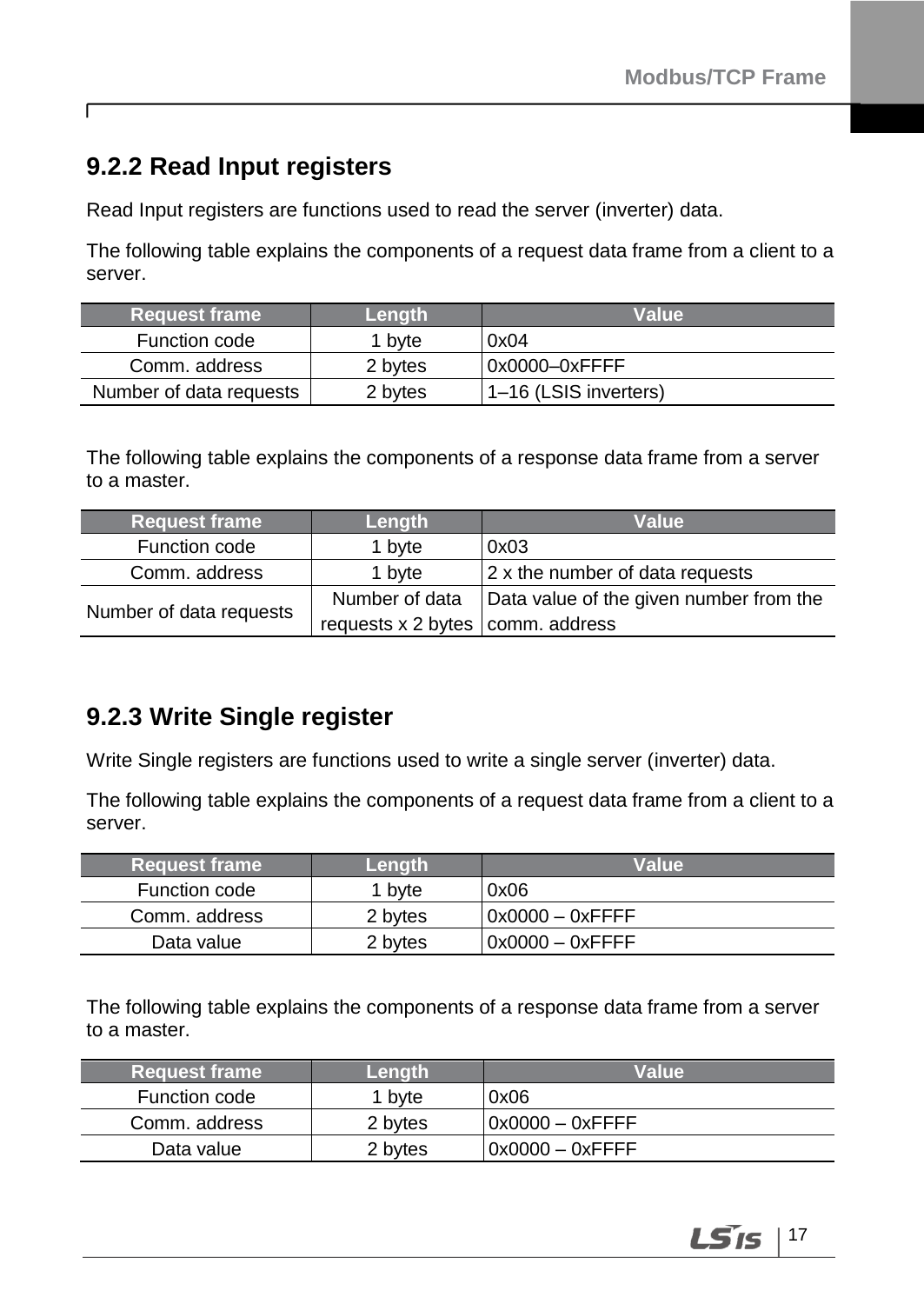### <span id="page-21-0"></span>**9.2.4 Write Multiple register**

Write Multiple registers are functions used to write 1 to 16 consecutive data items on the server (inverter).

The following table explains the components of a request data frame from a client to a server.

| <b>Request frame</b>    | Length                      | Value                  |  |  |
|-------------------------|-----------------------------|------------------------|--|--|
| Function code           | 1 byte                      | 0x10                   |  |  |
| Comm. address           | 2 bytes                     | 0x0000-0xFFFF          |  |  |
| Number of data to write | 2 bytes                     | 1-16 (LSIS inverters)  |  |  |
| <b>Byte Count</b>       | 1 byte                      | 2 x the number of data |  |  |
| Number of data to write | Number of data<br>x 2 bytes | Data to write          |  |  |

The following table explains the components of a response data frame from a server to a master.

| <b>Request frame</b>    | Lenath  | Value                 |  |  |
|-------------------------|---------|-----------------------|--|--|
| Function code           | 1 byte  | 0x10                  |  |  |
| Comm. address           | 2 bytes | l0x0000–0xFFFF        |  |  |
| Number of data to write | 2 bytes | 1-16 (LSIS inverters) |  |  |

## <span id="page-21-1"></span>**9.3 Exception (Except) frame**

An exception frame is a response frame from a server when an error occurs while responding to the client.

The following table explains the components of an exception frame.

| <b>Error frame</b>    | Length | <b>Value</b>                                            |  |  |
|-----------------------|--------|---------------------------------------------------------|--|--|
| Error Code            | 1 byte | $\vert$ 0x80 + function code requested by the<br>client |  |  |
| <b>Exception Code</b> | 1 bvte | 0x0000-0xFFFF                                           |  |  |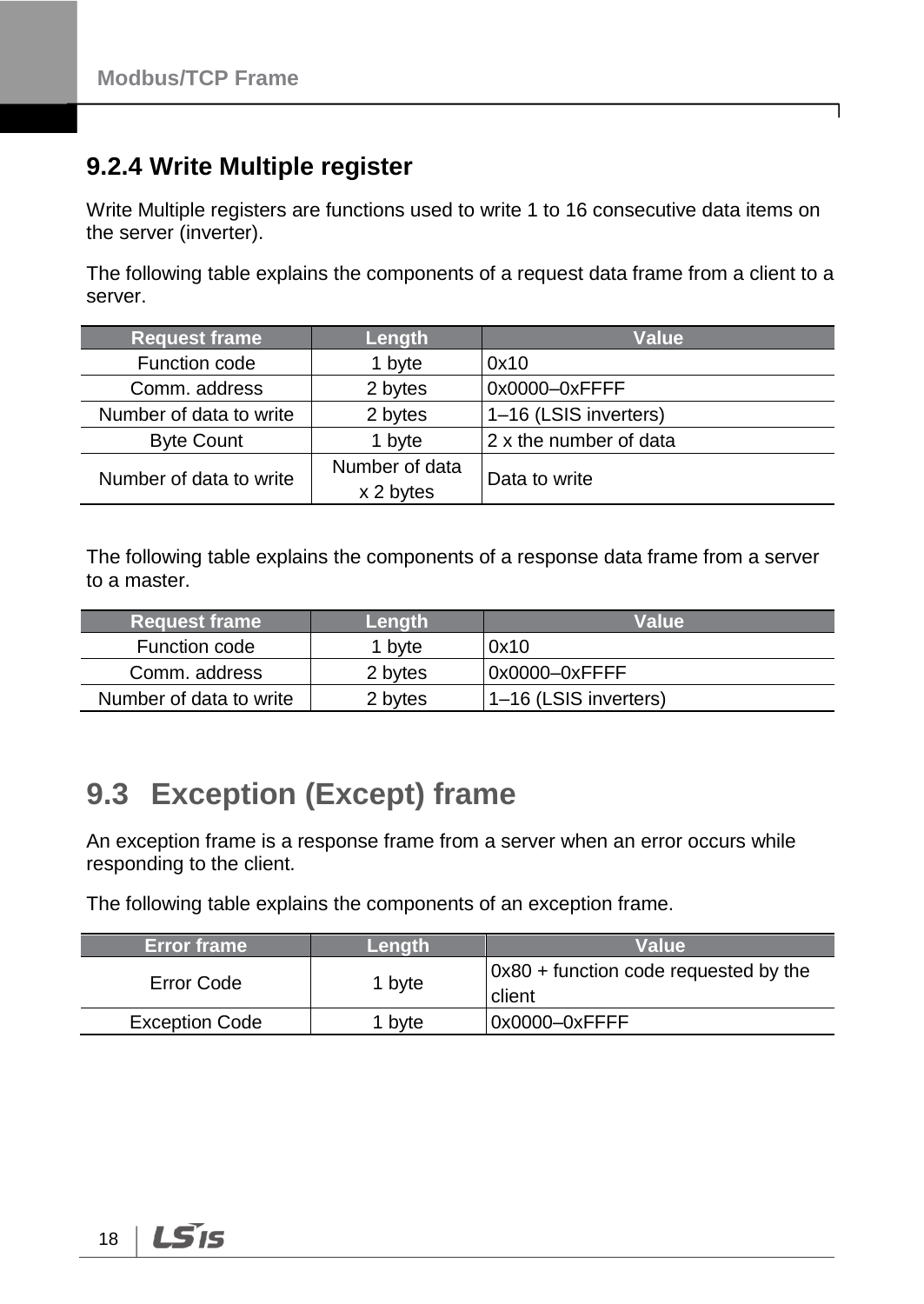### **Exception code**

 $\Gamma$ 

| Tvpe                    | Code | <b>Description</b>                                        |  |  |  |
|-------------------------|------|-----------------------------------------------------------|--|--|--|
| <b>ILLEGAL FUNCTION</b> | 0x01 | Unsupported function has been requested                   |  |  |  |
| <b>ILLEGAL DATA</b>     | 0x02 | An unused address has been requested or modification      |  |  |  |
| <b>ADDRESS</b>          |      | has been requested for the data at an unused address.     |  |  |  |
| <b>ILLEGAL DATA</b>     | 0x03 | A data modification request has been made out of the      |  |  |  |
| VALUE                   |      | range of the available value.                             |  |  |  |
|                         |      | Server error occurred                                     |  |  |  |
| <b>SLAVE DEVICE</b>     | 0x04 | (CAN communication with the drive, option board           |  |  |  |
| <b>FAILURE</b>          |      | initialization error, data communication error with the   |  |  |  |
|                         |      | drive)                                                    |  |  |  |
|                         |      | Server is unable to respond because it is executing       |  |  |  |
| <b>SLAVE DEVICE</b>     | 0x06 | another process                                           |  |  |  |
| <b>BUSY</b>             |      | (drive parameter initialization, carrying out the initial |  |  |  |
|                         |      | setting of the option board, etc.)                        |  |  |  |
| <b>WRITE PERMITION</b>  |      | Unique code for LSIS inverters.                           |  |  |  |
| ERROR                   | 0x20 | An attempt was made to change a write-protected           |  |  |  |
|                         |      | parameter                                                 |  |  |  |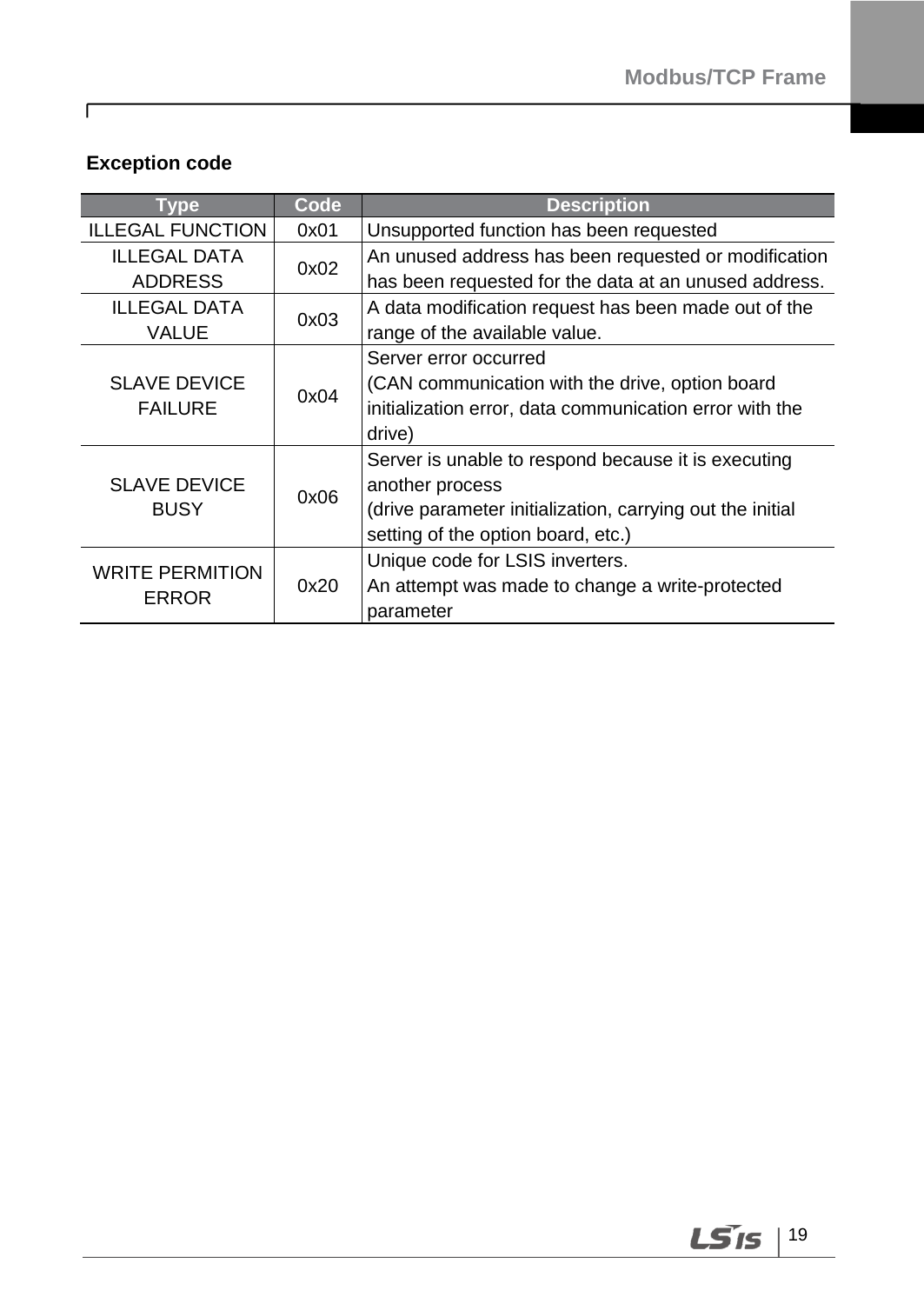# <span id="page-23-0"></span>**10 EtherNet/IP**

### <span id="page-23-1"></span>**10.1 Basic protocol structure**



The EtherNet/IP is a protocol which implements the CIP (Common Industrial Protocol, specified by the ODVA) using the TCP and UDP protocols.

- Originator: Devices that make connection requests, which are also called clients. PLCs or scanners are examples of originators.
- Target: Devices that respond to connection requests, which are also called servers. Inverter are examples of targets.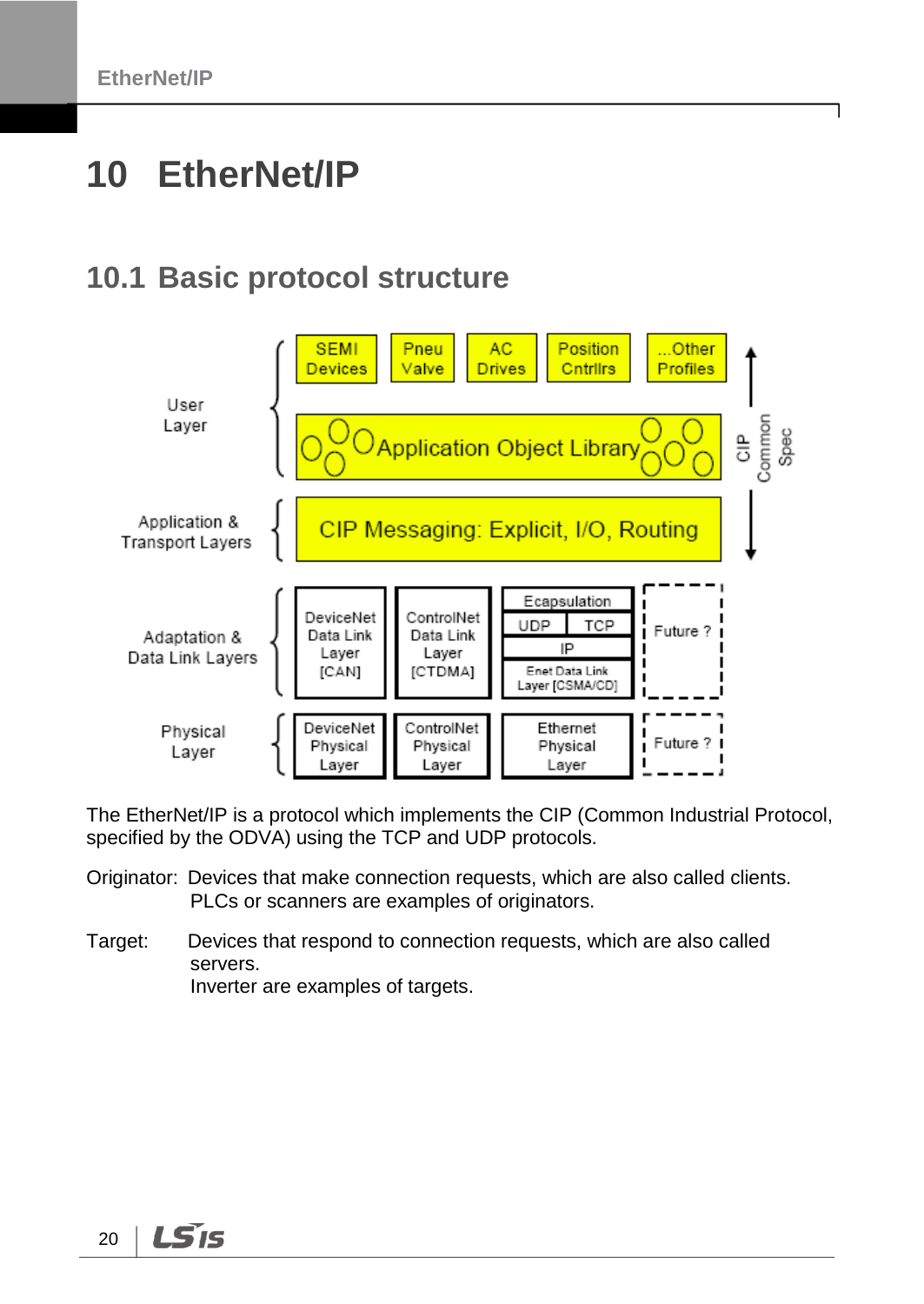## <span id="page-24-0"></span>**10.2 Implicit message**

Implicit messages are also called I/O messages. It refers to the data communicated between the client (originator) and the server (target) at predefined intervals, via input and output instances.

<span id="page-24-1"></span>The class 1 connection is used for implicit messages.

### **10.2.1Scope of support**

Transport Type Originator→Target: Point to Point, Multicast Target→Originator: Point to Point, Multicast

Transport Trigger: Cyclic

Configuration Connection: 1

Connection Tag: Not available

**Priority** 

٢

Originator→Target: Scheduled Target→Originator: Scheduled

<span id="page-24-2"></span>Configuration Data: Not available

### **10.2.2Input instances**

Input instances refer to the status data periodically sent from the inverter to PLC or other client devices.

| <b>Instance</b> | <b>Byte</b> | Bit 7                              | Bit 6                                       | Bit 5            | Bit 4 | Bit 3                         | Bit 2             | Bit 1   | Bit 0   |  |
|-----------------|-------------|------------------------------------|---------------------------------------------|------------------|-------|-------------------------------|-------------------|---------|---------|--|
|                 | 0           |                                    |                                             |                  |       |                               | Running1<br>(Fwd) |         | Faulted |  |
| 70              | 1           |                                    |                                             |                  |       |                               |                   |         |         |  |
|                 | 2           |                                    | Speed Actual (Low Byte) – RPM unit (note 1) |                  |       |                               |                   |         |         |  |
|                 | 3           |                                    | Speed Actual (High Byte) - RPM unit         |                  |       |                               |                   |         |         |  |
| 71              | 0           | At<br>Reference                    | <b>Ref From</b><br>Net                      | Ctrl From<br>Net | Ready | Running <sub>2</sub><br>(Rev) | Running1<br>(Fwd) | Warning | Faulted |  |
|                 | 1           | Drive State                        |                                             |                  |       |                               |                   |         |         |  |
|                 | 2           | Speed Actual (Low Byte) - RPM unit |                                             |                  |       |                               |                   |         |         |  |
|                 | 3           |                                    | Speed Actual (High Byte) - RPM unit         |                  |       |                               |                   |         |         |  |

LS'is 21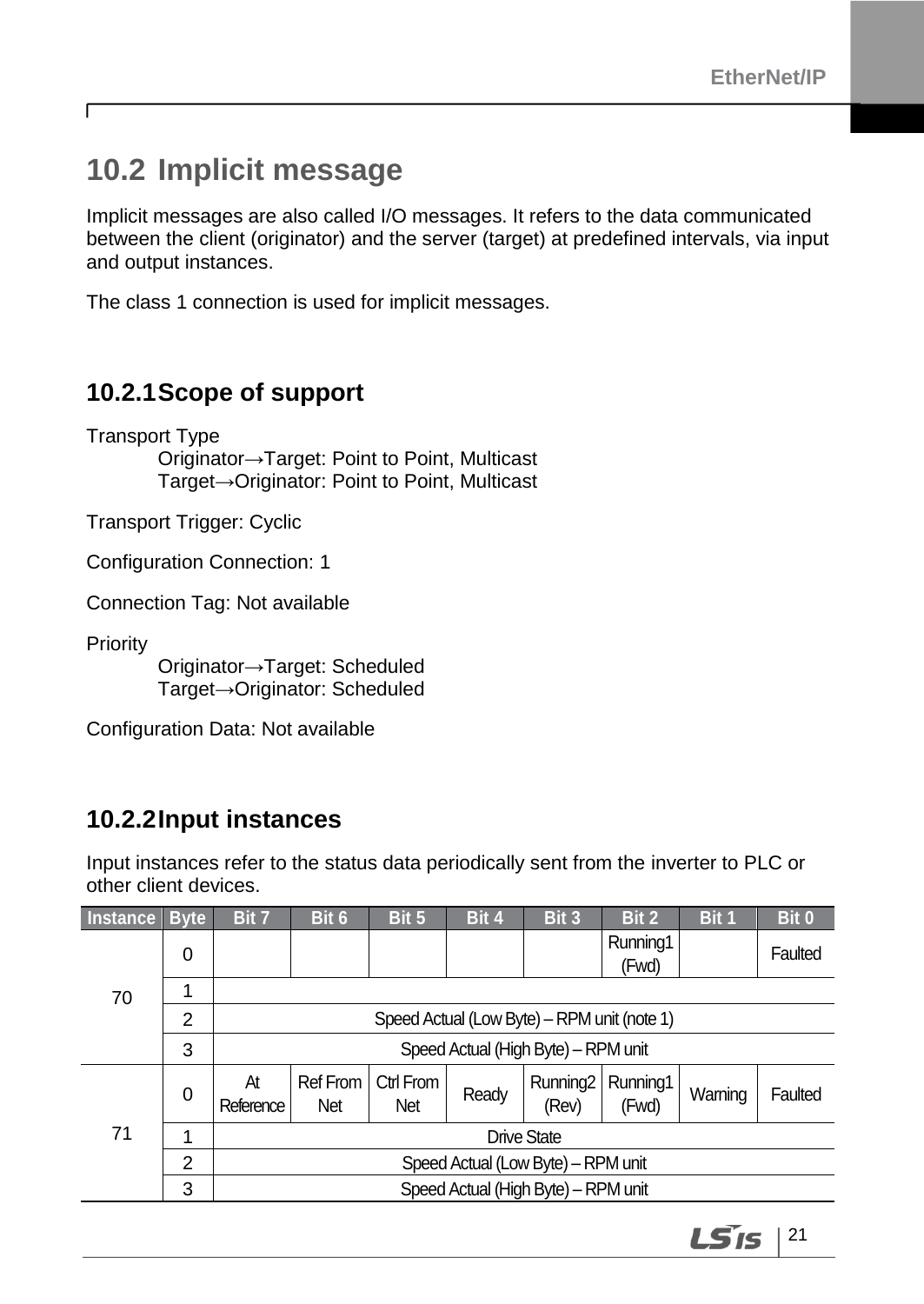### **EtherNet/IP**

| <b>Instance</b> | <b>Byte</b>    | Bit 7           | Bit 6                                | Bit 5                                | Bit 4                                      | Bit 3                         | Bit 2                                | Bit 1   | Bit 0   |  |  |  |
|-----------------|----------------|-----------------|--------------------------------------|--------------------------------------|--------------------------------------------|-------------------------------|--------------------------------------|---------|---------|--|--|--|
|                 | 0              |                 |                                      |                                      |                                            |                               | Running1<br>(Fwd)                    |         | Faulted |  |  |  |
| 110             | 1              |                 |                                      |                                      |                                            |                               |                                      |         |         |  |  |  |
|                 | $\overline{2}$ |                 |                                      |                                      | Speed Actual (Low Byte) - Hz unit (note 1) |                               |                                      |         |         |  |  |  |
|                 | 3              |                 |                                      |                                      | Speed Actual (High Byte) - Hz unit         |                               |                                      |         |         |  |  |  |
|                 | 0              | At<br>Reference | Ref From<br>Net                      | Ctrl From<br><b>Net</b>              | Ready                                      | Running <sub>2</sub><br>(Rev) | Running1<br>(Fwd)                    | Warning | Faulted |  |  |  |
| 111             | 1              |                 |                                      |                                      |                                            | <b>Drive State</b>            |                                      |         |         |  |  |  |
|                 | $\overline{2}$ |                 | Speed Actual (Low Byte) - Hz unit    |                                      |                                            |                               |                                      |         |         |  |  |  |
|                 | 3              |                 | Speed Actual (High Byte) - Hz unit   |                                      |                                            |                               |                                      |         |         |  |  |  |
| 141             | 0              |                 |                                      |                                      |                                            |                               | Status Parameter - 1 data (Low Byte) |         |         |  |  |  |
|                 | 1              |                 |                                      |                                      | Status Parameter - 1 data (Hi Byte)        |                               |                                      |         |         |  |  |  |
|                 | $\mathbf 0$    |                 |                                      |                                      |                                            |                               | Status Parameter - 1 data (Low Byte) |         |         |  |  |  |
| 142             | 1              |                 |                                      |                                      | Status Parameter - 1 data (Hi Byte)        |                               |                                      |         |         |  |  |  |
|                 | $\overline{2}$ |                 |                                      |                                      |                                            |                               | Status Parameter - 2 data (Low Byte) |         |         |  |  |  |
|                 | 3              |                 | Status Parameter - 2 data (Hi Byte)  |                                      |                                            |                               |                                      |         |         |  |  |  |
|                 | 0              |                 |                                      |                                      |                                            |                               | Status Parameter - 1 data (Low Byte) |         |         |  |  |  |
|                 | 1              |                 |                                      |                                      | Status Parameter - 1 data (Hi Byte)        |                               |                                      |         |         |  |  |  |
| 143             | $\overline{2}$ |                 |                                      |                                      |                                            |                               | Status Parameter - 2 data (Low Byte) |         |         |  |  |  |
|                 | 3              |                 |                                      |                                      | Status Parameter - 2 data (Hi Byte)        |                               |                                      |         |         |  |  |  |
|                 | 4              |                 | Status Parameter - 3 data (Low Byte) |                                      |                                            |                               |                                      |         |         |  |  |  |
|                 | 5              |                 |                                      |                                      | Status Parameter - 3 data (Hi Byte)        |                               |                                      |         |         |  |  |  |
|                 | $\mathbf 0$    |                 |                                      |                                      |                                            |                               | Status Parameter - 1 data (Low Byte) |         |         |  |  |  |
|                 | 1              |                 |                                      |                                      | Status Parameter - 1 data (Hi Byte)        |                               |                                      |         |         |  |  |  |
|                 | $\overline{2}$ |                 |                                      |                                      |                                            |                               | Status Parameter - 2 data (Low Byte) |         |         |  |  |  |
| 144             | 3              |                 |                                      |                                      | Status Parameter - 2 data (Hi Byte)        |                               |                                      |         |         |  |  |  |
|                 | 4              |                 |                                      |                                      |                                            |                               | Status Parameter - 3 data (Low Byte) |         |         |  |  |  |
|                 | 5              |                 |                                      |                                      | Status Parameter - 3 data (Hi Byte)        |                               |                                      |         |         |  |  |  |
|                 | 6              |                 |                                      | Status Parameter - 4 data (Low Byte) |                                            |                               |                                      |         |         |  |  |  |
|                 | 7              |                 | Status Parameter - 4 data (Hi Byte)  |                                      |                                            |                               |                                      |         |         |  |  |  |
|                 | 0              |                 |                                      |                                      |                                            |                               | Status Parameter - 1 data (Low Byte) |         |         |  |  |  |
|                 | 1              |                 |                                      |                                      | Status Parameter - 1 data (Hi Byte)        |                               |                                      |         |         |  |  |  |
|                 | $\overline{2}$ |                 |                                      |                                      |                                            |                               | Status Parameter - 2 data (Low Byte) |         |         |  |  |  |
|                 | 3              |                 |                                      |                                      | Status Parameter - 2 data (Hi Byte)        |                               |                                      |         |         |  |  |  |
| 145             | 4              |                 |                                      |                                      |                                            |                               | Status Parameter - 3 data (Low Byte) |         |         |  |  |  |
|                 | 5              |                 |                                      |                                      | Status Parameter - 3 data (Hi Byte)        |                               |                                      |         |         |  |  |  |
|                 | 6              |                 |                                      |                                      |                                            |                               | Status Parameter - 4 data (Low Byte) |         |         |  |  |  |
|                 | $\overline{7}$ |                 |                                      |                                      | Status Parameter - 4 data (Hi Byte)        |                               |                                      |         |         |  |  |  |

 $22 \mid \overline{\text{LST}}$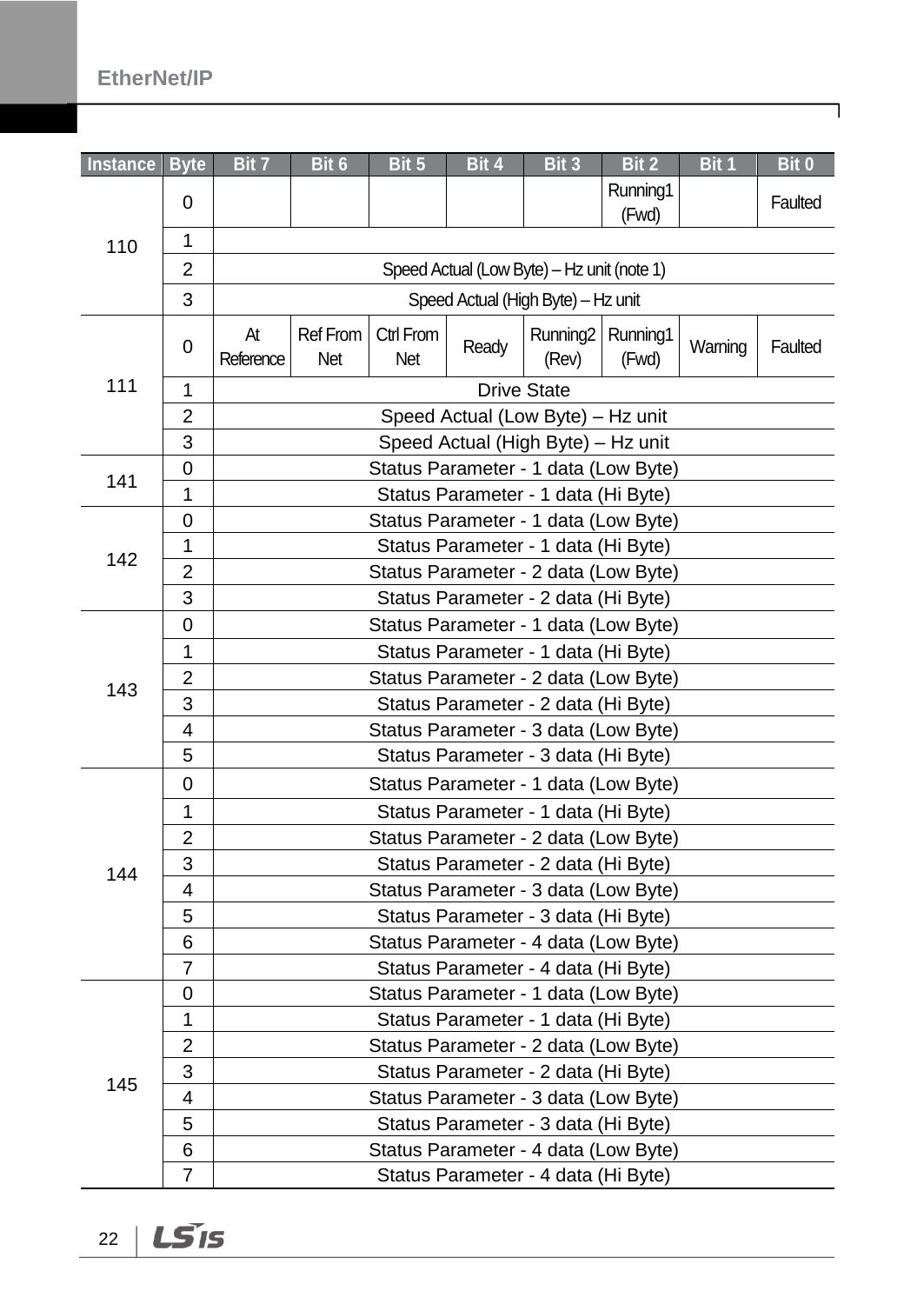| <b>Instance</b> | <b>Byte</b>    | Bit 7 | Bit 6 | Bit 5 | Bit 4                                | Bit 3 | Bit 2 | Bit 1 | <b>Bit 0</b> |
|-----------------|----------------|-------|-------|-------|--------------------------------------|-------|-------|-------|--------------|
|                 | 8              |       |       |       | Status Parameter - 5 data (Low Byte) |       |       |       |              |
|                 | 9              |       |       |       | Status Parameter - 5 data (Hi Byte)  |       |       |       |              |
|                 | $\mathbf 0$    |       |       |       | Status Parameter - 1 data (Low Byte) |       |       |       |              |
|                 | 1              |       |       |       | Status Parameter - 1 data (Hi Byte)  |       |       |       |              |
|                 | $\overline{2}$ |       |       |       | Status Parameter - 2 data (Low Byte) |       |       |       |              |
|                 | 3              |       |       |       | Status Parameter - 2 data (Hi Byte)  |       |       |       |              |
|                 | 4              |       |       |       | Status Parameter - 3 data (Low Byte) |       |       |       |              |
| 146             | 5              |       |       |       | Status Parameter - 3 data (Hi Byte)  |       |       |       |              |
|                 | 6              |       |       |       | Status Parameter - 4 data (Low Byte) |       |       |       |              |
|                 | $\overline{7}$ |       |       |       | Status Parameter - 4 data (Hi Byte)  |       |       |       |              |
|                 | 8              |       |       |       | Status Parameter - 5 data (Low Byte) |       |       |       |              |
|                 | 9              |       |       |       | Status Parameter - 5 data (Hi Byte)  |       |       |       |              |
|                 | 10             |       |       |       | Status Parameter - 6 data (Low Byte) |       |       |       |              |
|                 | 11             |       |       |       | Status Parameter - 6 data (Hi Byte)  |       |       |       |              |
|                 | 0              |       |       |       | Status Parameter - 1 data (Low Byte) |       |       |       |              |
|                 | $\mathbf{1}$   |       |       |       | Status Parameter - 1 data (Hi Byte)  |       |       |       |              |
|                 | $\overline{2}$ |       |       |       | Status Parameter - 2 data (Low Byte) |       |       |       |              |
|                 | 3              |       |       |       | Status Parameter - 2 data (Hi Byte)  |       |       |       |              |
|                 | $\overline{4}$ |       |       |       | Status Parameter - 3 data (Low Byte) |       |       |       |              |
|                 | 5              |       |       |       | Status Parameter - 3 data (Hi Byte)  |       |       |       |              |
|                 | 6              |       |       |       | Status Parameter - 4 data (Low Byte) |       |       |       |              |
| 147             | $\overline{7}$ |       |       |       | Status Parameter - 4 data (Hi Byte)  |       |       |       |              |
|                 | 8              |       |       |       | Status Parameter - 5 data (Low Byte) |       |       |       |              |
|                 | 9              |       |       |       | Status Parameter - 5 data (Hi Byte)  |       |       |       |              |
|                 | 10             |       |       |       | Status Parameter - 6 data (Low Byte) |       |       |       |              |
|                 | 11             |       |       |       | Status Parameter - 6 data (Hi Byte)  |       |       |       |              |
|                 | 12             |       |       |       | Status Parameter - 7 data (Low Byte) |       |       |       |              |
|                 | 13             |       |       |       | Status Parameter - 7 data (Hi Byte)  |       |       |       |              |
|                 | $\mathbf 0$    |       |       |       | Status Parameter - 1 data (Low Byte) |       |       |       |              |
|                 | 1              |       |       |       | Status Parameter - 1 data (Hi Byte)  |       |       |       |              |
|                 | 2              |       |       |       | Status Parameter - 2 data (Low Byte) |       |       |       |              |
|                 | 3              |       |       |       | Status Parameter - 2 data (Hi Byte)  |       |       |       |              |
|                 | 4              |       |       |       | Status Parameter - 3 data (Low Byte) |       |       |       |              |
| 148             | 5              |       |       |       | Status Parameter - 3 data (Hi Byte)  |       |       |       |              |
|                 | 6              |       |       |       | Status Parameter - 4 data (Low Byte) |       |       |       |              |
|                 | $\overline{7}$ |       |       |       | Status Parameter - 4 data (Hi Byte)  |       |       |       |              |
|                 | 8              |       |       |       | Status Parameter - 5 data (Low Byte) |       |       |       |              |
|                 | 9              |       |       |       | Status Parameter - 5 data (Hi Byte)  |       |       |       |              |
|                 | 10             |       |       |       | Status Parameter - 6 data (Low Byte) |       |       |       |              |

 $\Gamma$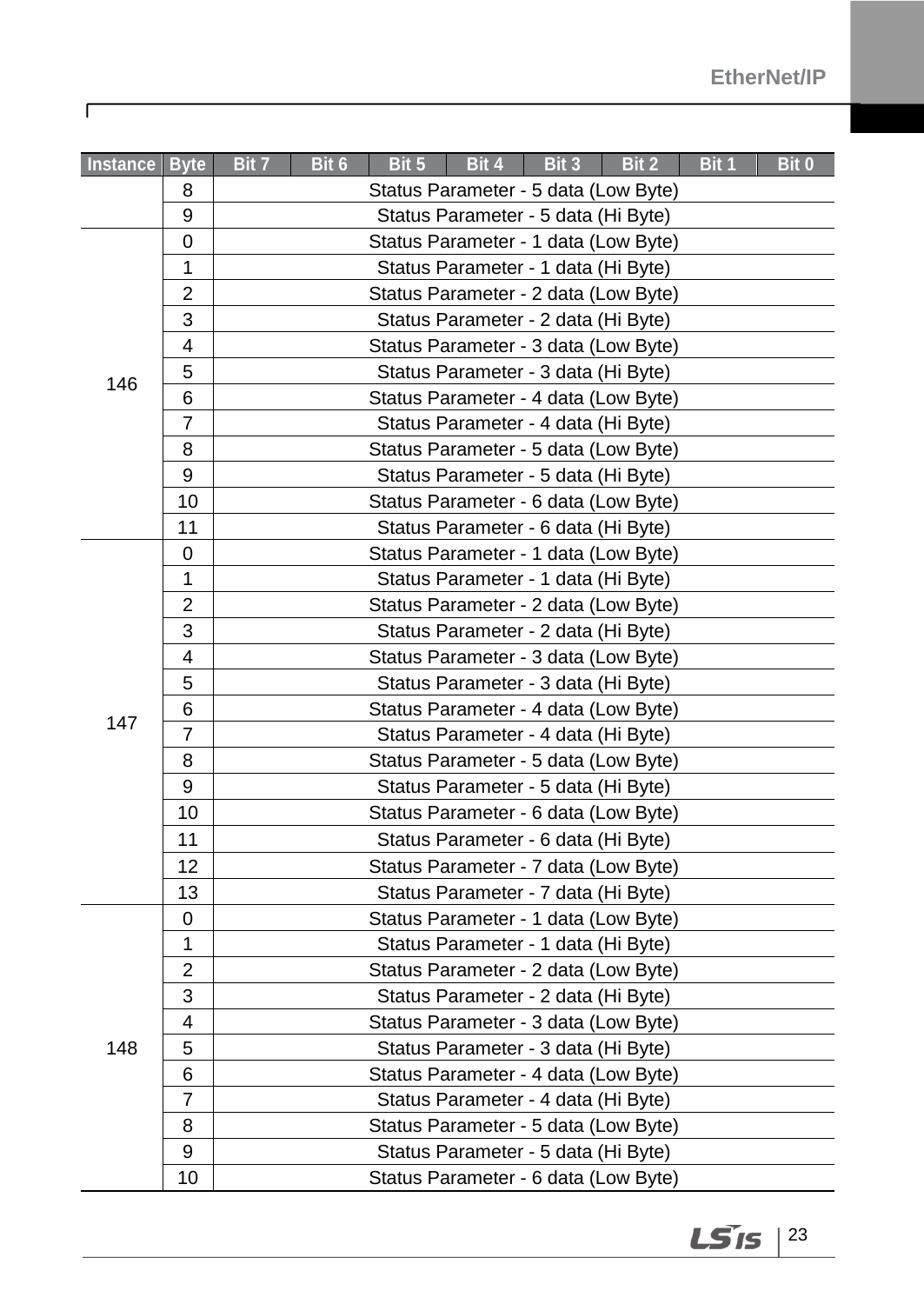| Instance Byte |    | Bit 7 | Bit 6                                | Bit 5 | Bit 4 | Bit 3                               | Bit 2 | Bit 1 | Bit 0 |
|---------------|----|-------|--------------------------------------|-------|-------|-------------------------------------|-------|-------|-------|
|               | 11 |       | Status Parameter - 6 data (Hi Byte)  |       |       |                                     |       |       |       |
|               | 12 |       | Status Parameter - 7 data (Low Byte) |       |       |                                     |       |       |       |
|               | 13 |       | Status Parameter - 7 data (Hi Byte)  |       |       |                                     |       |       |       |
|               | 14 |       | Status Parameter - 8 data (Low Byte) |       |       |                                     |       |       |       |
|               | 15 |       |                                      |       |       | Status Parameter - 8 data (Hi Byte) |       |       |       |

ן

The following table explains the data (bytes 0 and 1) for instances 70, 71, 110, and 111.

| <b>Name</b>          | <b>Description</b>           | <b>Related attribute</b> |              |  |  |
|----------------------|------------------------------|--------------------------|--------------|--|--|
|                      |                              | <b>Class</b>             | <b>Class</b> |  |  |
| Faulted              | <b>Inverter Error</b>        | 0x29                     | 10           |  |  |
| Warning              | Not supported                | 0x29                     | 11           |  |  |
| Running1             | Motor is running Forward     | 0x29                     |              |  |  |
| Running <sub>2</sub> | Motor is running Reverse     | 0x29                     | 8            |  |  |
| Ready                | Motor is ready for operation | 0x29                     | 9            |  |  |
| <b>Ctrl From Net</b> | Run/Stop control             | 0x29                     | 15           |  |  |
| <b>Ref From Net</b>  | Speed control                | 0x2A                     | 29           |  |  |
| At Reference         | Reached reference Speed      | 0x2A                     | 3            |  |  |
| <b>Drive State</b>   | <b>Current motor status</b>  | 0x29                     | 6            |  |  |
| Actual speed         | Reference speed              | 0x2A                     |              |  |  |

### <span id="page-27-0"></span>**10.2.3Output Instance**

Out instance refers to the status data periodically sent from the PLC or other client devices to the inverter.

| Instance Byte |   | Bit 7                                  | Bit 6                                  | Bit 5          | Bit 4 | Bit 3 | Bit 2 | Bit 1      | Bit 0 |  |  |
|---------------|---|----------------------------------------|----------------------------------------|----------------|-------|-------|-------|------------|-------|--|--|
| 20            | 0 |                                        |                                        |                |       |       | Fault |            | Run   |  |  |
|               |   |                                        |                                        |                |       |       | Reset |            | Fwd   |  |  |
|               |   |                                        |                                        |                |       |       |       |            |       |  |  |
|               | 2 |                                        | Speed Reference (Low Byte) - RPM unit  |                |       |       |       |            |       |  |  |
|               | 3 |                                        | Speed Reference (High Byte) - RPM unit |                |       |       |       |            |       |  |  |
|               |   |                                        | <b>NetRef</b>                          | <b>NetCtrl</b> |       |       | Fault | <b>Run</b> | Run   |  |  |
|               | 0 |                                        | (note 2)                               | (note2)        |       |       | Reset | Rev        | Fwd   |  |  |
| 21            | 1 |                                        |                                        |                |       |       |       |            |       |  |  |
|               | 2 | Speed Reference (Low Byte) – RPM unit  |                                        |                |       |       |       |            |       |  |  |
|               | 3 | Speed Reference (High Byte) - RPM unit |                                        |                |       |       |       |            |       |  |  |
|               |   |                                        |                                        |                |       |       |       |            |       |  |  |

 $LS$ 24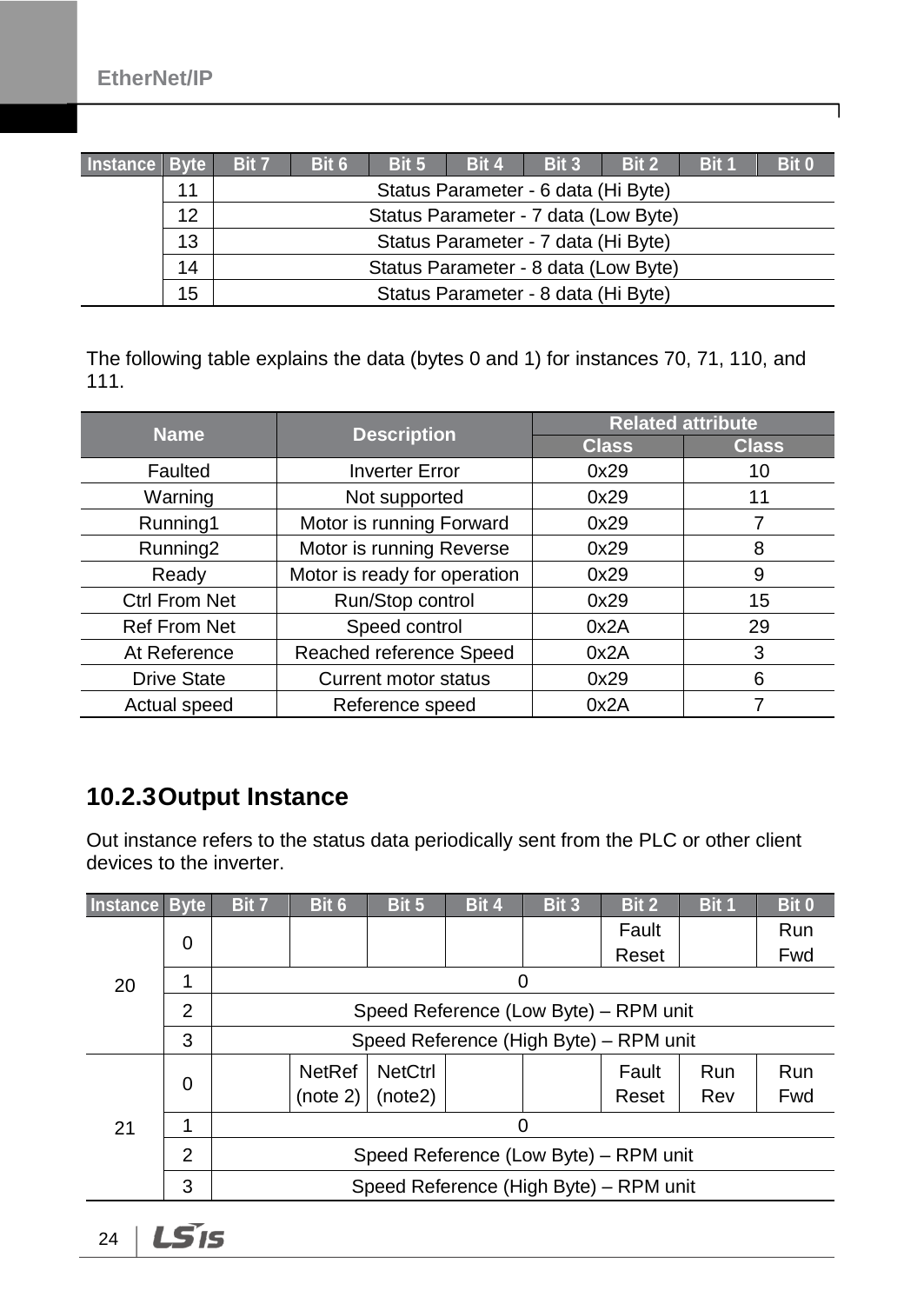| Instance Byte |                | Bit 7                                                                         | Bit 6                                  | Bit 5          | Bit 4                                  | Bit 3 | Bit 2 | Bit 1 | Bit 0 |  |  |  |
|---------------|----------------|-------------------------------------------------------------------------------|----------------------------------------|----------------|----------------------------------------|-------|-------|-------|-------|--|--|--|
|               | 0              |                                                                               |                                        |                |                                        |       | Fault |       | Run   |  |  |  |
|               |                |                                                                               |                                        |                |                                        |       | Reset |       | Fwd   |  |  |  |
| 100           | $\mathbf{1}$   | 0                                                                             |                                        |                |                                        |       |       |       |       |  |  |  |
|               | $\overline{2}$ | Speed Reference (Low Byte) - Hz unit                                          |                                        |                |                                        |       |       |       |       |  |  |  |
|               | 3              |                                                                               |                                        |                | Speed Reference (High Byte) - Hz unit  |       |       |       |       |  |  |  |
|               | 0              |                                                                               | NetRef                                 | <b>NetCtrl</b> |                                        |       | Fault | Run   | Run   |  |  |  |
|               |                |                                                                               |                                        |                |                                        |       | Reset | Rev   | Fwd   |  |  |  |
| 101           | $\mathbf 1$    |                                                                               |                                        |                |                                        | 0     |       |       |       |  |  |  |
|               | $\overline{2}$ | Speed Reference (Low Byte) - Hz unit<br>Speed Reference (High Byte) - Hz unit |                                        |                |                                        |       |       |       |       |  |  |  |
|               | 3              |                                                                               |                                        |                |                                        |       |       |       |       |  |  |  |
| 121           | 0              |                                                                               |                                        |                | Control Parameter - 1 data (Low Byte)  |       |       |       |       |  |  |  |
|               | 1              |                                                                               |                                        |                | Control Parameter - 1 data (High Byte) |       |       |       |       |  |  |  |
|               | 0              |                                                                               |                                        |                | Control Parameter - 1 data (Low Byte)  |       |       |       |       |  |  |  |
|               | $\mathbf{1}$   |                                                                               |                                        |                | Control Parameter - 1 data (High Byte) |       |       |       |       |  |  |  |
| 122           | $\overline{2}$ |                                                                               |                                        |                | Control Parameter - 2 data (Low Byte)  |       |       |       |       |  |  |  |
|               | 3              |                                                                               |                                        |                | Control Parameter - 2 data (High Byte) |       |       |       |       |  |  |  |
|               | 0              |                                                                               | Control Parameter - 1 data (Low Byte)  |                |                                        |       |       |       |       |  |  |  |
|               | $\mathbf 1$    |                                                                               |                                        |                | Control Parameter - 1 data (High Byte) |       |       |       |       |  |  |  |
| 123           | $\overline{c}$ |                                                                               | Control Parameter - 2 data (Low Byte)  |                |                                        |       |       |       |       |  |  |  |
|               | 3              |                                                                               | Control Parameter - 2 data (High Byte) |                |                                        |       |       |       |       |  |  |  |
|               | 4              | Control Parameter - 3 data (Low Byte)                                         |                                        |                |                                        |       |       |       |       |  |  |  |
|               | 5              |                                                                               |                                        |                | Control Parameter - 3 data (High Byte) |       |       |       |       |  |  |  |
|               | 0              |                                                                               |                                        |                | Control Parameter - 1 data (Low Byte)  |       |       |       |       |  |  |  |
|               | 1              |                                                                               |                                        |                | Control Parameter - 1 data (High Byte) |       |       |       |       |  |  |  |
|               | 2              |                                                                               | Control Parameter - 2 data (Low Byte)  |                |                                        |       |       |       |       |  |  |  |
| 124           | 3              |                                                                               | Control Parameter - 2 data (High Byte) |                |                                        |       |       |       |       |  |  |  |
|               | 4              |                                                                               |                                        |                | Control Parameter - 3 data (Low Byte)  |       |       |       |       |  |  |  |
|               | 5              |                                                                               |                                        |                | Control Parameter - 3 data (High Byte) |       |       |       |       |  |  |  |
|               | 6              |                                                                               |                                        |                | Control Parameter - 4 data (Low Byte)  |       |       |       |       |  |  |  |
|               | 7              |                                                                               |                                        |                | Control Parameter - 4 data (High Byte) |       |       |       |       |  |  |  |
|               | 0              |                                                                               |                                        |                | Control Parameter - 1 data (Low Byte)  |       |       |       |       |  |  |  |
|               | $\mathbf 1$    |                                                                               |                                        |                | Control Parameter - 1 data (High Byte) |       |       |       |       |  |  |  |
|               | 2              |                                                                               |                                        |                | Control Parameter - 2 data (Low Byte)  |       |       |       |       |  |  |  |
| 125           | 3              |                                                                               |                                        |                | Control Parameter - 2 data (High Byte) |       |       |       |       |  |  |  |
|               | 4              |                                                                               |                                        |                | Control Parameter - 3 data (Low Byte)  |       |       |       |       |  |  |  |
|               | 5              |                                                                               |                                        |                | Control Parameter - 3 data (High Byte) |       |       |       |       |  |  |  |
|               | 6              |                                                                               |                                        |                | Control Parameter - 4 data (Low Byte)  |       |       |       |       |  |  |  |
|               | $\overline{7}$ | Control Parameter - 4 data (High Byte)                                        |                                        |                |                                        |       |       |       |       |  |  |  |

 $\Gamma$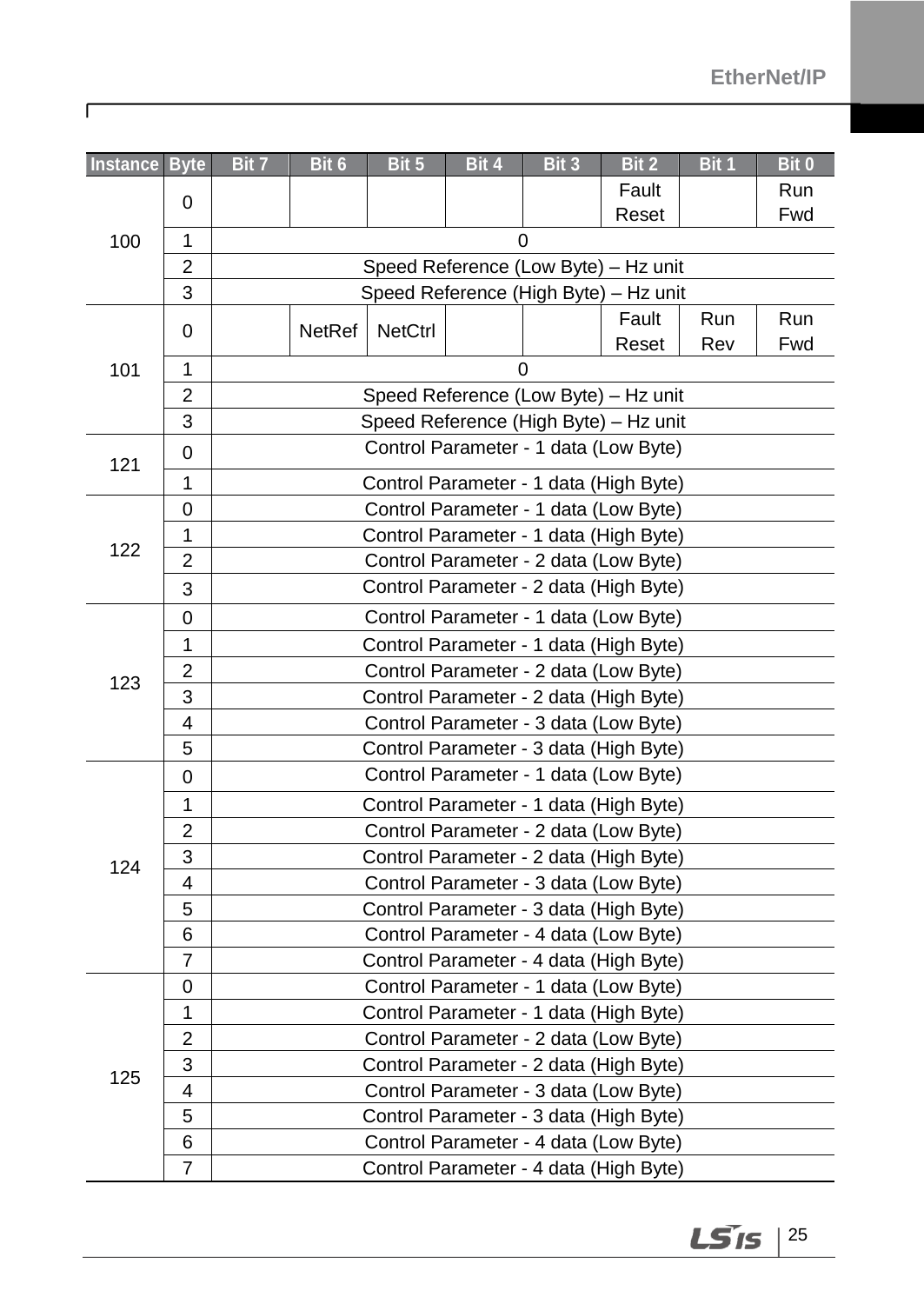| <b>EtherNet/IP</b> |  |  |  |
|--------------------|--|--|--|
|--------------------|--|--|--|

| Instance Byte |                | Bit 7<br>Bit 6 | Bit 5 | Bit 4                                  | Bit 3 | Bit 2 | Bit 1 | Bit 0 |
|---------------|----------------|----------------|-------|----------------------------------------|-------|-------|-------|-------|
|               | 8              |                |       | Control Parameter - 5 data (Low Byte)  |       |       |       |       |
|               | 9              |                |       | Control Parameter - 5 data (High Byte) |       |       |       |       |
|               | 0              |                |       | Control Parameter - 1 data (Low Byte)  |       |       |       |       |
|               | 1              |                |       | Control Parameter - 1 data (High Byte) |       |       |       |       |
|               | $\overline{2}$ |                |       | Control Parameter - 2 data (Low Byte)  |       |       |       |       |
|               | 3              |                |       | Control Parameter - 2 data (High Byte) |       |       |       |       |
|               | 4              |                |       | Control Parameter - 3 data (Low Byte)  |       |       |       |       |
| 126           | 5              |                |       | Control Parameter - 3 data (High Byte) |       |       |       |       |
|               | 6              |                |       | Control Parameter - 4 data (Low Byte)  |       |       |       |       |
|               | $\overline{7}$ |                |       | Control Parameter - 4 data (High Byte) |       |       |       |       |
|               | 8              |                |       | Control Parameter - 5 data (Low Byte)  |       |       |       |       |
|               | 9              |                |       | Control Parameter - 5 data (High Byte) |       |       |       |       |
|               | 10             |                |       | Control Parameter - 6 data (Low Byte)  |       |       |       |       |
|               | 11             |                |       | Control Parameter - 6 data (High Byte) |       |       |       |       |
|               | 0              |                |       | Control Parameter - 1 data (Low Byte)  |       |       |       |       |
|               | 1              |                |       | Control Parameter - 1 data (High Byte) |       |       |       |       |
|               | $\overline{2}$ |                |       | Control Parameter - 2 data (Low Byte)  |       |       |       |       |
|               | 3              |                |       | Control Parameter - 2 data (High Byte) |       |       |       |       |
|               | 4              |                |       | Control Parameter - 3 data (Low Byte)  |       |       |       |       |
|               | 5              |                |       | Control Parameter - 3 data (High Byte) |       |       |       |       |
|               | 6              |                |       | Control Parameter - 4 data (Low Byte)  |       |       |       |       |
| 127           | $\overline{7}$ |                |       | Control Parameter - 4 data (High Byte) |       |       |       |       |
|               | 8              |                |       | Control Parameter - 5 data (Low Byte)  |       |       |       |       |
|               | 9              |                |       | Control Parameter - 5 data (High Byte) |       |       |       |       |
|               | 10             |                |       | Control Parameter - 6 data (Low Byte)  |       |       |       |       |
|               | 11             |                |       | Control Parameter - 6 data (High Byte) |       |       |       |       |
|               | 12             |                |       | Control Parameter - 7 data (Low Byte)  |       |       |       |       |
|               | 13             |                |       | Control Parameter - 7 data (High Byte) |       |       |       |       |
|               | 0              |                |       | Control Parameter - 1 data (Low Byte)  |       |       |       |       |
|               | 1              |                |       | Control Parameter - 1 data (High Byte) |       |       |       |       |
|               | $\overline{2}$ |                |       | Control Parameter - 2 data (Low Byte)  |       |       |       |       |
|               | 3              |                |       | Control Parameter - 2 data (High Byte) |       |       |       |       |
|               | 4              |                |       | Control Parameter - 3 data (Low Byte)  |       |       |       |       |
| 128           | 5              |                |       | Control Parameter - 3 data (High Byte) |       |       |       |       |
|               | 6              |                |       | Control Parameter - 4 data (Low Byte)  |       |       |       |       |
|               | $\overline{7}$ |                |       | Control Parameter - 4 data (High Byte) |       |       |       |       |
|               | 8              |                |       | Control Parameter - 5 data (Low Byte)  |       |       |       |       |
|               | 9              |                |       | Control Parameter - 5 data (High Byte) |       |       |       |       |
|               | 10             |                |       | Control Parameter - 6 data (Low Byte)  |       |       |       |       |

LSIS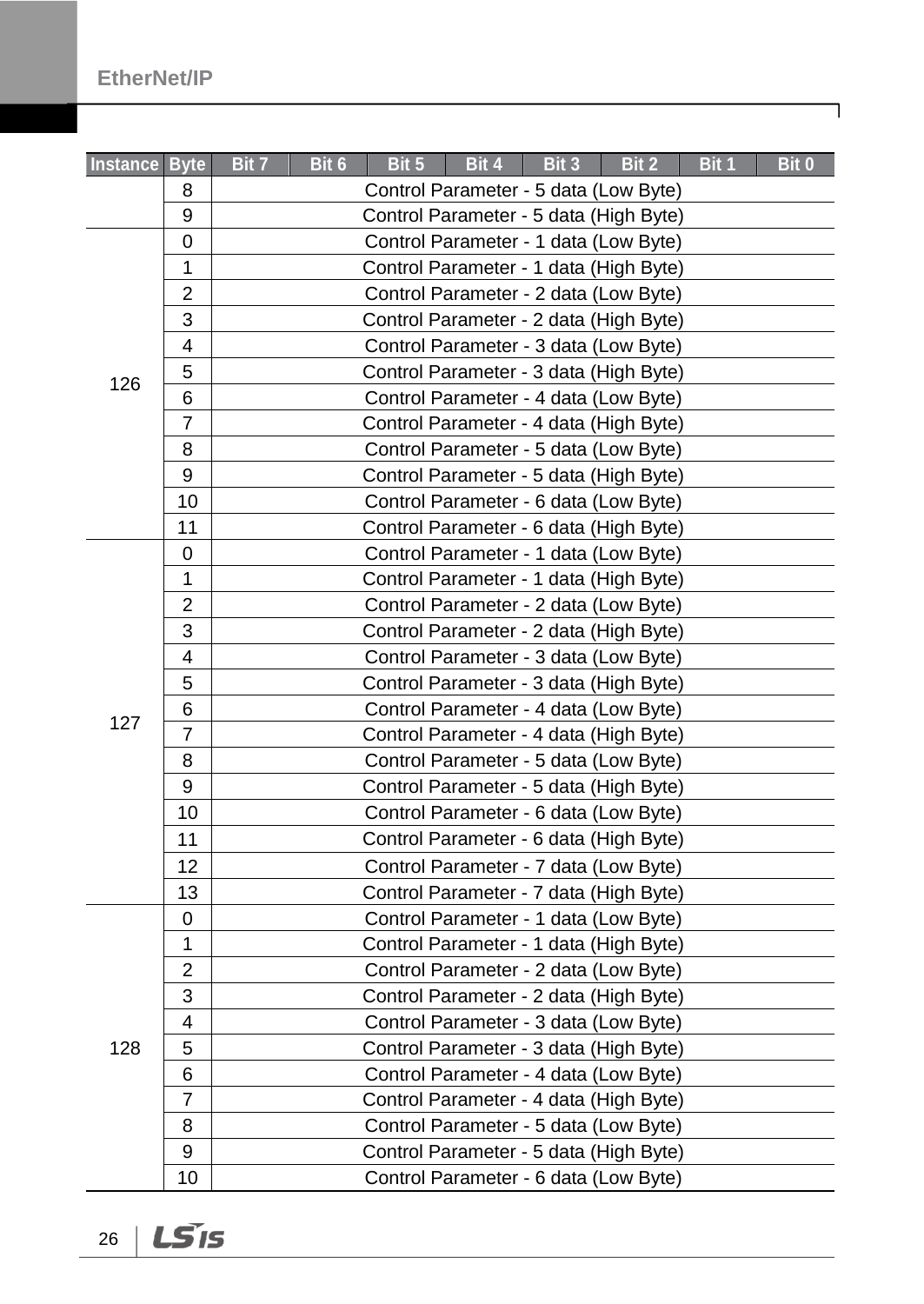| Instance Byte |    | <b>Bit 7</b> | Bit 6                                  | Bit 5 | Bit 4 | Bit 3 | Bit 2                                  | <b>Bit 1</b> | Bit 0 |
|---------------|----|--------------|----------------------------------------|-------|-------|-------|----------------------------------------|--------------|-------|
|               | 11 |              |                                        |       |       |       | Control Parameter - 6 data (High Byte) |              |       |
|               | 12 |              |                                        |       |       |       | Control Parameter - 7 data (Low Byte)  |              |       |
|               | 13 |              | Control Parameter - 7 data (High Byte) |       |       |       |                                        |              |       |
|               | 14 |              |                                        |       |       |       | Control Parameter - 8 data (Low Byte)  |              |       |
|               | 15 |              |                                        |       |       |       | Control Parameter - 8 data (High Byte) |              |       |

The following table explains the data (bits for byte 0) for instances 20, 21, 100, and 101.

| <b>Name</b>         | <b>Description</b>         | <b>Related Attribute</b> |          |  |  |
|---------------------|----------------------------|--------------------------|----------|--|--|
|                     |                            | <b>Class</b>             | Attr. ID |  |  |
| Run Fwd (Note1)     | Forward Run Command        | 0x29                     |          |  |  |
| Run Rev (Note1)     | Reverse Run Command        | 0x29                     | 4        |  |  |
| Fault reset (Note1) | <b>Fault Reset Command</b> | 0x29                     | 12       |  |  |
| NetRef (Note2)      | Not used                   | 0x2A                     | 4        |  |  |
| NetCtrl (Note2)     | Not used                   | 0x29                     | 5        |  |  |
| Speed Reference     | Reference speed            | 0x2A                     |          |  |  |

(Note1) Refer to the Drive Run and Fault sections in the "Control Supervisor Object (Class 0x29)".

<span id="page-30-0"></span>(Note2) Reference speed and Run/Strop control can be set only on the LCD control panel. Network control instances 21 and 101 (NetRef, NetCtrl) are not available.

### **10.3 Explicit messages**

Г

Explicit messages refer to non-periodic data communications used for reading or writing attribute values of an inverter or an EtherNet/IP.

Using the UCMM communication, data exchange is made without connecting the originator and the target, and periodic data exchange is available as well using the Class 3 connection.

LS is  $\vert$  27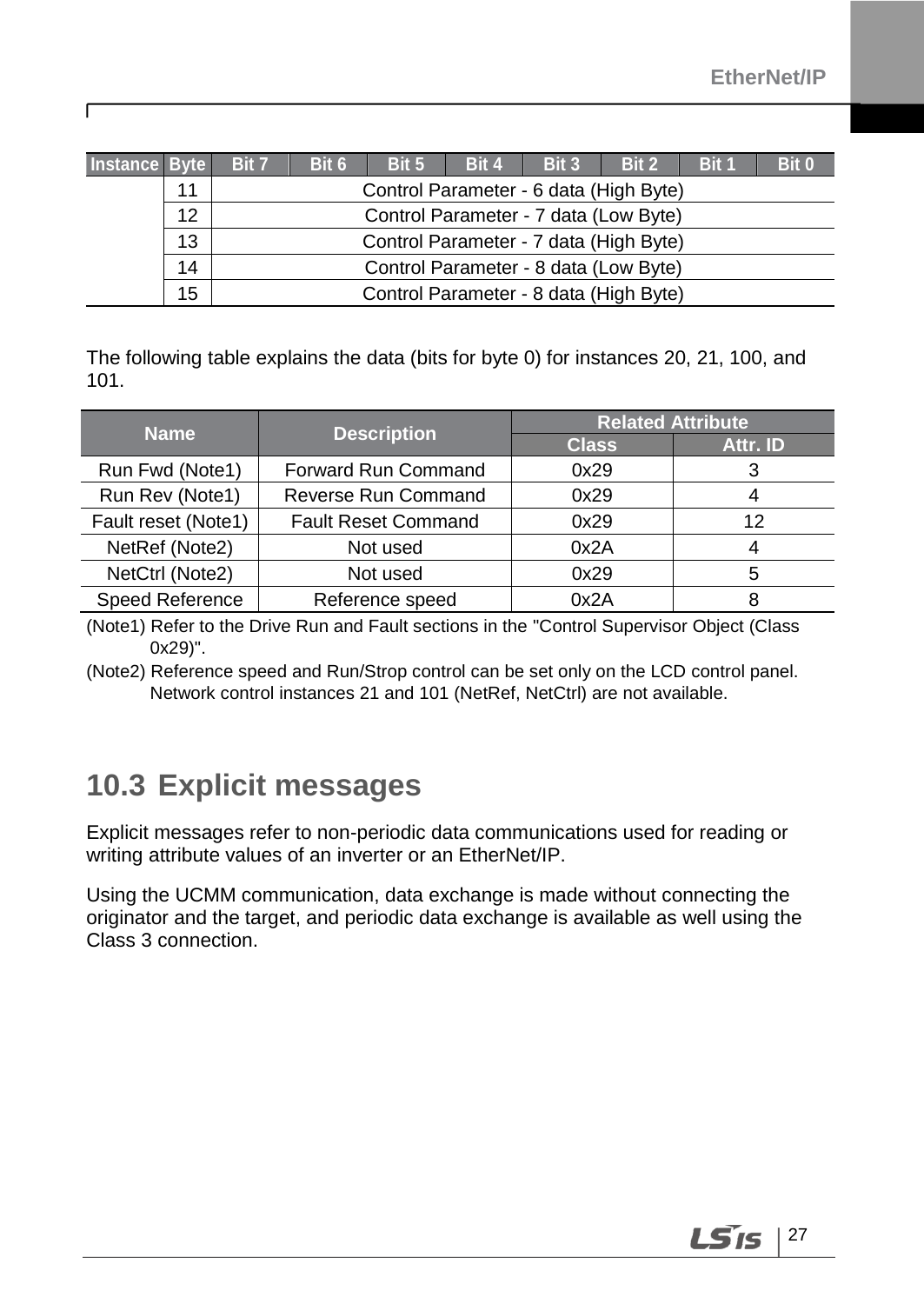## <span id="page-31-0"></span>**10.4 Supported objects**

### <span id="page-31-1"></span>**10.4.1Identity Object (Class 0x01, Instance 1)**

#### **Attribute**

| <b>Attribute</b><br>ID | <b>Access</b> | <b>Attribute Name</b>                                               | <b>Data Length</b> | <b>Attribute Value</b> |
|------------------------|---------------|---------------------------------------------------------------------|--------------------|------------------------|
|                        | Get           | Vendor ID (LS Industrial System)                                    | Word               | 259                    |
| $\overline{2}$         | Get           | Device Type (inverter)                                              | Word               | 2                      |
| 3                      | Get           | <b>Product Code</b>                                                 | Word               | 100 (Note1)            |
| 4                      | Get           | Revision<br>Low Byte - Major Revision<br>High Byte - Minor Revision | Word               | (Note2) 0x0102         |
| 5                      | Get           | <b>Status</b>                                                       | Word               | (Note3)                |
| 6                      | Get           | <b>Serial Number</b>                                                | Double Word        | (Note4)                |
| 7                      | Get           | <b>Product Name</b>                                                 | 7 Byte             | <b>CENT</b>            |

(Note1) Product Code 100 refers to the LSIS Drive.

(Note2) The revision is identical to the version of the Ethernet option board. Upper byte refers to major revisions, and lower byte refers to minor revisions. For example, 0x0102 indicates version 2.01.

The version of Ethernet option board can be verified with the keypad parameter CM-6 (FBus S/W Ver).

(Note3) Definition of status bits

| <b>Bit</b>     | <b>Description</b>                                                  |
|----------------|---------------------------------------------------------------------|
| 0              | 0: Device is not connected to the master                            |
|                | 1: Device is connected to the master                                |
|                | Reserved                                                            |
| 2              | Configured (fixed as '0' because LSIS EtherNet/IP is not supported) |
| 3              | Reserved                                                            |
| $\overline{4}$ | 0: Unknown                                                          |
| 5              | 2: Faulty IO connection                                             |
|                | 3: IO connection has not been made                                  |
| 6              | 5: Major fault                                                      |
| 7              | 6: IO connection has been made                                      |
| 8              | Minor recoverable fault (Inverter is in warning status)             |

LS<sub>IS</sub> 28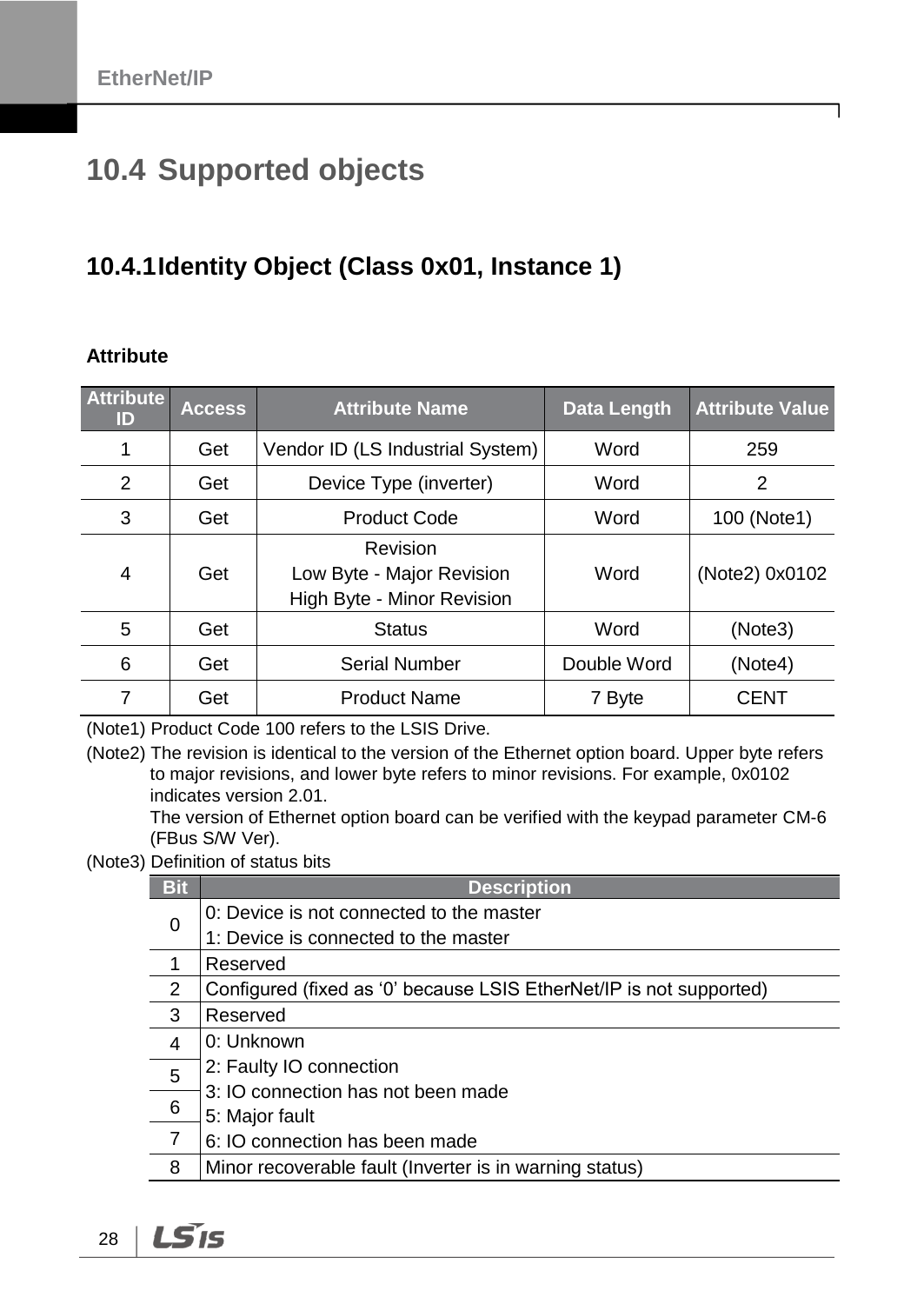| <b>Bit</b> | <b>Description</b>                                       |
|------------|----------------------------------------------------------|
| 9          | Minor unrecoverable fault (N/A)                          |
| 10         | Major recoverable fault (inverter H/W trip occurred)     |
|            | Major recoverable fault (inverter non-H/W trip occurred) |

(Note4) Serial number uses the last 4 digits of the MAC ID.

E.g.) The serial number is 0x29000022 when the MAC ID is "00:0B:29:00:00:22".

### **Service**

 $\sqrt{ }$ 

| Service code | <b>Definition</b>           | <b>Support for class</b> | <b>Support for</b><br>instance |
|--------------|-----------------------------|--------------------------|--------------------------------|
| 0x0E         | <b>Get Attribute Single</b> | No                       | Yes                            |
| 0x05         | Reset                       | No                       | Yes                            |
| 0x01         | <b>Get Attribute All</b>    | No                       | Yes                            |

### <span id="page-32-0"></span>**10.4.2Motor Data Objects (Class 0x28, Instance 1)**

#### **Attribute**

| <b>Attribute</b><br>ID | <b>Access</b> | <b>Attribute</b><br><b>Name</b> | Range             | <b>Definition</b>                                                                                                                                                                                                                                                                                     |
|------------------------|---------------|---------------------------------|-------------------|-------------------------------------------------------------------------------------------------------------------------------------------------------------------------------------------------------------------------------------------------------------------------------------------------------|
| 3                      | Get           | Motor Type                      | $0 - 10$          | 0: Non-standard motor<br>1: PM DC Motor<br>2: FC DC Motor<br>3: PM Synchronous Motor<br>4: FC Synchronous Motor<br>5: Switched Reluctance Motor<br>6: Wound Rotor Induction Motor<br>7: Squirrel Cage Induction Motor<br>8: Stepper Motor<br>9: Sinusoidal PM BL Motor<br>10: Trapezoidal PM BL Motor |
| 6                      | Get/Set       | Motor<br><b>Rated Curr</b>      | $0.0 -$<br>1000.0 | [Get]<br>Reads the value at BAS-13 Rated Curr.<br>[Set]<br>Set value is reflected to BAS-13 Rated Curr.<br>Scale 0.1                                                                                                                                                                                  |

 $LS$ <sub>15</sub> | 29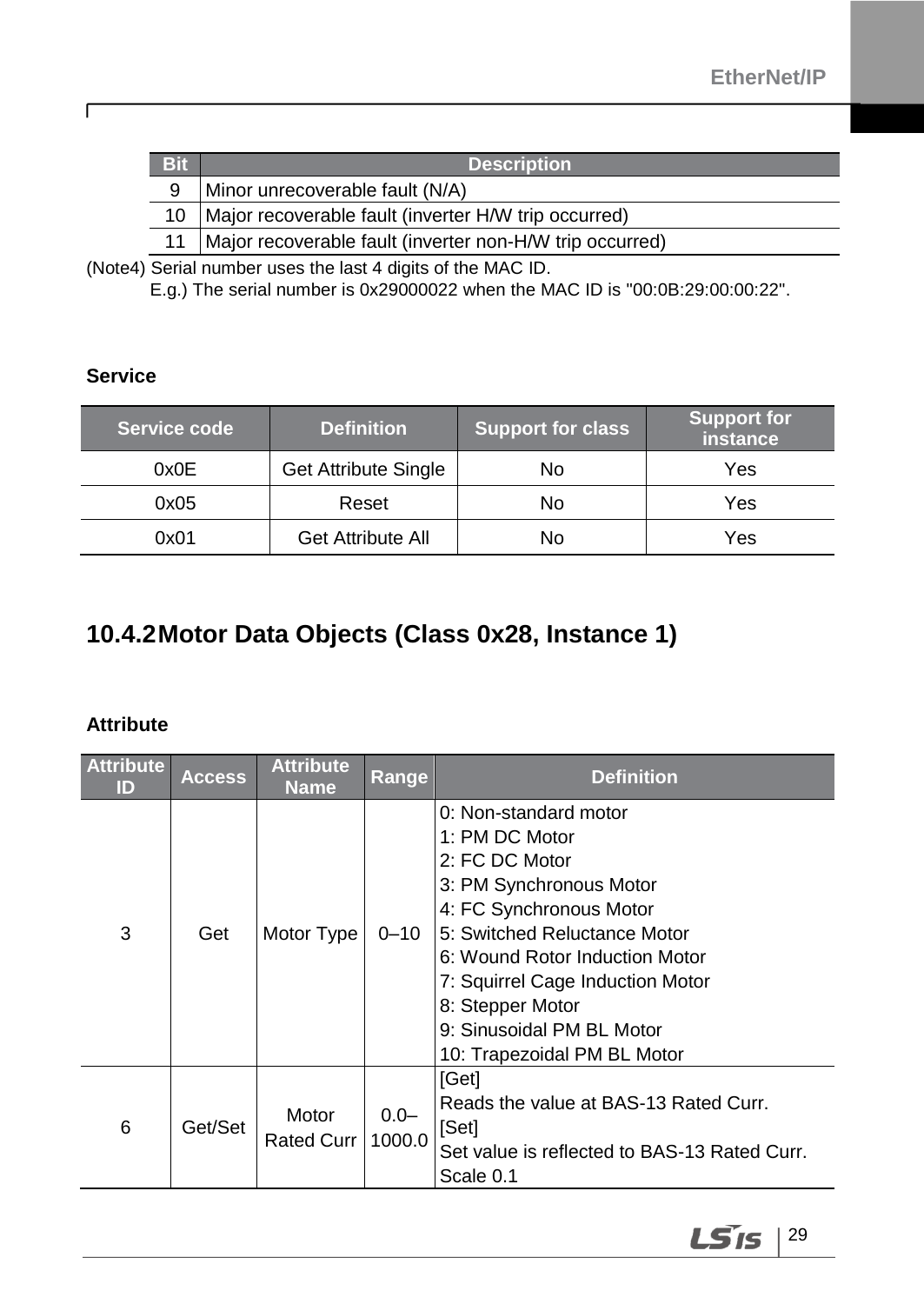| <b>Attribute</b><br>ID | <b>Access</b> | <b>Attribute</b><br><b>Name</b> | <b>Range</b> | <b>Definition</b>                                                                                                                   |
|------------------------|---------------|---------------------------------|--------------|-------------------------------------------------------------------------------------------------------------------------------------|
| 7                      | Get/Set       | Motor<br><b>Rated Volt</b>      | $0-$<br>690  | [Get]<br>Reads the value of the BAS-15 Rated Voltage.<br>[Set]<br>Set value is reflected in the BAS-15 Rated<br>Voltage.<br>Scale 1 |

٦

#### **Service**

| Service code | <b>Definition</b>           | <b>Support for class</b> | <b>Support for</b><br>instance <b>l</b> |
|--------------|-----------------------------|--------------------------|-----------------------------------------|
| 0x0E         | <b>Get Attribute Single</b> | No                       | Yes                                     |
| 0x10         | <b>Set Attribute Single</b> | No                       | Yes                                     |

### <span id="page-33-0"></span>**10.4.3Control Supervisor Objects (Class 0x29, Instance 1)**

#### **Attribute**

| <b>Attribute</b><br>ID | <b>Access</b> | <b>Attribute</b><br><b>Name</b> | Range | <b>Definition</b>                              |  |  |
|------------------------|---------------|---------------------------------|-------|------------------------------------------------|--|--|
| 3                      |               | Forward                         | 0     | Stopped                                        |  |  |
|                        | Get/Set       | Run Cmd.                        | 1     | Forward run (Note1)                            |  |  |
|                        |               | Reverse                         | 0     | Stopped                                        |  |  |
| 4                      | Get/Set       | Run Cmd.                        | 1     | Reverse run (Note1)                            |  |  |
| 5                      | N/A           | <b>Net Control</b>              |       | Configurable only with the inverter parameter. |  |  |
|                        |               | <b>Drive State</b>              | 0     | <b>Vendor Specific</b>                         |  |  |
|                        |               |                                 | 1     | Startup                                        |  |  |
|                        |               |                                 | 2     | Not Ready (resetting in progress)              |  |  |
|                        |               |                                 | 3     | Ready (stopping in progress)                   |  |  |
| 6                      | Get           |                                 | 4     | Enabled (running, not applicable to            |  |  |
|                        |               |                                 |       | deceleration stop)                             |  |  |
|                        |               |                                 | 5     | Stopping (decelerating)                        |  |  |
|                        |               |                                 | 6     | <b>Fault Stop</b>                              |  |  |
|                        |               |                                 | 7     | Faulted (trip occurred)                        |  |  |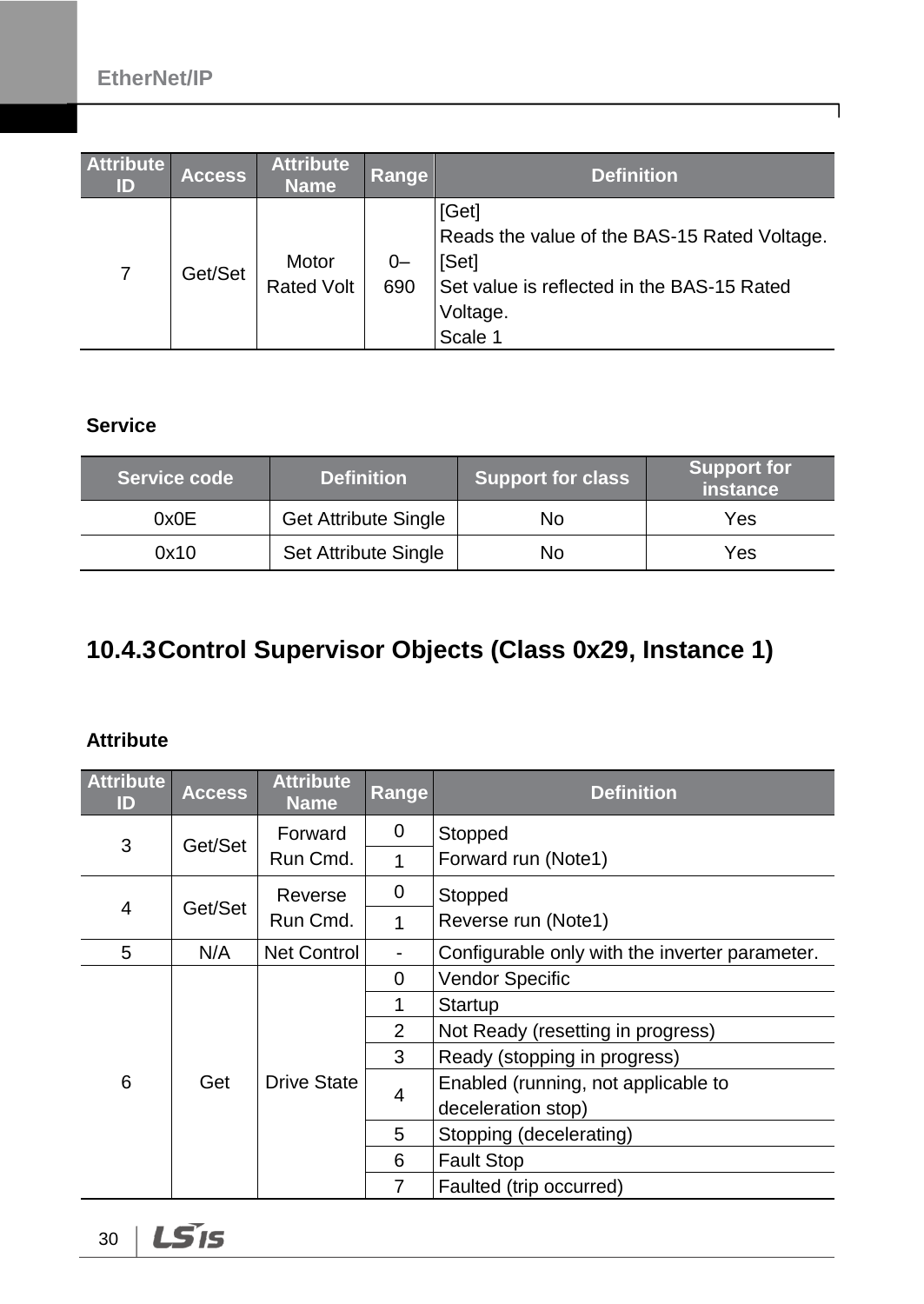| <b>Attribute</b><br>ID | <b>Access</b> | <b>Attribute</b><br><b>Name</b> | Range    | <b>Definition</b>                              |
|------------------------|---------------|---------------------------------|----------|------------------------------------------------|
| $\overline{7}$         |               | Running                         | 0        | Drive stopped.                                 |
|                        | Get           | Forward                         | 1        | <b>Running Forward</b>                         |
|                        |               | Running                         | 0        | Drive stopped.                                 |
| 8                      | Get           | Reverse                         | 1        | <b>Running Reverse</b>                         |
|                        |               | Drive                           |          | Resetting in progress or trip occurred         |
| 9<br>Get               |               | Ready                           | 1        | Inverter is ready for operation                |
| 10                     | Get           | <b>Drive Fault</b>              | 0        | Trip has not occurred                          |
|                        |               |                                 | 1        | Trip has occurred                              |
|                        |               | <b>Drive Fault</b><br>Reset     | $\Omega$ | Trip reset to release the trip. Resetting will |
| 12 <sub>2</sub>        | Get/Set       |                                 |          | begin only when the value changes from         |
|                        |               |                                 | 1        | FALSE to TRUE. (Note2)                         |
| 13                     | Get           | <b>Drive Fault</b>              |          | Refer to the following Drive Fault Code table  |
|                        |               | Codes                           |          | (Note2)                                        |
|                        |               |                                 |          | Commands are made using sources other          |
|                        | Get           | Control                         | 0        | than the DeviceNet communication.              |
| 14                     |               | From Net.<br>1                  |          | Commands are made using the DeviceNet          |
|                        |               |                                 |          | communication as the source.                   |

#### (Note1) Drive Run Command

Г

Inverter operation using Forward Run Cmd. and Reverse Run Cmd.

| Run1              | Run1              | <b>Trigger Event</b> | <b>Run Type</b>  |
|-------------------|-------------------|----------------------|------------------|
|                   |                   | Stop                 | <b>NA</b>        |
| $0 \rightarrow 1$ |                   | Run                  | Run1             |
|                   | $0 \rightarrow 1$ | Run                  | Run <sub>2</sub> |
| $0 \rightarrow 1$ | $0 \rightarrow 1$ | No Action            | <b>NA</b>        |
|                   |                   | No Action            | <b>NA</b>        |
| $1 \rightarrow 0$ |                   | Run                  | Run <sub>2</sub> |
|                   | $1 \rightarrow 0$ | Run                  | Run1             |

In the table above, Run1 indicates Forward Run Cmd. and Run 2 indicates Reverse Run Cmd. Commands are made by the Ethernet option board when the value changes from 0(FALSE) to 1(TRUE). The Forward Run Cmd. value does not indicate the present operation status of the inverter; it indicates the operation command value on the Ethernet option board.

#### (Note2) Drive Fault

The Drive Fault becomes TRUE when the inverter is tripped. The Drive Fault Codes for the trips are as follows.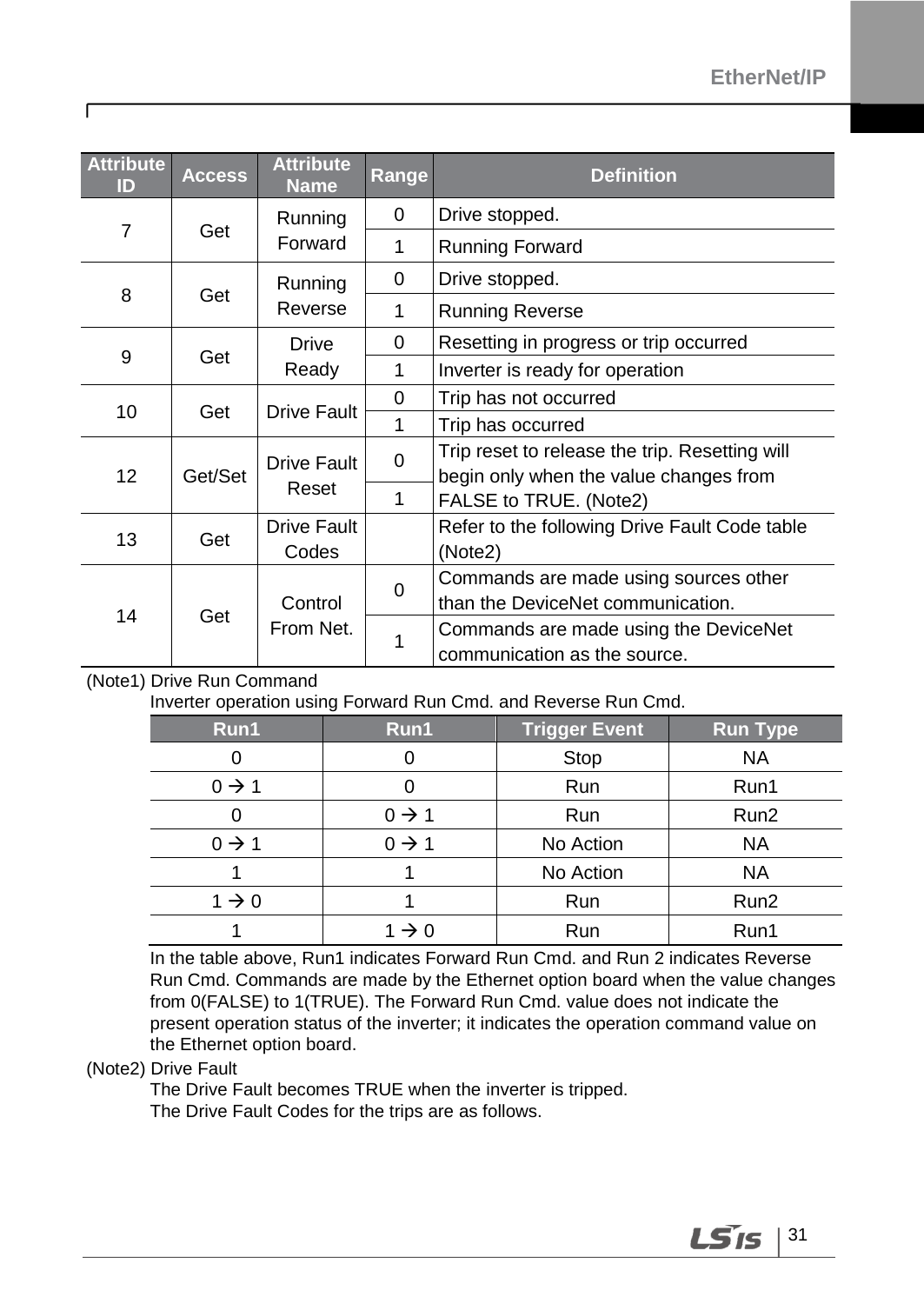#### **Drive Fault Codes**

| <b>Fault Code Number</b> | <b>Description</b> |               |  |                 |  |
|--------------------------|--------------------|---------------|--|-----------------|--|
| 0x0000                   | None               |               |  |                 |  |
|                          | Ethermal           | Ethermal      |  | Ethermal        |  |
|                          | InPhaseOpen        | InPhaseOpen   |  | InPhaseOpen     |  |
| 0x1000                   | ParaWriteTrip      | ParaWriteTrip |  | ParaWriteTrip   |  |
|                          | OptionTrip1        | OptionTrip1   |  | OptionTrip1     |  |
|                          | LostCommand        | LostCommand   |  | LostCommand     |  |
| 0x2200                   |                    | OverLoad      |  |                 |  |
| 0x2310                   |                    | OverCurrent1  |  |                 |  |
| 0x2330                   |                    | <b>GFT</b>    |  |                 |  |
| 0x2340                   |                    | OverCurrent2  |  |                 |  |
| 0x3210                   | OverVoltage        |               |  |                 |  |
| 0x3220                   | LowVoltage         |               |  |                 |  |
| 0x2330                   | GroundTrip         |               |  |                 |  |
| 0x4000                   | <b>NTCOpen</b>     |               |  |                 |  |
| 0x4200                   |                    | OverHeat      |  |                 |  |
| 0x5000                   | <b>FuseOpen</b>    |               |  | <b>FuseOpen</b> |  |
| 0x7000                   |                    | FanTrip       |  |                 |  |
| 0x7120                   | No Motor Trip      |               |  |                 |  |
| 0x7300                   | EncorderTrip       |               |  |                 |  |
| 0x8401                   | SpeedDevTrip       |               |  |                 |  |
| 0x8402                   | OverSpeed          |               |  |                 |  |
| 0x9000                   | ExternalTrip       |               |  | ExternalTrip    |  |

#### **Drive Fault Reset**

The Drive Fault Reset gives TRIP RESET reference to the inverter when the setting value changes from 0 to 1 (FALSE to TRUE). Overwriting 1 (TRUE) over 1 (TRUE) does not generate RESET reference for a trip. To allow the Ethernet option board to send a RESET reference to the inverter when the value is 1 (TRUE), write 0 (FAULT) first, then write 1(TRUE) again.

LS<sub>IS</sub> 32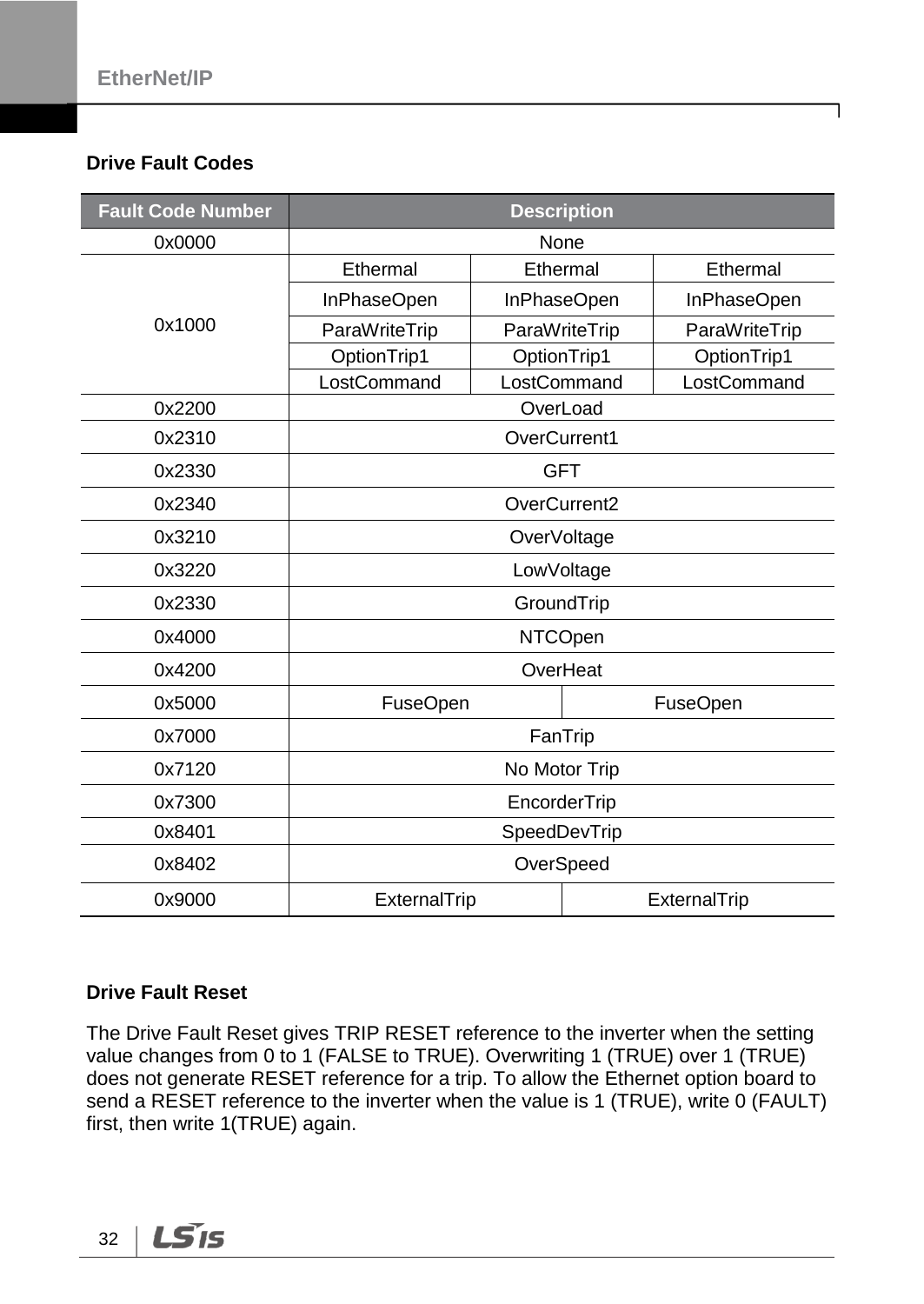### **Service**

Г

| Service code | <b>Definition</b>           | <b>Support for class</b> | <b>Support for</b><br>instance |
|--------------|-----------------------------|--------------------------|--------------------------------|
| 0x0E         | <b>Get Attribute Single</b> | No                       | Yes                            |
| 0x10         | Set Attribute Single        | No                       | Yes                            |

### <span id="page-36-0"></span>**10.4.4Inverter Objects (Class 0x2A, Instance 1)**

#### **Attribute**

| <b>Attribute</b><br>ID | <b>Access</b> | <b>Attribute</b><br><b>Name</b> | Range              | <b>Definition</b>                                                                                         |
|------------------------|---------------|---------------------------------|--------------------|-----------------------------------------------------------------------------------------------------------|
| 3                      |               | At Reference                    | 0                  | The output frequency has not reached<br>the reference frequency.                                          |
|                        | Get           |                                 | 1                  | The output frequency has reached the<br>reference frequency.                                              |
| 4                      | N/A           | <b>Net</b><br>Reference         |                    |                                                                                                           |
|                        |               |                                 | 0                  | Vendor Specific Mode                                                                                      |
|                        |               |                                 | 1                  | Open Loop Speed (Frequency)                                                                               |
| 6                      | Get           | Drive Mode<br>(Note1)           | $\overline{2}$     | <b>Closed Loop Speed Control</b>                                                                          |
|                        |               |                                 | 3                  | <b>Torque Control</b>                                                                                     |
|                        |               |                                 | $\overline{4}$     | Process Control (e.g. PI)                                                                                 |
| $\overline{7}$         | Get           | SpeedActual                     | $0-$               | Displays the present output frequency                                                                     |
|                        |               |                                 | 24000              | in [rpm].                                                                                                 |
| 8                      | Get/Set       | SpeedRef                        | $0 -$<br>24000     | Displays the reference frequency in<br>[rpm]. Reflected when DRV-07 (Freq<br>Ref Src) is set to FieldBus. |
| 9                      | Get           | Actual<br>Current               | $0 - 111.0 A$      | Monitors the present current in 0.1 A<br>increment/decrement.                                             |
| 29                     | Get           | Ref.From<br><b>Network</b>      | 0                  | Command source is not the DeviceNet<br>communication.                                                     |
|                        |               |                                 | 1                  | Command source is the DeviceNet<br>communication.                                                         |
| 100                    | Get           | <b>Actual Hz</b>                | $0 - 400.00$<br>Hz | Monitors the present operation<br>frequency (Hz).                                                         |

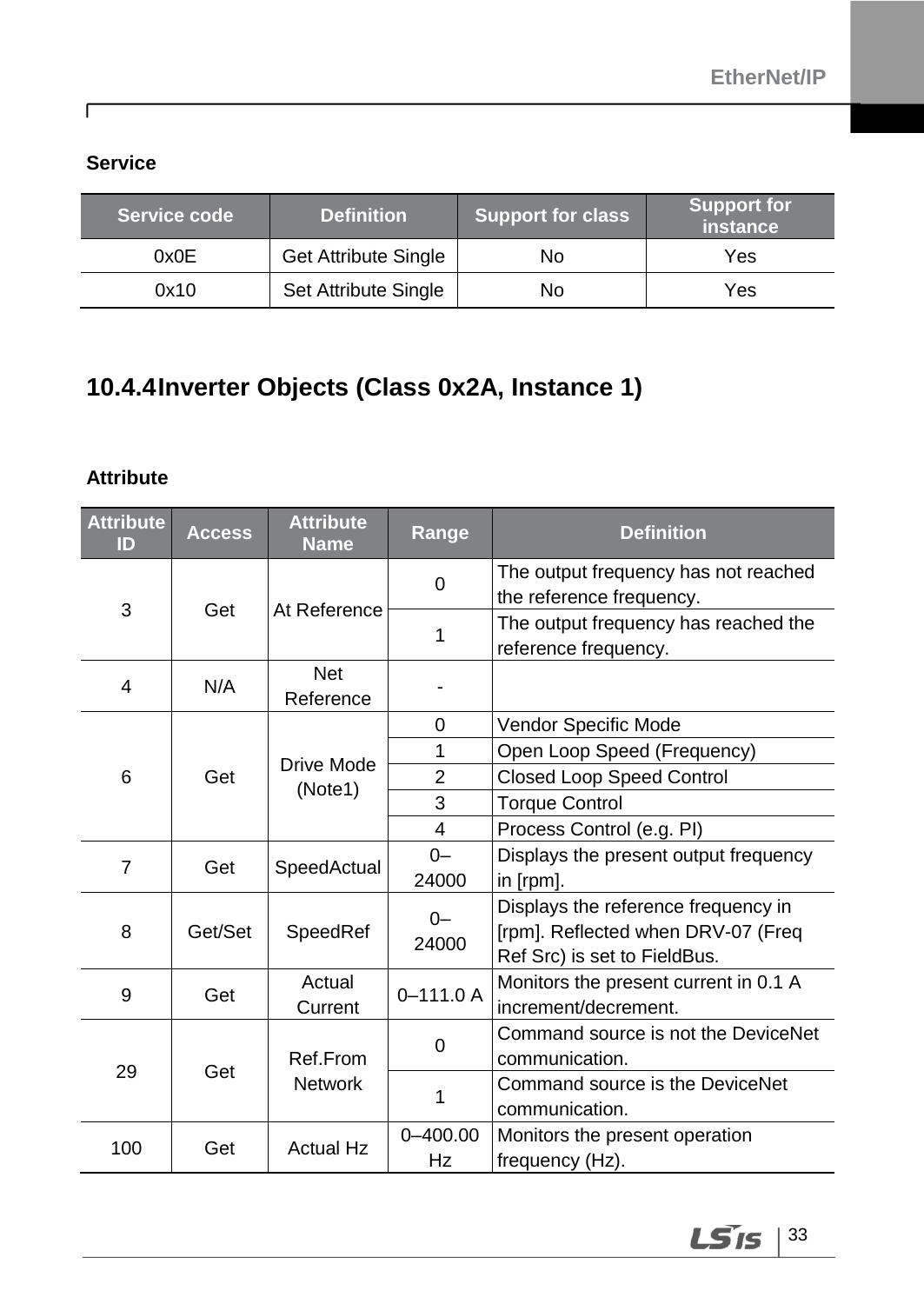| <b>Attribute</b><br>ID | <b>Access</b> | <b>Attribute</b><br><b>Name</b> | Range              | <b>Definition</b>                                                                                               |
|------------------------|---------------|---------------------------------|--------------------|-----------------------------------------------------------------------------------------------------------------|
| 101                    | Get/Set       | Reference<br>Hz                 | $0 - 400.00$<br>Hz | Speed reference may be given via a<br>network communication if DRV-07<br>(Freq Ref Src) is set to 8 (FieldBus). |
| 102                    | Get/Set       | Acceleration                    | $0 - 6000.0$       | Sets/monitors the deceleration time of                                                                          |
|                        |               | Time (Note2)                    | sec                | the inverter.                                                                                                   |
| 103                    | Get/Set       | Deceleration                    | $0 - 6000.0$       | Sets/monitors the deceleration time of                                                                          |
|                        |               | Time (Note3)                    | sec                | the inverter.                                                                                                   |

(Note1) Related to the dr-10 (Torque Control) and AP-01 (App Mode) settings. When dr-10 (Torque Control) is set to Yes, the Drive Mode becomes "Torque Control," and when AP-01 (App Mode) is set to Proc PID, MMC, then the Drive Mode becomes "Process Control (e.g. PI)."

(Note2) The Acc. Time value for the Operation group.

(Note3) The Dec. Time value for the Operation group.

#### **Service**

| Service code | <b>Definition</b>           | <b>Support for class</b> | <b>Support for</b><br><b>instance</b> |
|--------------|-----------------------------|--------------------------|---------------------------------------|
| 0x0E         | <b>Get Attribute Single</b> | No                       | Yes                                   |
| 0x10         | Set Attribute Single        | No                       | Yes                                   |

### <span id="page-37-0"></span>**10.4.5Class 0x64 (Inverter Object) – Manufacture Profile**

This object is used to access the Keypad Parameters of the inverter.

#### **Attribute**

| <b>Instance</b> | <b>Access</b> | <b>Attribute Number</b>                                          | <b>Attribute</b><br><b>Name</b>                | <b>Attribute</b><br><b>Value</b>                                                         |
|-----------------|---------------|------------------------------------------------------------------|------------------------------------------------|------------------------------------------------------------------------------------------|
| 1 (dr Group)    |               | Identical to the code listed in the<br>G100 inverter user manual |                                                | Parameter<br>setting range<br>for the G100<br>inverter<br>(Refer to the<br>G100 inverter |
| 2 (bA Group)    |               | Identical to the code listed in the<br>G100 inverter user manual | G100 Keypad<br>Title                           |                                                                                          |
| 3 (Ad Group)    | Get/Set       | Identical to the code listed in the<br>G100 inverter user manual | (Refer to the<br>G100 inverter<br>user manual) |                                                                                          |
| 4 (Cn Group)    |               | Identical to the code listed in the<br>G100 inverter user manual |                                                | user manual)                                                                             |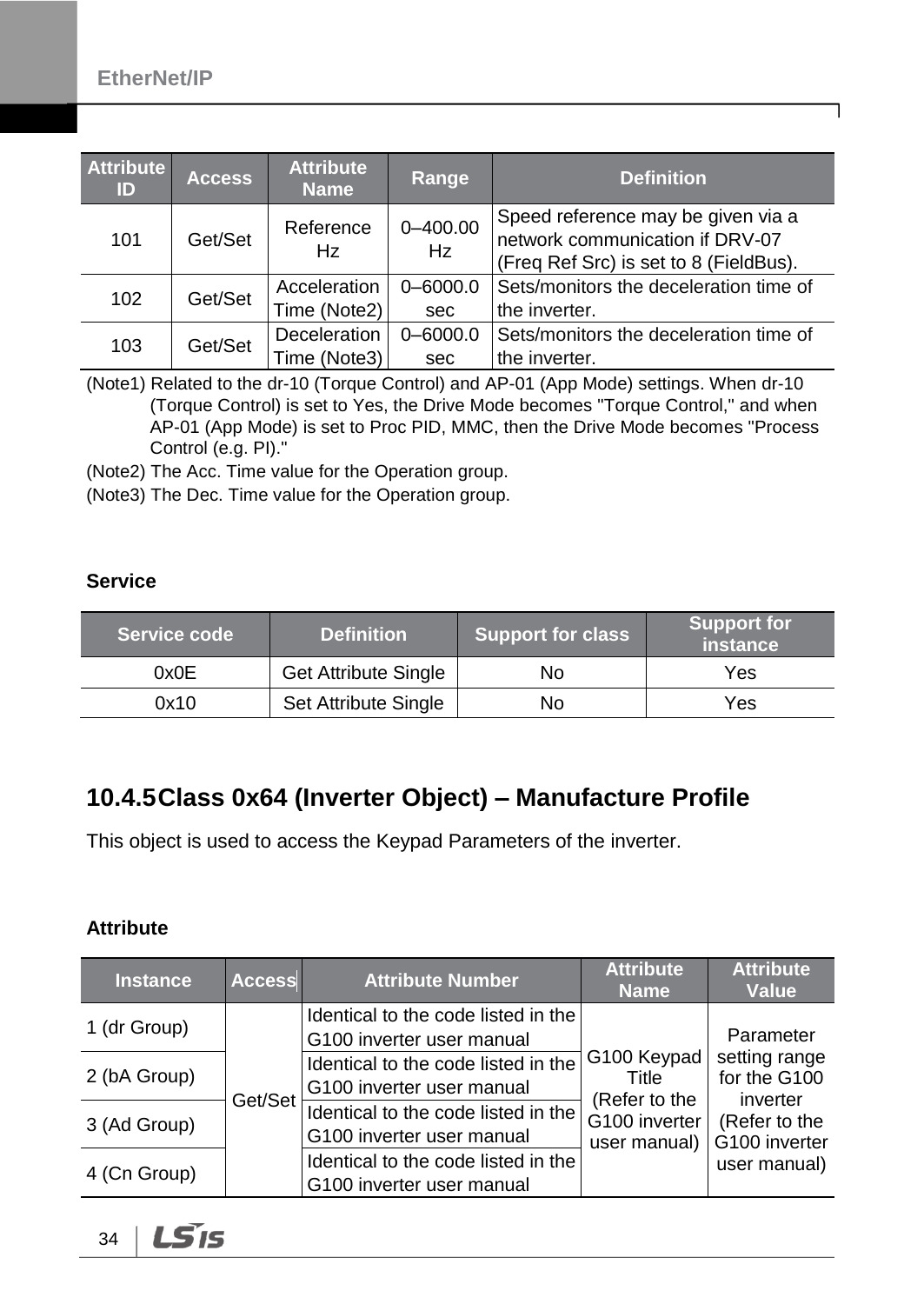| <b>Instance</b> | <b>Access</b> | <b>Attribute Number</b>             | <b>Attribute</b><br><b>Name</b> | <b>Attribute</b><br><b>Value</b> |
|-----------------|---------------|-------------------------------------|---------------------------------|----------------------------------|
| 5 (In Group)    |               | Identical to the code listed in the |                                 |                                  |
|                 |               | G100 inverter user manual           |                                 |                                  |
| 6 (OU Group)    |               | Identical to the code listed in the |                                 |                                  |
|                 |               | G100 inverter user manual           |                                 |                                  |
| 7 (CM Group)    |               | Identical to the code listed in the |                                 |                                  |
|                 |               | G100 inverter user manual           |                                 |                                  |
|                 |               | Identical to the code listed in the |                                 |                                  |
| 8 (AP Group)    |               | G100 inverter user manual           |                                 |                                  |
| 9 (Reserved)    |               |                                     |                                 |                                  |
| 10 (Reserved)   |               |                                     |                                 |                                  |
| 11 (Pr Group)   |               | Identical to the code listed in the |                                 |                                  |
|                 |               | G100 inverter user manual           |                                 |                                  |
| 12 (M2 Group)   |               | Identical to the code listed in the |                                 |                                  |
|                 |               | G100 inverter user manual           |                                 |                                  |
|                 |               | Identical to the code listed in the |                                 |                                  |
| 13 (DRV Group)  |               | G100 inverter user manual           |                                 |                                  |

#### **Service**

| Service code | <b>Definition</b>           | <b>Support for class</b> | <b>Support for</b><br>instance |
|--------------|-----------------------------|--------------------------|--------------------------------|
| 0x0E         | <b>Get Attribute Single</b> | No                       | Yes                            |
| 0x10         | Set Attribute Single        | No                       | Yes                            |

 $\Gamma$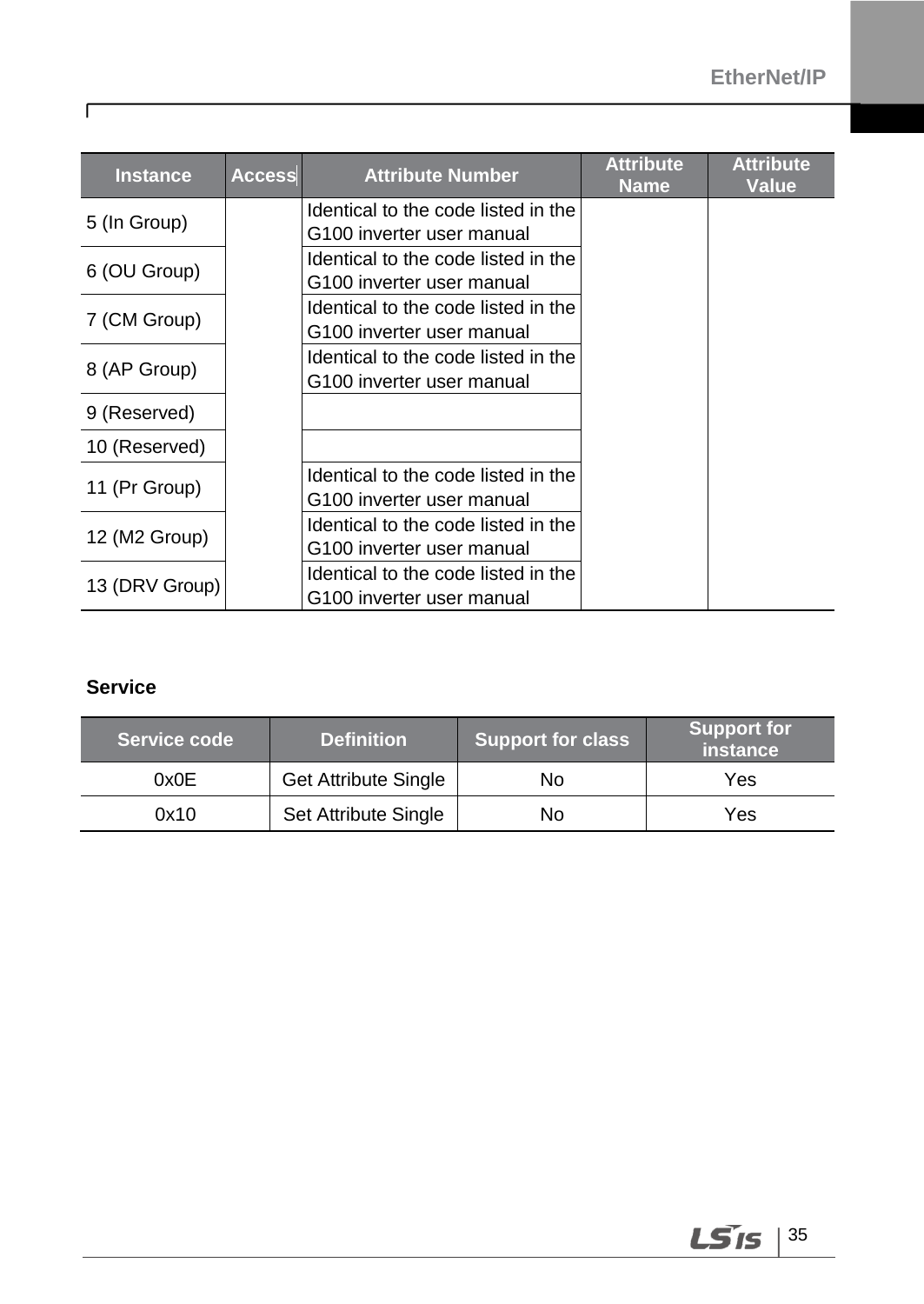# <span id="page-39-0"></span>**11 Lost Command**

### <span id="page-39-1"></span>**11.1 Inverter Keypad Parameter**

| Code<br>number | <b>Parameter name</b>     |                                                           | <b>Default</b>                                             | <b>Set value</b>               | <b>Description</b>                                         |  |  |
|----------------|---------------------------|-----------------------------------------------------------|------------------------------------------------------------|--------------------------------|------------------------------------------------------------|--|--|
|                |                           |                                                           |                                                            | "None"<br>"Free-Run"           | Sets the inverter operation                                |  |  |
|                |                           | Lost Cmd Mode                                             |                                                            | "Dec"                          | for when a Lost Command                                    |  |  |
| <b>PRT-12</b>  |                           |                                                           |                                                            | "Hold Input"                   | has occurred.                                              |  |  |
|                |                           |                                                           |                                                            | "Hold Output"                  | (Note1)                                                    |  |  |
|                |                           |                                                           |                                                            | "Lost Preset"                  |                                                            |  |  |
| <b>PRT-13</b>  |                           | Lost Cmd Time                                             |                                                            | $0.1 - 120.0$ sec              | Lost Command trigger time                                  |  |  |
| <b>PRT-14</b>  | Lost Preset F             |                                                           | 0                                                          | $0 - 600.00$ Hz                | Sets the Lost Preset speed                                 |  |  |
|                | (Note1) Lost Command Mode |                                                           |                                                            |                                |                                                            |  |  |
|                | <b>Set value</b>          |                                                           | <b>Function</b>                                            |                                |                                                            |  |  |
|                | "None"                    |                                                           | Maintains the previous status.                             |                                |                                                            |  |  |
|                | "Free-Run"                |                                                           | Lost Command Trip occurs and a free run stop is made.      |                                |                                                            |  |  |
|                | "Dec"                     | Lost Command Trip occurs and a deceleration stop is made. |                                                            |                                |                                                            |  |  |
|                | "Hold Input"              |                                                           | Lost Command Warning occurs and the inverter operates with |                                |                                                            |  |  |
|                |                           |                                                           | the previous speed reference.                              |                                |                                                            |  |  |
|                | "Hold Output"             |                                                           | Lost Command Warning occurs and the inverter operates with |                                |                                                            |  |  |
|                |                           |                                                           | the previous running speed.                                |                                |                                                            |  |  |
|                | "Lost Preset"             |                                                           |                                                            | speed reference set at PRT-14. | Lost Command Warning occurs and the inverter operates with |  |  |

## <span id="page-39-2"></span>**11.2 Modbus TCP Lost Command conditions**

If the Modbus TCP receives no data from the client for 3 seconds, the Ethernet option board enters the Lost Command status. After the time set at PRT-13 has elapsed, the inverter operates according to the conditions set at PRT-12.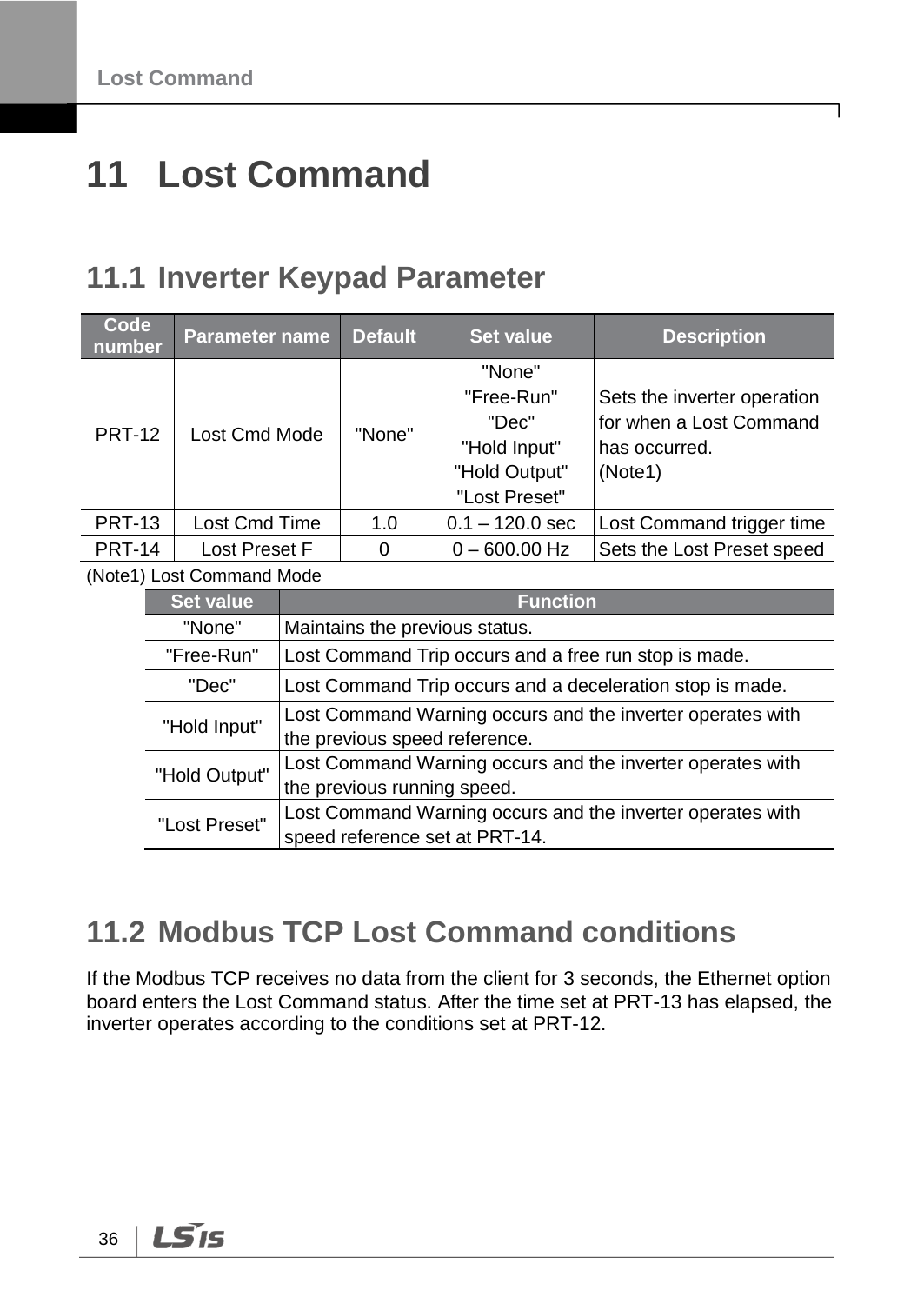## <span id="page-40-0"></span>**11.3 EtherNet/IP Lost Command conditions**

 $\Gamma$ 

If the implicit message connection (Class 1 Connection) between the originator (a PLC or client) and the target (inverter) breaks for longer than 1 second, the Ethernet option board enters the Lost Command status. After the time set at PRT-13 has elapsed, the inverter operates according to the conditions set in PRT-12.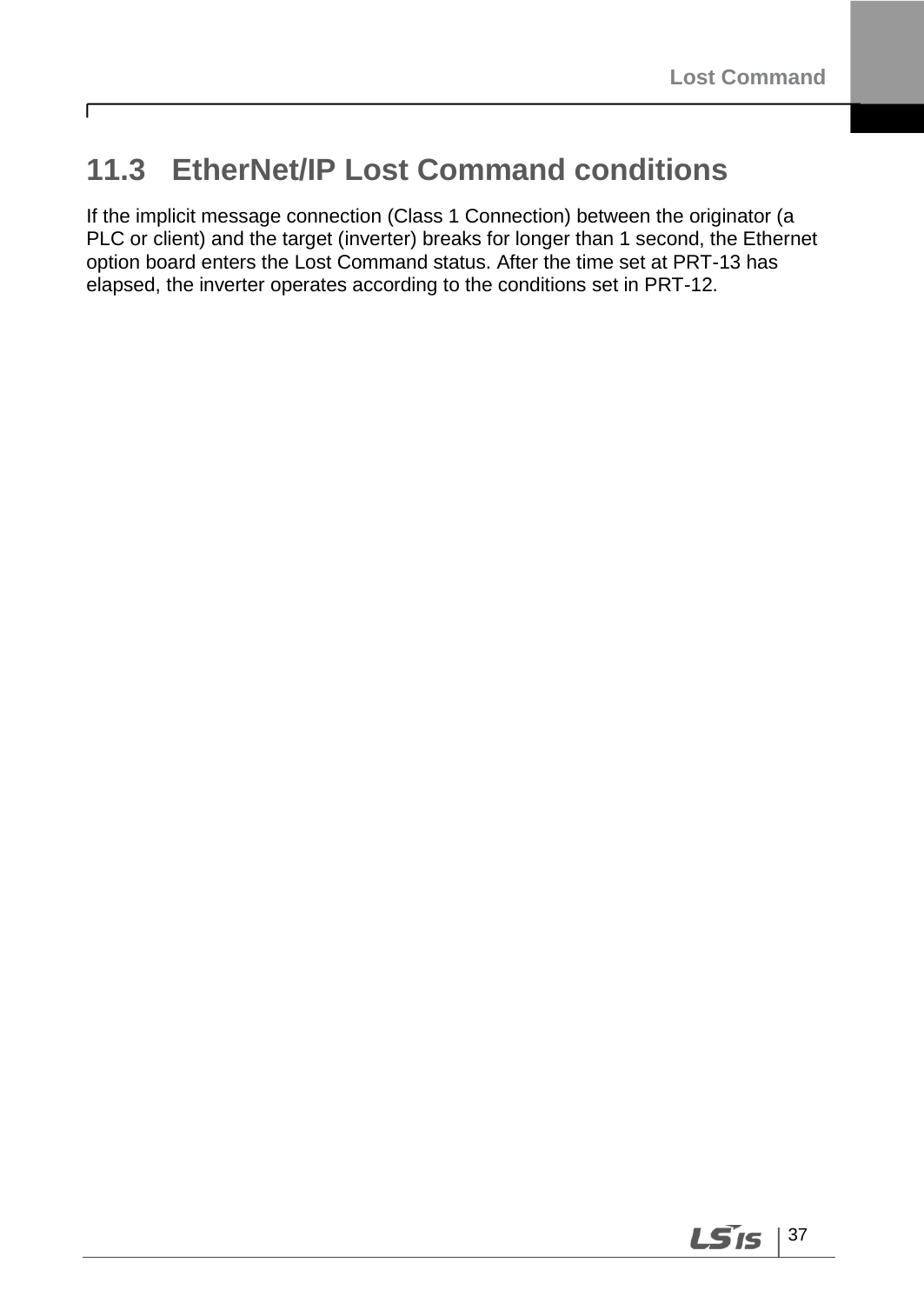# <span id="page-41-0"></span>**12 LED Indications and troubleshooting**



|                  | <b>LED</b><br><b>Indication</b> | <b>Color</b> | <b>Description</b>                 | <b>Status</b> | <b>Remarks</b>                                                                                     |
|------------------|---------------------------------|--------------|------------------------------------|---------------|----------------------------------------------------------------------------------------------------|
| LED <sub>0</sub> |                                 | Green        | <b>Network</b><br>normal           | <b>ON</b>     | Network connection at LINK 1 is<br>operating normal (Note1)                                        |
|                  | LINK1                           | Orange       | Check network<br>settings          | <b>ON</b>     | <b>Check Ethernet settings (Note2)</b><br>Periodic communication broke for<br>longer than 1 second |
|                  |                                 |              | LINK <sub>1</sub><br>Not connected | <b>OFF</b>    | Trying Ethernet communication,<br>network cable not connected to LINK 1                            |
| LED <sub>1</sub> | LINK <sub>2</sub>               | Green        | <b>Network</b><br>normal           | <b>ON</b>     | Network connection at LINK 2 is<br>operating normal                                                |
|                  |                                 | Orange       | Check network<br>settings          | <b>ON</b>     | Check Ethernet settings (Note2)<br>Periodic communication broke for<br>longer than 1 second        |
|                  |                                 |              | LINK <sub>1</sub><br>Not connected | <b>OFF</b>    | Trying Ethernet communication,<br>network cable not connected to LINK 2                            |

(Note1) If the product is turned off and on during normal network operations, a delay of 3 to 6 seconds may occur for the LINK to be connected to the network.

(Note2) If a communication fault occurs, check the inverter keypad parameter settings at [CM-10], [CM-11], [CM-14], [CM-15], [CM-23], and [CM-24], and match the setting values with the client (i.e. PLC).

$$
38 \mid \text{L}S1S
$$